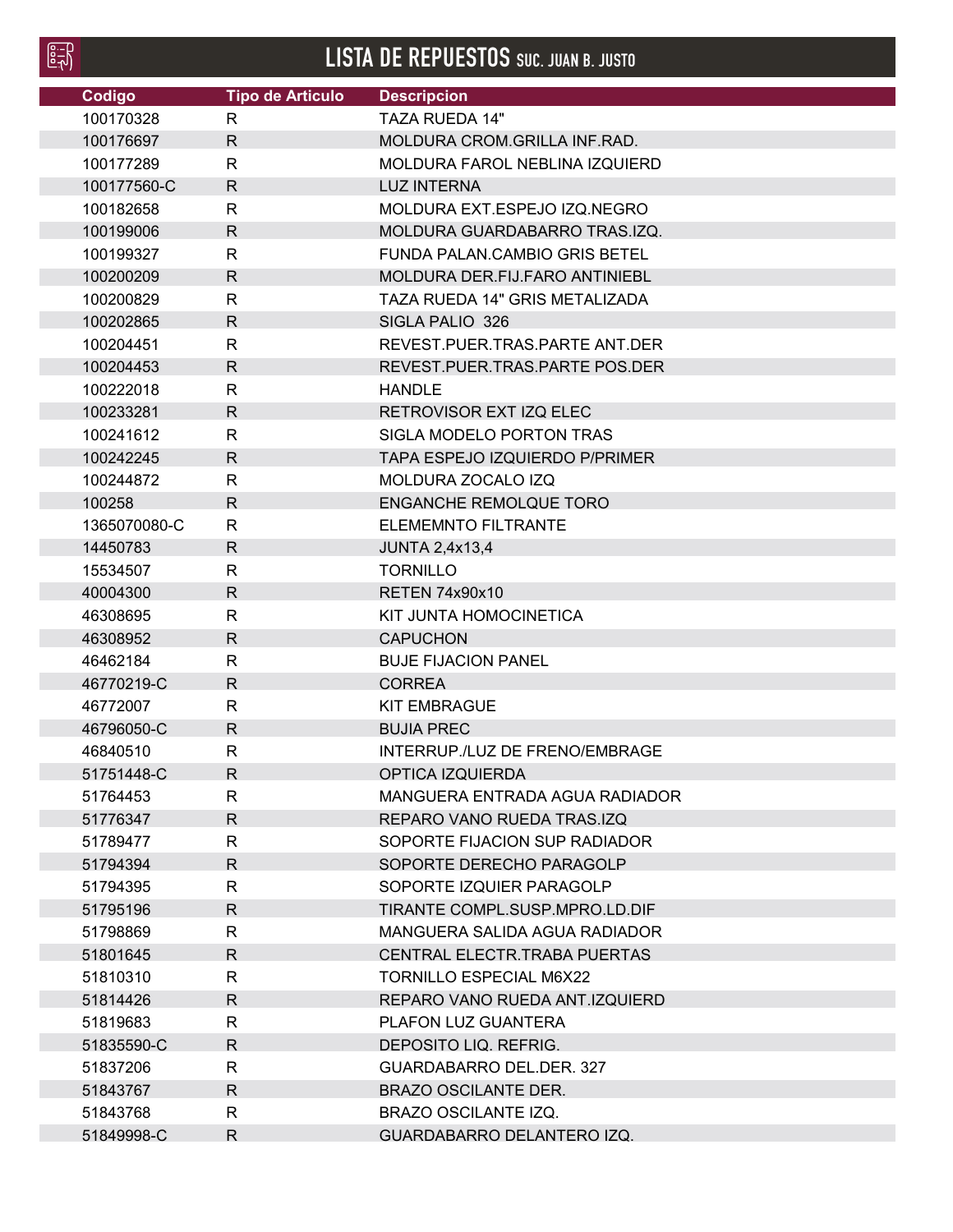| 51861524   | R            | <b>BOMBA COMBUST.C/INDICAD. NIVEL</b> |
|------------|--------------|---------------------------------------|
| 51892665   | R            | PEDAL DE ACELERADOR                   |
| 51897841   | $\mathsf{R}$ | FARO ANT.IZQ. C/LAMPARAS 327          |
| 51904664-C | $\mathsf{R}$ | <b>FARO ANTE DER</b>                  |
| 51910184   | R            | CENTRAL CONTROL DE BATERIA            |
| 51916840   | $\mathsf{R}$ | SEMIEJE COMPLETO DERECHO/IZQUI        |
| 51951812   | $\mathsf{R}$ | DEPOSITO LIQ.REFRIGE.C/TAPA           |
| 51959683   | R            | AMORTIG.DEL.IZQ.014-009               |
| 51960275   | R.           | <b>GUARNICION TECHO IZQ.</b>          |
| 51981410   | R            | PUERTA DEL.IZQ.S/AGUJ.S/BISAGR        |
| 52033062   | R.           | CENTRAL ELECTRONICA DMM               |
| 52050138   | R            | <b>SENSOR ABS POSTERIOR</b>           |
| 52086415   | R            | RADIADOR DE CONDENSADOR AA            |
| 55186494   | R            | <b>JUNTA TURBO A CATALIZADOR</b>      |
| 55196505   | R            | <b>TAPON</b>                          |
| 55196902   | R            | PINO FIJACION FILTRO DE AIRE          |
| 55199669   | R.           | TENSOR CORREA MANDOS VARIOS           |
| 55201364   | R            | TENSOR CORREA ALTERNADOR/DH           |
| 55208142   | R.           | <b>BOMBA DE EMBRAGUE</b>              |
| 55227259   | R            | <b>CILINDRO EMBRAGUE</b>              |
| 55243346   | R            | <b>GEAR</b>                           |
| 55247076   | R            | JUNTA TAPA DE VALVULAS                |
| 55248898   | R            | SOPORTE COMANDO CAMBIO                |
| 55258482   | R            | CORREA POLY V 5K L1171                |
| 5984044-C  | $\mathsf{R}$ | FILTRO ACEITE VER 50008507            |
| 60607024   | R            | <b>JUNTA VER 82467481</b>             |
| 60658212   | R.           | TORNILLO FIJ.RUEDA ALEACION           |
| 7083798-C  | R            | SENSOR TEMPERATURA MOTOR              |
| 7087668    | R.           | TUBO ENV/RETOR.SISTEMA A/A            |
| 7087782    | R            | ESPEJO C/PLACA FIJAC.DER.METAG        |
| 7087783    | R            | ESPEJO C/PLACA FIJAC.IZQ.METAG        |
| 7087927    | R            | KIT GUARDAPOLVO DIFERENCIAL           |
| 7088007    | R.           | LLAVE CODE 2 P/TELECOMA. NEGRA        |
| 7088523    | $\mathsf{R}$ | <b>TIRANTE DE DIRECCION</b>           |
| 7090754    | R.           | ROTULA DEL DER                        |
| 71718153   | R            | LAMPARA 12V 10W LARGA                 |
| 73502387-C | $\mathsf{R}$ | <b>CUERPO MARIPOSA</b>                |
| 735364991  | $\mathsf{R}$ | REVEST.PUER.TRAS.PARTE ANT.DER        |
| 735371638  | $\mathsf{R}$ | MANIJA EXT.PTA.ANT.DER.NEGRA          |
| 735375014  | R            | PARAGOLPE POSTERIOR C/PRIMER          |
| 735578621  | $\mathsf{R}$ | SIGLA PARAGOLPE ANTERIOR              |
| 735625191  | R            | <b>COVERING</b>                       |
| 735635108  | $\mathsf{R}$ | MARCO CENTRAL RADIO Y DIFUSORE        |
| 735635109  | $\mathsf{R}$ | MARCO CENTRAL RADIO Y DIFUSORE        |
| 735674069  | R.           | <b>ESPEJO RETROVISOR</b>              |
| 7529769    | R            | <b>GUARNICION SUPLEMENTARIA DER.</b>  |
| 7529770    | R            | <b>GUARNICION SUPLEMENTARIA IZQ.</b>  |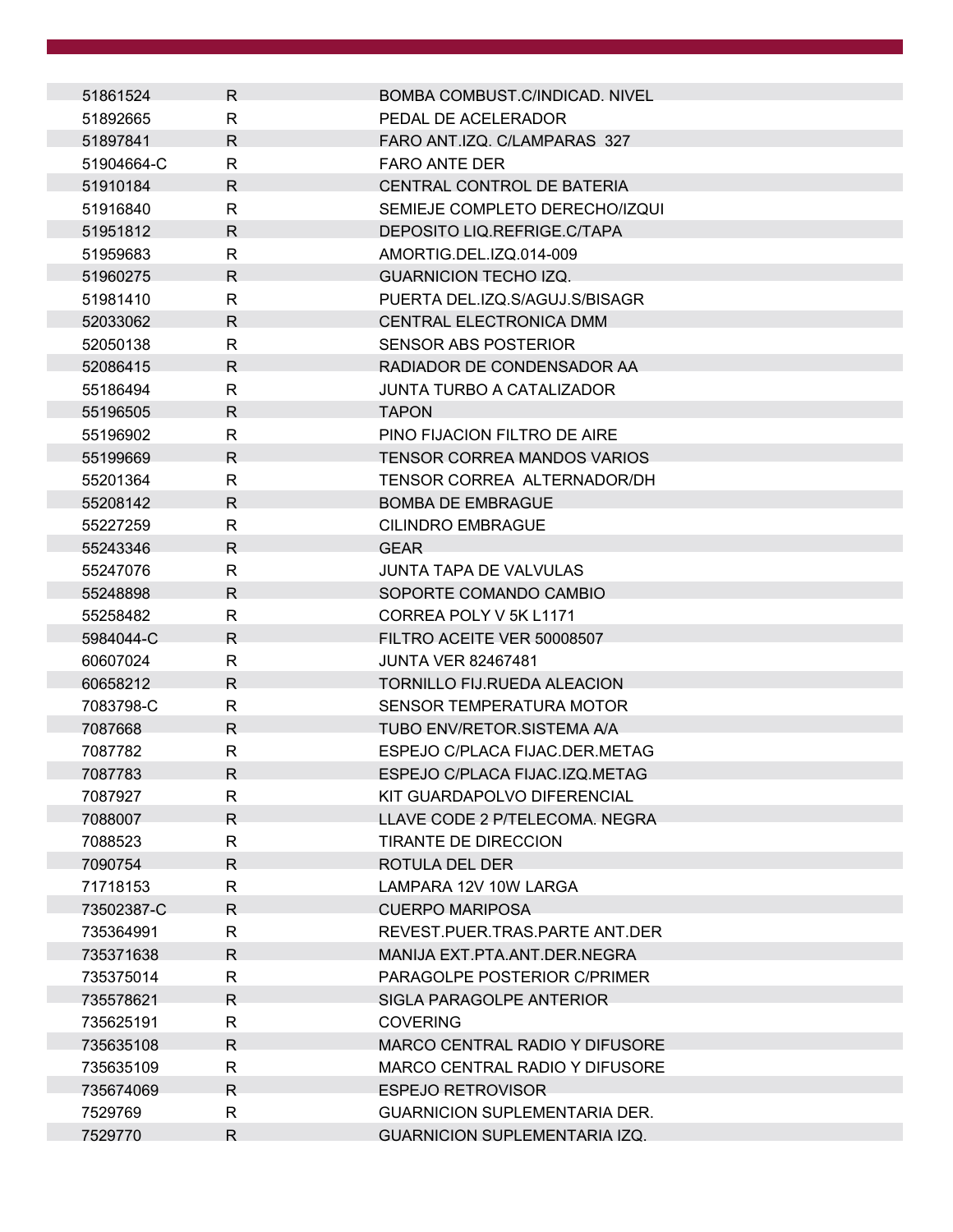| 7690881-C   | R. | ESCOBILLA LIMPIAPARAB.                |
|-------------|----|---------------------------------------|
| 77366534    | R. | <b>JUEGO PASTILLAS FRENO DEL.</b>     |
| 7792372     | R. | <b>SEALING GASKET</b>                 |
| 9631846480  | R  | <b>TRANSMISOR PRESION DE ACEITE</b>   |
| K04892713AC | R. | <b>BOMBA DE AGUA</b>                  |
| K1TP97KX7AB | R. | REJILLA FARO ANTINIEBLA IZQ.          |
| K68084118AC | R. | FARO DE POSICION/LUZ ALTA DER.        |
| K68201478AA | R  | <b>NUT HEX</b>                        |
| 000454      | R. | DISCO SOLIDO CHICO                    |
| 000455      | R  | DISCO DE FRENO GRANDES VENT           |
| 000456      | R  | DISCO DE FRENOS CHICOS VENT           |
| 0009        | R  | PINTURA PARA RETOQUE                  |
| 0088        | R. | LIMPIA INYECTOR NAFTERO               |
| 0089        | R  | LIMPIA INYECTOR                       |
| 020         | R. | <b>FUNDA MATAFUEGO</b>                |
| 10000318    | R  | <b>MANOPLA REGULACION RESPAL ASIE</b> |
| 100019      | R  | <b>FUNDAS CUBRE ASIENTOS</b>          |
| 100150107   | R. | MOLDURA IZQ.ESPEJO MECANICO           |
| 100155159   | R  | REVEST TAPA TRASERA PICK-UP           |
| 100162380   | R  | ACOPLE CINT.SEG.DEL.DER/IZQ           |
| 100162473   | R  | CINTURON DE SEG POST.DR.              |
| 100162995   | R  | ESTRUCTURA BUTACA ANTERIOR DER        |
| 100163125   | R  | PARAGOLPE POST COMPL.NEGRO            |
| 100163451   | R  | MOLD.INT.DER.ESPEJO UNO 5P/FIO        |
| 100163455   | R. | MOLD.INT.IZQ.ESPEJO UNO 5P/FIO        |
| 100164435   | R  | MANIJA ALZACRISTAL COMPLETA           |
| 100166215-C | R. | REJILLA DER PAR                       |
| 100167292   | R  | MANIJA EXT.PUERTA POST.IZ             |
| 100167769   | R  | ESPEJO RETROV.EXT.DER.C/COM.3P        |
| 100167773   | R  | ESPEJO RETROV.EXT.IZQ.C/COM.3P        |
| 100167775   | R  | ESPEJO RETROV.EXT.IZQ.C/COM.5P        |
| 100168702   | R  | REV.ADHES.EXT.MONT.CENT.IZ 5P         |
| 100169369   | R  | MOLDURA ESTERNA PUERTA TRAS IZ        |
| 100169641   | R  | MOLDURA INF PUERTA IZQUIERDA          |
| 100170032   | R  | LLANTA ALEACION ADVENTURE 14"         |
| 100170272-C | R  | <b>LLANTA ALEACION</b>                |
| 100170799   | R  | ESPEJO RETROVISOR DER.C/CI FLP        |
| 100171013   | R  | SOPORTE IZQ.P/BANDEJA POST(5P)        |
| 100172062   | R. | <b>TAPON TRASER DER PORTAEQ TECHO</b> |
| 100172408   | R  | ESTRUCTURA BUTACA ANTERIOR DER        |
| 100172573   | R  | <b>CUERPO PORTAOBJETOS VV 689</b>     |
| 100172574   | R  | <b>CUERPO PORTAOBJETOS GRIS CARB</b>  |
| 100173290   | R  | ACOPLE CINTO SEGURIDAD CENTRAL        |
| 100173356   | R  | MOLDURA VIDRIO LATERAL DEL.IZQ        |
| 100173473   | R  | ALFOMBRA HABITACULO                   |
| 100173575   | R  | <b>TAPON PORTA EQUIPAJE TRAS.DER</b>  |
| 100174480   | R  | CINTURON SEGURIDAD IZ.                |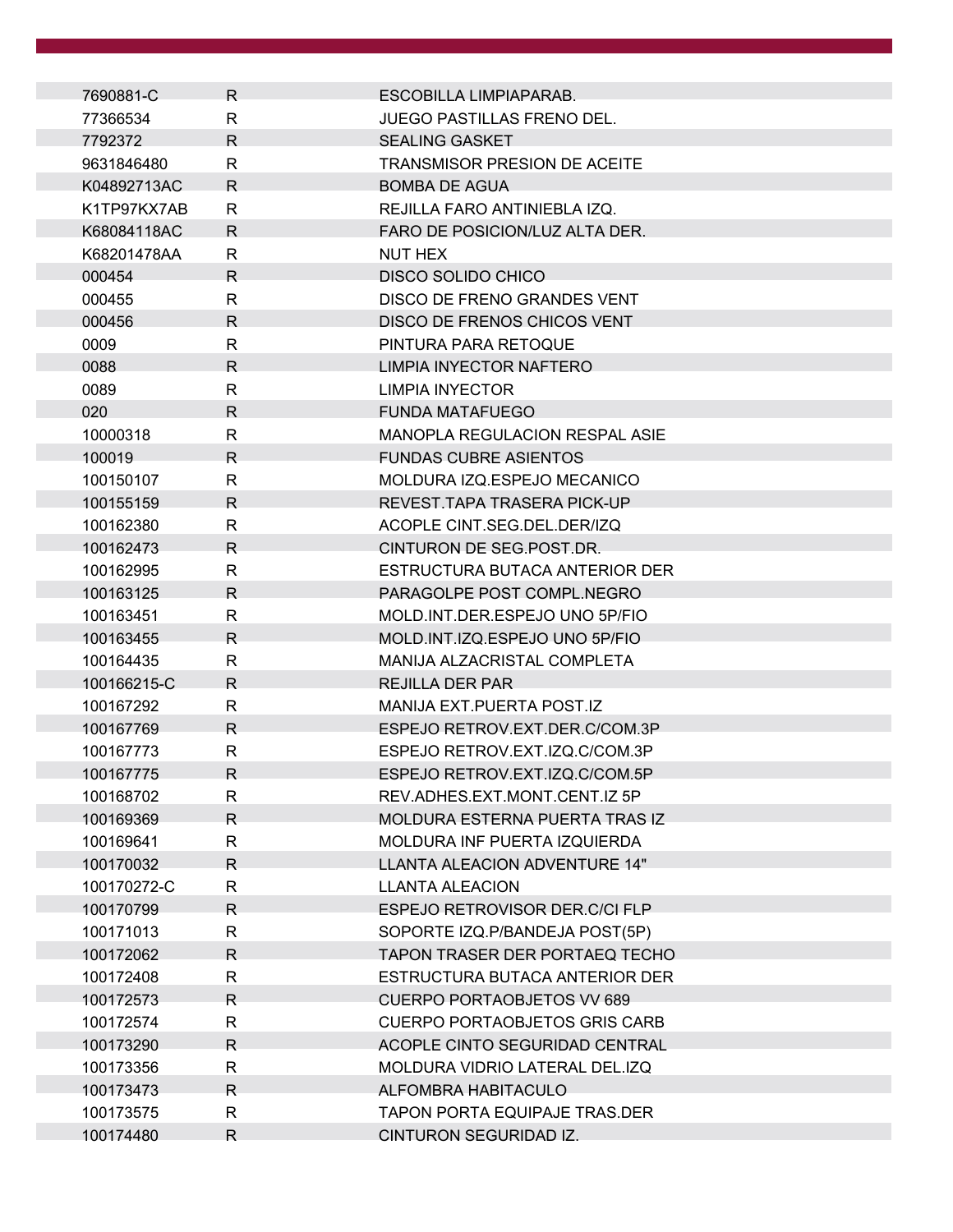| 100174729              | R.           | ACOPLE CINTO SEGURIDAD ANT.IZQ                       |
|------------------------|--------------|------------------------------------------------------|
| 100174791              | R            | PULSADOR BOCINA                                      |
| 100174814              | $\mathsf{R}$ | PALANCA FRENO MANO                                   |
| 100175214              | R            | MOLDURA INTERRUPT MODE C/347                         |
| 100175394              | R.           | PARASOL DERECHO C/ESPEJO                             |
| 100175613              | R            | MOLDURA GUARDABARRO DEL.DER.                         |
| 100175616              | R.           | MOLDURA GUARDABARRO DEL.IZQ.                         |
| 100176172              | $\mathsf{R}$ | FUNDA PALANCA CAMBIO CROMADO                         |
| 100176181              | R            | <b>CUERPO PORTAOBJETOS GRIS W-689</b>                |
| 100176429              | R            | TAZA RUEDA 13"                                       |
| 100176696              | R.           | MOLDURA CROM.GRILLA SUP.RAD.                         |
| 100176709              | R            | PANEL PUERTA DEL DER GRIS                            |
| 100178118-C            | R.           | PARAGOLPE DEL                                        |
| 100178962              | R            | PARAGOLPES POST.IZ.ADV FLP                           |
| 100179104              | R.           | MOLDURA IZQ.LAT.INF.CZ                               |
| 100179222              | R            | <b>GUARNICION BAJO PARAGOLPE</b>                     |
| 100179596              | R            | REVESTIMIENT. TAPA POST ADV FLP                      |
| 100179956              | R.           | FUNDA PALANCA CAMBIO CUERO                           |
| 100180338              | R.           | PARAGOLPES POST.SW.FLP AD C/PR                       |
| 100180753              | R            | MOLDURA CROMADA DER.PARAG.POST                       |
| 100180771              | R.           | RETROVISOR DERECHO ELEC. - PP                        |
| 100180782              | R            | MOLDURA EXT.ESPEJO IZQ.PRIMER                        |
| 100185301              | R.           | MOLDURA CUBRE PASARUEDA DER.                         |
| 100185357              | R            | INTER.CONMUT.LIMPIALUN.S/A.BAG                       |
| 100185568              | R.           | <b>GRILLA INF.RAD. 327 GRIS</b>                      |
| 100185759              | R            | CINT.SEG.INERCIAL DEL.DER.5P                         |
| 100185783              | $\mathsf{R}$ | <b>TAPA ABASTECIMIENTO COMBUSTIBL</b>                |
| 100185866              | R            | MOLDURA PUERTA TRAS.DER. 327                         |
| 100186084              | R.           | RECUBR.CENT.PARAG.TRAS 327 WAY                       |
| 100186553              | R.           | ACOPLE CINT.SEGURIDAD DEL.DER                        |
| 100186786              | R            | MOLDURA PUERT.DELAN.DER. +028                        |
| 100186790              | R            | MOLDURA PUERT.DELAN.IZQ. +028                        |
| 100187821              | R.           | <b>LLANTA ALEACION 14"</b>                           |
| 100188372              | R            | MOLDURA PUERTA TRAS.DER. 327                         |
| 100189263              | R            | REVEST.DER.BUTACA ANT.DER.                           |
| 100189330              | R.           | MOL.PORTON POS.C/PRIME                               |
| 100189610              | R.           | TAPA ESPEJO RETROV.IZQ.NEGRA                         |
| 100189783              | R<br>R.      | REJILLA.DER.PARAGOLPE C/ANTIN.                       |
| 100189785              |              | REJILLA.IZQ.PARAGOLPE C/ANTIN.                       |
| 100190610              | R            | <b>GRILLA LAT PARAGOLPE DELANTERO</b>                |
| 100190782              | R.           | INTER.CONMUT.LIMPIALUN.C/A.BAG                       |
| 100190832              | R.           | DIRECT/INDIC.SWITCH<br>REVESTIMIENTO PUERTA DEL.IZQ. |
| 100191085<br>100191591 | R<br>R       | DIFUSOR AIRE LAT. PANEL PRINC.                       |
| 100192160              | R.           | ESPEJO EXT.ELEC.IZQ.METAGAL                          |
| 100192378              | R            | CINT DE SEGUR DEL IZQ C/REG AL                       |
| 100192452              | R            | SIGLA POSTERIOR"UNO" SPORTING                        |
|                        |              |                                                      |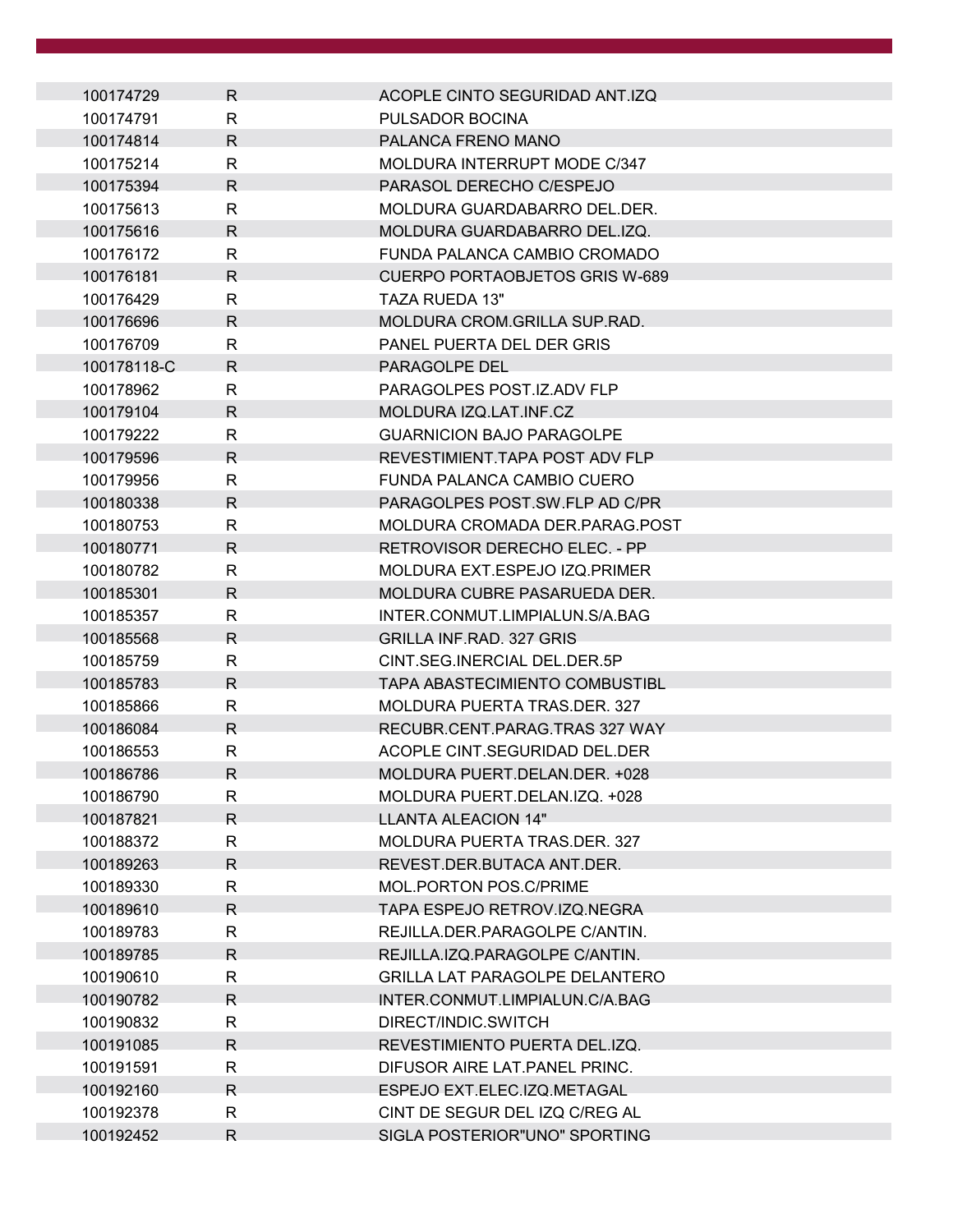| 100192852 | R.           | <b>GUARNICION PARAGOLPE TRASERO</b>   |  |
|-----------|--------------|---------------------------------------|--|
| 100193101 | R            | <b>CUERPO PORTAOBJETOS</b>            |  |
| 100193216 | R.           | TAPA DE ESPEJO IZQUIERDA              |  |
| 100193421 | $\mathsf{R}$ | ESPEJO RETROVISOR IZQ.C/ELECT.        |  |
| 100193789 | R.           | REVEST.MONT.ANT.PTA.POS.IZQ.          |  |
| 100193808 | R            | <b>TAZA RUEDA 14"</b>                 |  |
| 100195113 | R            | MOLDURA PARAG.TRAS.METAL DARK         |  |
| 100195471 | R            | MOLURA PUERTA DEL.DER.C/PRIMER        |  |
| 100195473 | R.           | MOLURA PUERTA TRAS.DER.C/PRIME        |  |
| 100195474 | R            | MOLD.ESP EXT.DR.C/PRIM.METAGAL        |  |
| 100195531 | $\mathsf{R}$ | REVEST.PUER.TRAS.PARTE ANT.IZQ        |  |
| 100195538 | R            | <b>LLANTA DE ALEACION 15</b>          |  |
| 100195907 | R.           | REVEST PUER TRAS PARTE POS DER        |  |
| 100196136 | R            | CINT.SEG.ANT.DER.C/REG.ALT.           |  |
| 100196143 | R.           | CINT.SEG.ANT.IZQ.C/REG.ALT.           |  |
| 100196561 | $\mathsf{R}$ | AIR-BAG LADO PASAJERO                 |  |
| 100196604 | $\mathsf{R}$ | TAZA DE RUEDA 14"                     |  |
| 100196978 | $\mathsf{R}$ | DIFUSOR DER/IZQ GRIS/CROM             |  |
| 100196983 | R            | REVEST.PUER.TRAS.PARTE ANT.DER        |  |
| 100197288 | R            | INTER.CONMUT.LIMPIALUN.S/A.BAG        |  |
| 100197481 | R            | MOLDURA IZQ.PARAGOLPE DELANT.         |  |
| 100198221 | R            | COMANDO AIR/ACOND.CON CABLES          |  |
| 100198481 | $\mathsf{R}$ | DIRECT/INDIC.SWITCH                   |  |
| 100198584 | $\mathsf{R}$ | RECUBRI.COMPARTIMENTO EQUIPAJE        |  |
| 100198587 | R.           | MOLDURA PTA.DEL.DER.ADV FLP           |  |
| 100198597 | R            | MOLDURA GUARDAB ANTER IZ ADV          |  |
| 100200091 | R.           | <b>TERCERA LUZ DE STOP LED</b>        |  |
| 100200212 | R            | <b>GRILLA INFERIOR PARAGOLPE DEL.</b> |  |
| 100200590 | R.           | MOLDURA DER.FIJ.FARO ANTINIEBL        |  |
| 100200591 | $\mathsf{R}$ | MOLDURA IZQ.FIJ.FARO ANTINIEBL        |  |
| 100201488 | $\mathsf{R}$ | SIGLA "ATTACTIVE" CROMADO             |  |
| 100202362 | R            | MOLDURA REJILLA SUP.PARAG.DEL.        |  |
| 100203253 | $\mathsf{R}$ | SIGLA 1.6v                            |  |
| 100203770 | R            | <b>INTERRUPTORES</b>                  |  |
| 100204049 | R.           | PANEL PUERTA DEL.DER.COLLINS          |  |
| 100204447 | R.           | REVEST.PUER.DEL.PARTE ANT.DER         |  |
| 100204449 | R.           | REVEST.PUER.DEL.PARTE POS.DER         |  |
| 100204833 | R            | MOLDURA DER REC BISAGRA CAPOT         |  |
| 100204965 | R.           | CINTUR.SEGUR.POST.CTR.VM.CHRIS        |  |
| 100205386 | R            | REVEST.PUER.DEL.PARTE ANT.IZQ         |  |
| 100206130 | R.           | ADHESIVO PORTON TRA.SPORTING          |  |
| 100206347 | $\mathsf{R}$ | FAJA PUERTA TRAS.IZQ.GRIS             |  |
| 100206644 | R.           | FAJA PUERTA DEL.IZQ.GRIS              |  |
| 100208173 | $\mathsf{R}$ | MOLDURA GUARDABARRO TRAS DER          |  |
| 100208640 | R.           | REJILLA PARAG.DEL.INFERIOR NEG        |  |
| 100210803 | R            | RECUB RUEDA DE AUXILIO                |  |
| 100210807 | $\mathsf{R}$ | MOLDURA PUERTA DEL. DER. GRIS         |  |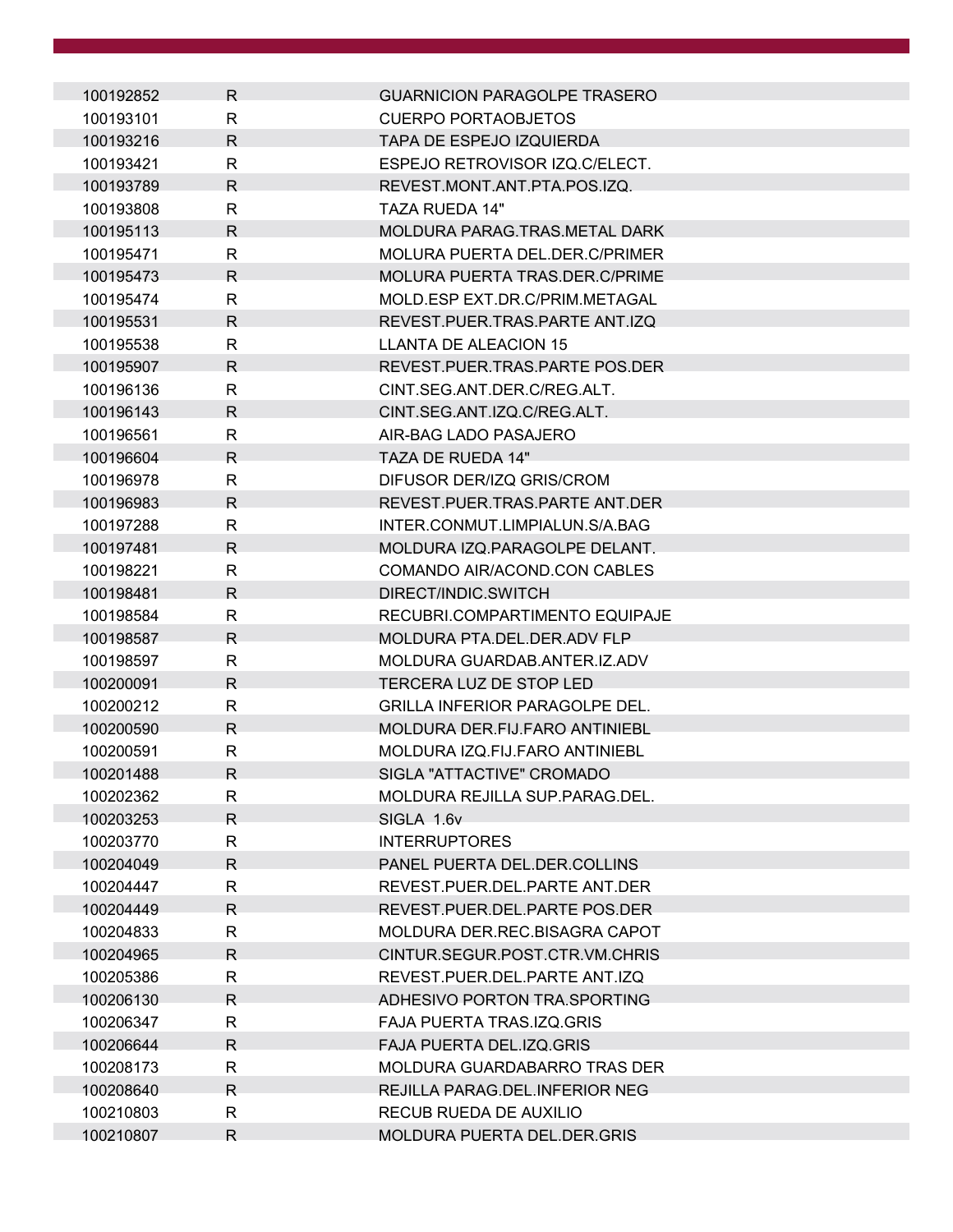| 100221107    | R            | <b>MANIJA PUERTA IZQ.PT-620</b>   |
|--------------|--------------|-----------------------------------|
| 100225766    | R            | PARR.RAD.PORTA LOGO N/HOT STAM    |
| 100232677    | $\mathsf{R}$ | <b>SOPORTE</b>                    |
| 100247815    | $\mathsf{R}$ | <b>FORRO</b>                      |
| 10318884     | R.           | <b>JUNTA 1,6x8,1</b>              |
| 1044568-C    | R.           | FILTRO DE ACEITE                  |
| 10514174     | $\mathsf{R}$ | TUTELA ZC 63F ADVENTURE LOCKER    |
| 10552183     | $\mathsf{R}$ | <b>JUNTA HERMETICA DIAM=15.15</b> |
| 10781890     | R.           | LAMPARA 12V-P21WLL (LONG LIFE)    |
| 10801154     | R            | LIQUIDO LAVAPARABRISAS 1 LITRO    |
| 10877887     | $\mathsf{R}$ | <b>SEALING GASKET</b>             |
| 11310047     | R            | AHEROSOL TUTELA AFLOJATODO        |
| 11501154     | R            | SELENIA WR P E 5 W 30             |
| 11501454     | R            | ACEITE 20K X 1 LT                 |
| 11501492     | R            | SELENIA 20K X 4 L 15W40           |
| 11502891     | L            | SELENIA PURE ENERGY SINT 5 W 30   |
| 119036460    | R            | <b>CONTRAPANEL</b>                |
| 119142560    | R            | <b>DEVIOGUIDA BASE</b>            |
| 12378287     | R.           | <b>CONECTOR PORTA FUSIBLES</b>    |
| 12390590     | R            | <b>TERMINAL</b>                   |
| 1300716080   | $\mathsf{R}$ | <b>TORNAPUNTA</b>                 |
| 1300720080   | R            | TOPE DE GOMA                      |
| 13046211     | $\mathsf{R}$ | TUERCA M 8x1,25                   |
| 1311927070   | R            | GUARNICAO VANO PUER.LAT.          |
| 1312924080   | $\mathsf{R}$ | <b>EJE</b>                        |
| 13141987     | $\mathsf{R}$ | TAPON OBTURACION 26X0,8           |
| 1321180080   | R            | <b>TUBO FLEXIBLE</b>              |
| 1321181080   | R            | <b>TUBO FLEXIBLE</b>              |
| 13228524     | R            | TORNILLO PARA LLANTA ALEACION     |
| 1323588080   | $\mathsf{R}$ | CASQUILLO                         |
| 13274611     | R            | TORNILLO M5x0.8x25                |
| 1331037080   | R            | <b>TIRANTE FLEXIBLE DERECHO</b>   |
| 1337057080-C | $\mathsf{R}$ | <b>ELEMENTO FILTRANTE</b>         |
| 1339894080   | R            | <b>EMBLEMA</b>                    |
| 1346650080   | R.           | RODAMIENTO P/RUEDA ANT. (18Q)     |
| 1353205080   | $\mathsf{R}$ | <b>FARO POSTERIOR DERECHO</b>     |
| 1354615080   | $\mathsf{R}$ | RESERV.LAV.PARABRISA/VID.         |
| 1354844080   | $\mathsf{R}$ | AMORTIGUADOR PORTON POSTERIOR     |
| 1355059080   | R            | CERRADURA CAPOT                   |
| 1355095080   | $\mathsf{R}$ | <b>CERRADERO SUPERIOR DERECHO</b> |
| 1357925080   | R            | FARO ANTINIEBLA COMPLETO IZQ.     |
| 1362912080   | $\mathsf{R}$ | PORTA LAMPARA PATENTE             |
| 1371045080   | R            | LIMPIA PARABRISA C/MOTOR          |
| 1371266080-C | $\mathsf{R}$ | <b>ESCOBILLA DER.</b>             |
| 1389429080   | R            | <b>CRISTAL PARABRISAS</b>         |
| 14059221     | R            | <b>TUERCA M6x1</b>                |
| 14145490     | R            | LAMPARA 2 FILAMENTOS 12V 21/4W    |
|              |              |                                   |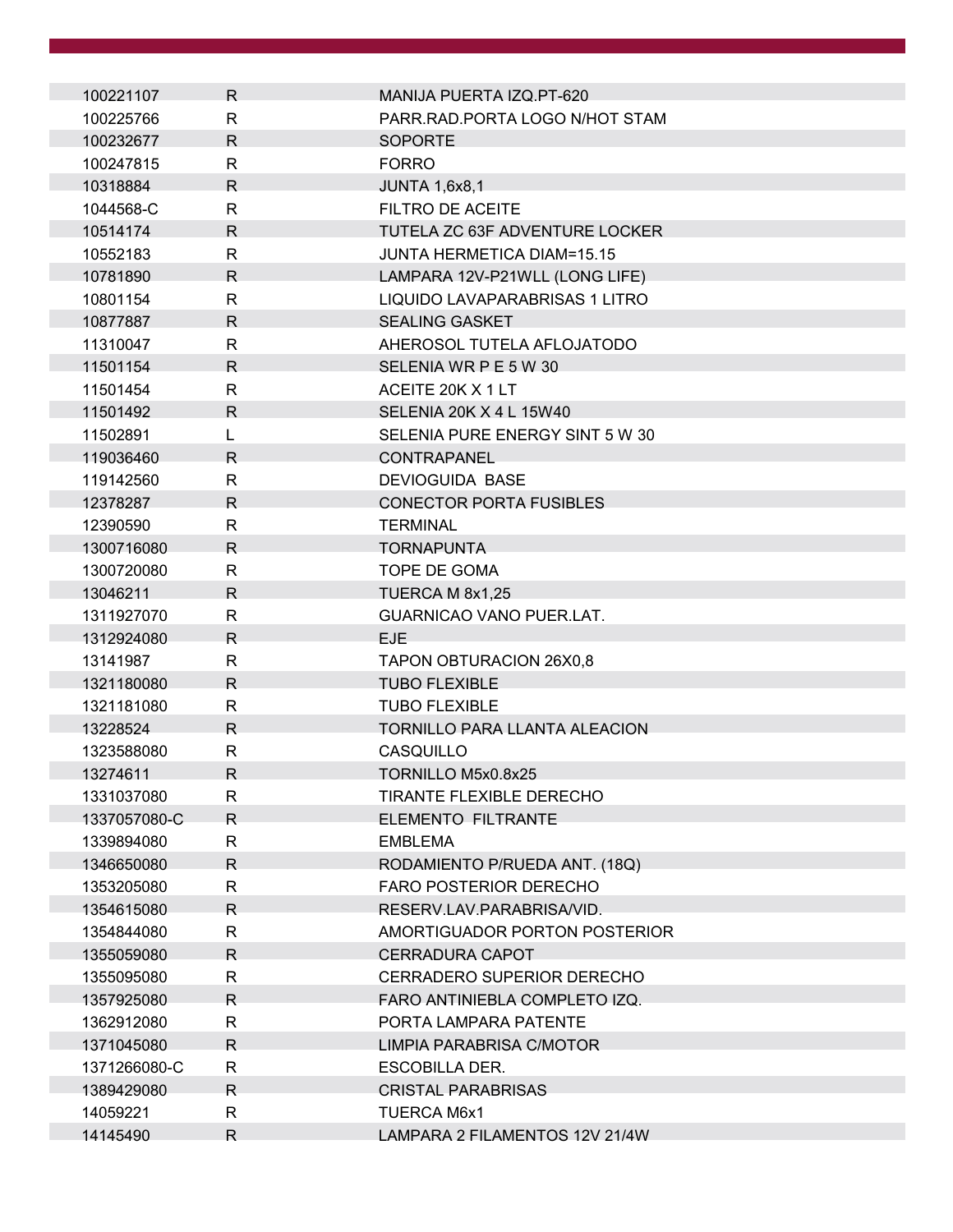| 14150190   | R.           | <b>BOMBILLA 10 W</b>            |
|------------|--------------|---------------------------------|
| 14191187   | $\mathsf{R}$ | <b>BOTON DE FIJACION</b>        |
| 14306421   | $\mathsf{R}$ | <b>TORNILLO</b>                 |
| 14450483   | $\mathsf{R}$ | <b>JUNTA 1,7x6,7</b>            |
| 14453083   | $\mathsf{R}$ | <b>ANILLO</b>                   |
| 14454080   | $\mathsf{R}$ | JUNTA TOROIDAL 1,78x26,70       |
| 14463580   | $\mathsf{R}$ | <b>JUNTA</b>                    |
| 14481570   | $\mathsf{R}$ | RODILLO DIAM. 7,5               |
| 14647790   | $\mathsf{R}$ | <b>TUERCA M5</b>                |
| 15624311   | $\mathsf{R}$ | REMACHE (alt 15609111)          |
| 15783407   | $\mathsf{R}$ | <b>TORNILLO N4x20</b>           |
| 16237824   | R            | <b>TORNILLO M10X1,25X110</b>    |
| 16508460   | R.           | <b>JUNTA HERMETICA</b>          |
| 16993411   | $\mathsf{R}$ | <b>TAPON</b>                    |
| 181501180  | $\mathsf{R}$ | <b>DIFUSOR DE AIRE</b>          |
| 1835118636 | $\mathsf{R}$ | REVEST.LATERAL BUTACA ANT.DER.  |
| 1836206636 | R            | REVEST.LAT.BUTACA ANT.DER.R.AL  |
| 1836365636 | R.           | REVEST.DER.BUTACA ANT.DER.R.AL  |
| 1844877529 | $\mathsf{R}$ | FUNDA APOYA BRAZO (CI 175)      |
| 1860876001 | R            | HERRAM.TEN.CORREA DISTR.        |
| 189909680  | R            | PALANCA REVAT. ASIENTO DEL.     |
| 2851025801 | R            | FUNDA ASIEN TRAS IZQ            |
| 2851033801 | $\mathsf{R}$ | FORRO RESP.TRA.IZQ.             |
| 3521       | $\mathsf{R}$ | CIERRE CENTRALIZ, DUCATO        |
| 40004830   | $\mathsf{R}$ | <b>JUNTA(ALT.60809138)</b>      |
| 40004930   | R            | RETEN 30x52x7                   |
| 40005030   | R            | <b>JUNTA</b>                    |
| 4130961    | R            | PERNO REFERENCIA                |
| 4297705-C  | $\mathsf{R}$ | <b>JUNTA</b>                    |
| 4345643    | $\mathsf{R}$ | <b>INTERRUPTOR LUZ DE FRENO</b> |
| 4350206    | $\mathsf{R}$ | <b>BOTON</b>                    |
| 4422885    | R            | ANILLO ELAST.SOPORTE ESCAPE     |
| 4434793    | $\mathsf{R}$ | FILTRO DE ACEITE                |
| 4445       | R.           | <b>JGO PASTILLAS</b>            |
| 4449349    | R            | <b>TUERCA</b>                   |
| 46307067   | R            | <b>FUELLE HOMOCINETICA</b>      |
| 46408751-C | R.           | CORREA DISTRIB VER 71719005     |
| 46415116   | $\mathsf{R}$ | ASTA ANTENA DESMONTABLE         |
| 46415256   | R.           | <b>PATIN</b>                    |
| 46415744   | $\mathsf{R}$ | <b>SOPORTE</b>                  |
| 46417170   | $\mathsf{R}$ | DEPOSITO LIQ.REFR.S/ETIQ.PFLU.  |
| 46419122   | R            | FARO ANTINIEBLA IZQUIERDO       |
| 46424716   | R.           | RODAMIENTO TENSOR               |
| 46424716-C | R            | <b>RODAMIENTO</b>               |
| 46429514   | R.           | MAZA 1ra-2da VELOCIDAD          |
| 46432104   | $\mathsf{R}$ | <b>BUJE DE CENTRAJE</b>         |
| 46433243   | R.           | <b>INTERRUPTOR PULSANTE</b>     |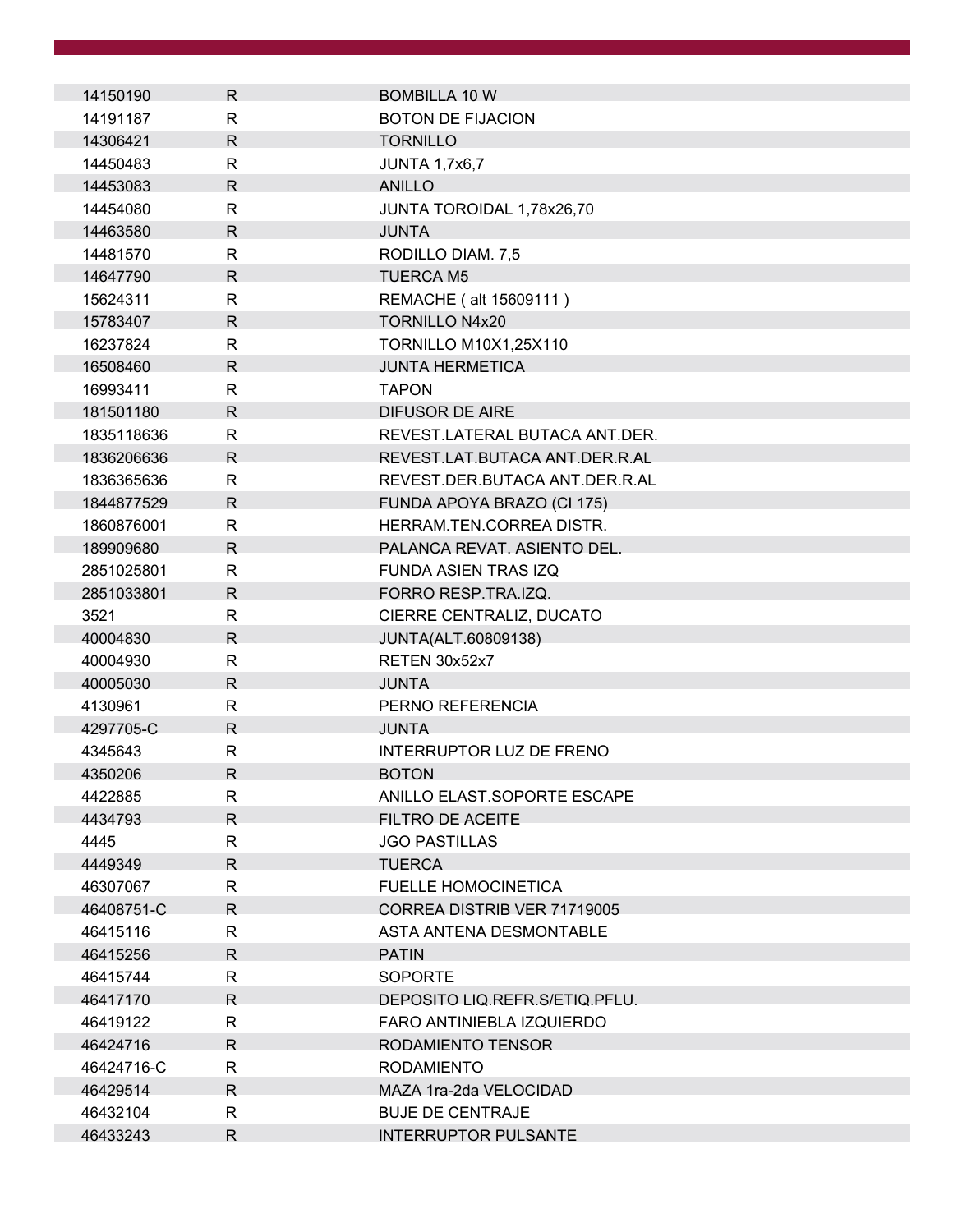| 46433442   | R.           | GUARDAPOLVO P/COMANDO CAMBIO          |
|------------|--------------|---------------------------------------|
| 46434698   | R            | CONJ CABLE BUJIA 1.3 MPI              |
| 46435756   | $\mathsf{R}$ | <b>JUNTA</b>                          |
| 46438456   | $\mathsf{R}$ | UNIDAD PRECALENTAMIENTO               |
| 46439454-C | R            | RODAMIENTO TENSOR                     |
| 46440558   | R.           | CABLE COMANDO ACELERADOR              |
| 46442755   | R            | ANILLO DE GOMA COMANDO CAMB.          |
| 46446911   | R            | ALZACRISTAL TRASERO IZQUIERDO         |
| 46448010   | R            | <b>TAPON</b>                          |
| 46449188   | R            | <b>SUJETADOR</b>                      |
| 46462105-C | R.           | <b>LLANTA CHAPA 13</b>                |
| 46462943-C | R            | CORREA DE MANDO                       |
| 46463774   | R.           | <b>BUJE ESPACIADOR</b>                |
| 46466615   | R            | AMORTIGUADOR POSTERIOR                |
| 46466619   | R            | REPARO ANTIPOLVO ANTERIOR             |
| 46466645   | R            | <b>TUBO FLEXIBLE DEPOSITO</b>         |
| 46467203   | R            | <b>JUNTA</b>                          |
| 46470776   | R            | <b>ALMOHADILLA</b>                    |
| 46472021-C | R.           | <b>BUJIA</b>                          |
| 46473645-C | R            | CORREA 4 CANALES VER 50038014         |
| 46473988   | R            | TAPON TRABA COMANDO CAMBIO            |
| 46475583   | R            | <b>PLAFON LUZ BAUL</b>                |
| 46476438   | R            | PRESOSTATO 4 NIVELES 5 CONECT.        |
| 46477022   | R            | TRANSMISOR TEMP. DE AGUA              |
| 46478033   | $\mathsf{R}$ | <b>INTERRUPTOR TERMOMETRICO S/025</b> |
| 46480363-C | R            | <b>BUJIA NGK</b>                      |
| 46481455   | R            | <b>TUBO FLEXIBLE COMPRESOR</b>        |
| 46514102   | $\mathsf{R}$ | <b>BRIDA DIFERENCIAL CON RETEN</b>    |
| 46516310   | R            | <b>BUJE SEPARADOR</b>                 |
| 46520412   | $\mathsf{R}$ | TELERRUPTOR 12V-30A BITRON            |
| 46523152-C | R            | <b>CORREA</b>                         |
| 46523405   | R            | ARO CENTRAJE BOCA INTROD.COMB.        |
| 46526271   | R.           | JUNTA MULTIPLE ESCAPE                 |
| 46532573   | $\mathsf{R}$ | RODAMIENTO A ESFERAS P/ABS(SNR        |
| 46533515-C | $\mathsf{R}$ | <b>CUERPO MARIPOSA</b>                |
| 46540207-C | R            | ARBOL LEVAS 1.7                       |
| 46540380   | $\mathsf{R}$ | TACO ELASTICO LADO CAJA NAFTA         |
| 46540546-C | R            | <b>CORREA</b>                         |
| 46541065-C | R            | <b>CORREA DE DISTRIBUCION</b>         |
| 46541764-C | R            | <b>CORREA</b>                         |
| 46542138   | $\mathsf{R}$ | CORREA POLY-V 5K L=938 (HUTCHI        |
| 46543161   | R            | ELEMENTO DE FIJACION                  |
| 46544662   | R            | <b>TORNILLO</b>                       |
| 46546255   | R            | CORREA DENT.P=8 L=1080 (135 P)        |
| 46546256-C | R            | <b>CORREA DISTRIB</b>                 |
| 46547564   | R            | TENSOR CORREA COMPRESOR D=80          |
| 46548478-C | R            | <b>BUJIA VER 46480362</b>             |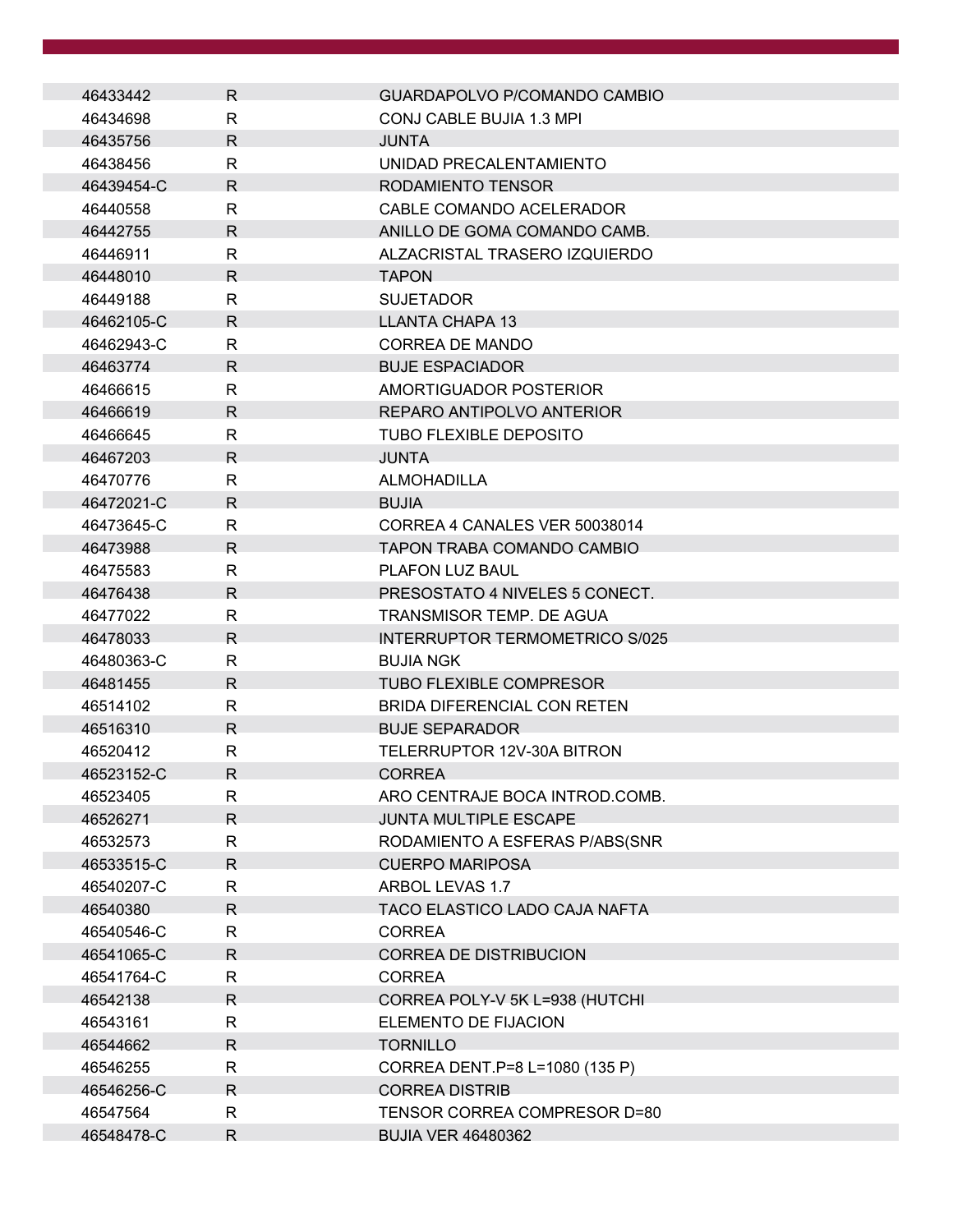| 46551935-C | R.           | <b>BUJIA</b>                          |
|------------|--------------|---------------------------------------|
| 46553048   | R            | <b>VALVULA DE ADMISION</b>            |
| 46553049   | $\mathsf{R}$ | <b>VALVULA DE ESCAPE</b>              |
| 46556774   | $\mathsf{R}$ | ENCAJONAMIENTO TRAVESANO INF.         |
| 46558914   | R.           | AMORTIGUADOR TRAS.                    |
| 46559350   | $\mathsf{R}$ | <b>TUERCA M 20x1,5x12</b>             |
| 46737936   | $\mathsf{R}$ | JUNTA MULTIPLE ESC.y ADM.             |
| 46740726   | $\mathsf{R}$ | RODAMIENTO TENSOR CORREA FIJO         |
| 46740727   | R            | RODAMIENTO TENSOR CORREA DENT.        |
| 46743085   | R            | CONJUNTO CABLE ENCENDIDO              |
| 46744306   | $\mathsf{R}$ | PISTON"A"C/PERNO+AROS(GRAFITAD        |
| 46744951   | R            | REPARO CORR DENT (ALT 7787576         |
| 46746579   | $\mathsf{R}$ | TORNILLO M10x1.25x165.5               |
| 46747248   | R.           | <b>CUERPO MARIPOSA 1.3 MPI</b>        |
| 46748519   | $\mathsf{R}$ | <b>JUNTA SOBRE TAPA BOTADORES</b>     |
| 46749664-C | R            | <b>CORREA</b>                         |
| 46750212   | $\mathsf{R}$ | <b>RESORTE SUSPENSION POSTERIOR</b>   |
| 46750590   | R.           | PARLANTE PUERTA DEL.DER.              |
| 46751187   | R.           | CORREA DENTADA P=8 124P L=992         |
| 46751187-C | R            | CORREA DIST VER 46403659              |
| 46751961   | $\mathsf{R}$ | <b>JUNTA P/TAPA TRASERA DISTRIB.</b>  |
| 46756960   | R            | ENGRANAJE CONDUC.DISTRIBUCION         |
| 46758176   | R            | <b>TRAVESANO INFERIOR PARTE FAROS</b> |
| 46760674   | R            | <b>TACO ELASTICO AMORTIGUADOR</b>     |
| 46761108   | $\mathsf{R}$ | SOPORTE CENTRAL PARAGOLPE POST        |
| 46762978   | R            | <b>RESORTE</b>                        |
| 46763376   | $\mathsf{R}$ | TUBO FLEX.P/AGUA CALEF.(ENVIO)        |
| 46766026   | R            | CENTRAL DERIV. N.V.M. (TD)            |
| 46767056   | R            | ANILLO SINCRONIZADOR 3/4ta VEL        |
| 46768133   | $\mathsf{R}$ | PUNTERA ANTERIOR IZQUIERDA CPL        |
| 46768240   | R            | REPARO CENTRAL VANO MOTOR             |
| 46770220-C | R            | CORREA 5 CANALES                      |
| 46773202   | R            | <b>BRAZO LIMPIALUNETA</b>             |
| 46776199   | R            | ANILLO SINCRO.EXTER.1ra-2daVEL        |
| 46776468   | R            | PERNO PEDAL EMBRAGUE                  |
| 46779302   | R            | <b>BRAZO OSCILANTE</b>                |
| 46779406   | R            | <b>TUBO FLEXIBLE SUPERIOR S/025</b>   |
| 46780826   | R            | SOPORTE DERECHO PARAGOLPE             |
| 46780827   | $\mathsf{R}$ | SOPORTE IZQUIERDO PARAGOLPE           |
| 46783493-C | R            | MANGUERA ENVIO AGUA                   |
| 46783546   | R            | ELEMENTO FILTRANTE DE AIRE            |
| 46784314   | R            | <b>INTERRUPTOR PULSANTE</b>           |
| 46788089   | R            | SIGLA "SIENA"                         |
| 46788297   | R            | TAPA CIGUE?AL (RETEN+JUNTA)           |
| 46788929   | R            | <b>DISCO DE FRENO S/ABS</b>           |
| 46789385-C | R            | <b>CORREA POLY</b>                    |
| 46789767   | R            | TUBO DE GOMA PREFORMADO COMPL.        |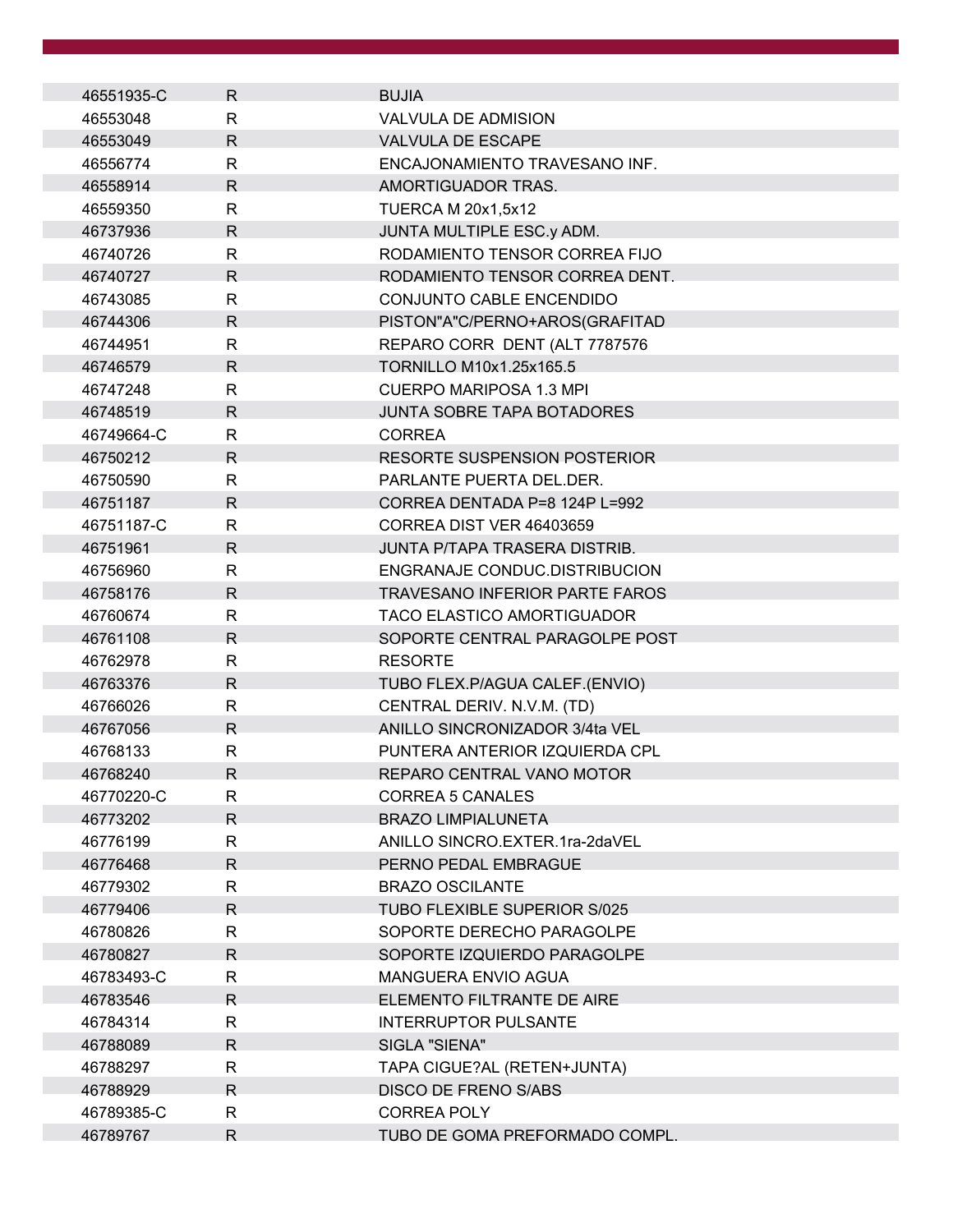| R.<br>ELEMENTO DE FIJACION<br>46790807<br>46791187-C<br>R<br><b>CORREA DE DISTRIB</b><br>R<br>46792655<br>SIGLA "ADVENTURE"<br>R.<br><b>SIGLA FIRE</b><br>46792656<br>R.<br>46797142<br>COMANDO IND.NIVEL COMB C/BOMBA<br>R<br>FLEXIBLE CABLE FRENO MANO DER.<br>46799093<br>R.<br>46803403<br>CONDENS. (5A3770000/5A377000R)<br>$\mathsf{R}$<br>TORNILLO BANDEJA RUEDA AUX<br>46804867<br>R<br>FILTRO DE ACEITE<br>46808398-C<br>46812272<br>R<br>BISAGRA TAPA BAUL DER SIENA<br>R.<br>46814723<br>ARBOL COMANDO EMBRAGUE<br>46815782<br>R<br>PERNO FIJACION PANEL<br>R.<br>46816374<br><b>BISAGRA INF.DER.COMPLETA</b><br>46816521<br>R<br>BISAGRA TAPA BAUL izq.SIENA<br>46816800-C<br>R.<br><b>GUARNICION COLECTOR</b><br>R.<br>BISAGRA MOVIL INF PTA LAT.IZQ.<br>46820741<br>46821336<br>R<br><b>COJINETE DE EMPUJE</b><br>46824135<br>R<br><b>GUARNICION CONEXION SENSOR</b><br>46826683-C<br>R.<br><b>CONDENSADOR AIRE</b><br>$\mathsf{R}$<br><b>SIGLA FIAT CIRCULAR</b><br>46832366<br>46835626<br>R<br>EJE.<br><b>GRAMPA FIJACION VARILLA CAPOT</b><br>46836020<br>R<br>R<br>RODAM. MASA RUEDA ANT.C/ABS<br>46836196<br>R<br>TORNILLO M12 X 135<br>46836795<br>46837391<br>R<br><b>INTERRUPTOR PULSANTE</b><br>46840410<br>R<br>CABLE COMNADO CAMBIO ENGANCHE<br>46840411<br>R.<br><b>CABLE ASSY</b><br>GUARDABARRO ANT.IZ.RSTII S/AGU<br>46844591<br>R<br>46846720-C<br>R.<br><b>FARO POS</b><br>$\mathsf{R}$<br>46846721<br><b>FARO POSTERIOR FIJO</b><br>R<br>46847368<br><b>CERRADURA CAPOT</b><br>R<br><b>ROLDANA</b><br>47302224<br>$\mathsf{R}$<br>AMORTIGUADOR DEL.(COFAP)<br>50001801<br><b>BISAGRA PUERTA LATERAL DER</b><br>50004329<br>R<br>R.<br>AMPLIFICADOR DE SENAL (ANTENA)<br>50004963<br>CRISTAL DE PTA. ANT.DER. 3P<br>50006841<br>R<br>50007377<br>R.<br><b>ACOPLE CINT.SEG.ANTER</b><br>ESPEJ.RETROV.DER.C/COM.FIORINO<br>50009721<br>R<br>R.<br>CAPUCHON TORNILLO CINT.SEG.<br>50009768<br>50010093-C<br>R<br><b>CONDENSADOR</b><br>50013572-C<br>R<br>AMORTIGUADOR ANT<br>50017348<br>R<br>CABLE COMANDO ACELERADOR<br>MOLDURA TECHO FIORINO IZQUIERD<br>50017360<br>R<br>50017362<br>R<br>MOLDURA FRONTAL CAJA-DER.<br>50017651<br>R.<br>PALANCA APERTURA CAPOT<br>R<br><b>TUBO ENVIO AGUA RADIADOR</b><br>50018395<br>50018472<br>R<br>HAZ DE CABLES ANTERIOR |  |  |
|--------------------------------------------------------------------------------------------------------------------------------------------------------------------------------------------------------------------------------------------------------------------------------------------------------------------------------------------------------------------------------------------------------------------------------------------------------------------------------------------------------------------------------------------------------------------------------------------------------------------------------------------------------------------------------------------------------------------------------------------------------------------------------------------------------------------------------------------------------------------------------------------------------------------------------------------------------------------------------------------------------------------------------------------------------------------------------------------------------------------------------------------------------------------------------------------------------------------------------------------------------------------------------------------------------------------------------------------------------------------------------------------------------------------------------------------------------------------------------------------------------------------------------------------------------------------------------------------------------------------------------------------------------------------------------------------------------------------------------------------------------------------------------------------------------------------------------------------------------------------------------------------------------------------------------------------------------------------------------------------------------------------------------------------------------------------------------------------------------------------------------------------------------------------------------------------------------------------------------------------------------------------------------------------------|--|--|
|                                                                                                                                                                                                                                                                                                                                                                                                                                                                                                                                                                                                                                                                                                                                                                                                                                                                                                                                                                                                                                                                                                                                                                                                                                                                                                                                                                                                                                                                                                                                                                                                                                                                                                                                                                                                                                                                                                                                                                                                                                                                                                                                                                                                                                                                                                  |  |  |
|                                                                                                                                                                                                                                                                                                                                                                                                                                                                                                                                                                                                                                                                                                                                                                                                                                                                                                                                                                                                                                                                                                                                                                                                                                                                                                                                                                                                                                                                                                                                                                                                                                                                                                                                                                                                                                                                                                                                                                                                                                                                                                                                                                                                                                                                                                  |  |  |
|                                                                                                                                                                                                                                                                                                                                                                                                                                                                                                                                                                                                                                                                                                                                                                                                                                                                                                                                                                                                                                                                                                                                                                                                                                                                                                                                                                                                                                                                                                                                                                                                                                                                                                                                                                                                                                                                                                                                                                                                                                                                                                                                                                                                                                                                                                  |  |  |
|                                                                                                                                                                                                                                                                                                                                                                                                                                                                                                                                                                                                                                                                                                                                                                                                                                                                                                                                                                                                                                                                                                                                                                                                                                                                                                                                                                                                                                                                                                                                                                                                                                                                                                                                                                                                                                                                                                                                                                                                                                                                                                                                                                                                                                                                                                  |  |  |
|                                                                                                                                                                                                                                                                                                                                                                                                                                                                                                                                                                                                                                                                                                                                                                                                                                                                                                                                                                                                                                                                                                                                                                                                                                                                                                                                                                                                                                                                                                                                                                                                                                                                                                                                                                                                                                                                                                                                                                                                                                                                                                                                                                                                                                                                                                  |  |  |
|                                                                                                                                                                                                                                                                                                                                                                                                                                                                                                                                                                                                                                                                                                                                                                                                                                                                                                                                                                                                                                                                                                                                                                                                                                                                                                                                                                                                                                                                                                                                                                                                                                                                                                                                                                                                                                                                                                                                                                                                                                                                                                                                                                                                                                                                                                  |  |  |
|                                                                                                                                                                                                                                                                                                                                                                                                                                                                                                                                                                                                                                                                                                                                                                                                                                                                                                                                                                                                                                                                                                                                                                                                                                                                                                                                                                                                                                                                                                                                                                                                                                                                                                                                                                                                                                                                                                                                                                                                                                                                                                                                                                                                                                                                                                  |  |  |
|                                                                                                                                                                                                                                                                                                                                                                                                                                                                                                                                                                                                                                                                                                                                                                                                                                                                                                                                                                                                                                                                                                                                                                                                                                                                                                                                                                                                                                                                                                                                                                                                                                                                                                                                                                                                                                                                                                                                                                                                                                                                                                                                                                                                                                                                                                  |  |  |
|                                                                                                                                                                                                                                                                                                                                                                                                                                                                                                                                                                                                                                                                                                                                                                                                                                                                                                                                                                                                                                                                                                                                                                                                                                                                                                                                                                                                                                                                                                                                                                                                                                                                                                                                                                                                                                                                                                                                                                                                                                                                                                                                                                                                                                                                                                  |  |  |
|                                                                                                                                                                                                                                                                                                                                                                                                                                                                                                                                                                                                                                                                                                                                                                                                                                                                                                                                                                                                                                                                                                                                                                                                                                                                                                                                                                                                                                                                                                                                                                                                                                                                                                                                                                                                                                                                                                                                                                                                                                                                                                                                                                                                                                                                                                  |  |  |
|                                                                                                                                                                                                                                                                                                                                                                                                                                                                                                                                                                                                                                                                                                                                                                                                                                                                                                                                                                                                                                                                                                                                                                                                                                                                                                                                                                                                                                                                                                                                                                                                                                                                                                                                                                                                                                                                                                                                                                                                                                                                                                                                                                                                                                                                                                  |  |  |
|                                                                                                                                                                                                                                                                                                                                                                                                                                                                                                                                                                                                                                                                                                                                                                                                                                                                                                                                                                                                                                                                                                                                                                                                                                                                                                                                                                                                                                                                                                                                                                                                                                                                                                                                                                                                                                                                                                                                                                                                                                                                                                                                                                                                                                                                                                  |  |  |
|                                                                                                                                                                                                                                                                                                                                                                                                                                                                                                                                                                                                                                                                                                                                                                                                                                                                                                                                                                                                                                                                                                                                                                                                                                                                                                                                                                                                                                                                                                                                                                                                                                                                                                                                                                                                                                                                                                                                                                                                                                                                                                                                                                                                                                                                                                  |  |  |
|                                                                                                                                                                                                                                                                                                                                                                                                                                                                                                                                                                                                                                                                                                                                                                                                                                                                                                                                                                                                                                                                                                                                                                                                                                                                                                                                                                                                                                                                                                                                                                                                                                                                                                                                                                                                                                                                                                                                                                                                                                                                                                                                                                                                                                                                                                  |  |  |
|                                                                                                                                                                                                                                                                                                                                                                                                                                                                                                                                                                                                                                                                                                                                                                                                                                                                                                                                                                                                                                                                                                                                                                                                                                                                                                                                                                                                                                                                                                                                                                                                                                                                                                                                                                                                                                                                                                                                                                                                                                                                                                                                                                                                                                                                                                  |  |  |
|                                                                                                                                                                                                                                                                                                                                                                                                                                                                                                                                                                                                                                                                                                                                                                                                                                                                                                                                                                                                                                                                                                                                                                                                                                                                                                                                                                                                                                                                                                                                                                                                                                                                                                                                                                                                                                                                                                                                                                                                                                                                                                                                                                                                                                                                                                  |  |  |
|                                                                                                                                                                                                                                                                                                                                                                                                                                                                                                                                                                                                                                                                                                                                                                                                                                                                                                                                                                                                                                                                                                                                                                                                                                                                                                                                                                                                                                                                                                                                                                                                                                                                                                                                                                                                                                                                                                                                                                                                                                                                                                                                                                                                                                                                                                  |  |  |
|                                                                                                                                                                                                                                                                                                                                                                                                                                                                                                                                                                                                                                                                                                                                                                                                                                                                                                                                                                                                                                                                                                                                                                                                                                                                                                                                                                                                                                                                                                                                                                                                                                                                                                                                                                                                                                                                                                                                                                                                                                                                                                                                                                                                                                                                                                  |  |  |
|                                                                                                                                                                                                                                                                                                                                                                                                                                                                                                                                                                                                                                                                                                                                                                                                                                                                                                                                                                                                                                                                                                                                                                                                                                                                                                                                                                                                                                                                                                                                                                                                                                                                                                                                                                                                                                                                                                                                                                                                                                                                                                                                                                                                                                                                                                  |  |  |
|                                                                                                                                                                                                                                                                                                                                                                                                                                                                                                                                                                                                                                                                                                                                                                                                                                                                                                                                                                                                                                                                                                                                                                                                                                                                                                                                                                                                                                                                                                                                                                                                                                                                                                                                                                                                                                                                                                                                                                                                                                                                                                                                                                                                                                                                                                  |  |  |
|                                                                                                                                                                                                                                                                                                                                                                                                                                                                                                                                                                                                                                                                                                                                                                                                                                                                                                                                                                                                                                                                                                                                                                                                                                                                                                                                                                                                                                                                                                                                                                                                                                                                                                                                                                                                                                                                                                                                                                                                                                                                                                                                                                                                                                                                                                  |  |  |
|                                                                                                                                                                                                                                                                                                                                                                                                                                                                                                                                                                                                                                                                                                                                                                                                                                                                                                                                                                                                                                                                                                                                                                                                                                                                                                                                                                                                                                                                                                                                                                                                                                                                                                                                                                                                                                                                                                                                                                                                                                                                                                                                                                                                                                                                                                  |  |  |
|                                                                                                                                                                                                                                                                                                                                                                                                                                                                                                                                                                                                                                                                                                                                                                                                                                                                                                                                                                                                                                                                                                                                                                                                                                                                                                                                                                                                                                                                                                                                                                                                                                                                                                                                                                                                                                                                                                                                                                                                                                                                                                                                                                                                                                                                                                  |  |  |
|                                                                                                                                                                                                                                                                                                                                                                                                                                                                                                                                                                                                                                                                                                                                                                                                                                                                                                                                                                                                                                                                                                                                                                                                                                                                                                                                                                                                                                                                                                                                                                                                                                                                                                                                                                                                                                                                                                                                                                                                                                                                                                                                                                                                                                                                                                  |  |  |
|                                                                                                                                                                                                                                                                                                                                                                                                                                                                                                                                                                                                                                                                                                                                                                                                                                                                                                                                                                                                                                                                                                                                                                                                                                                                                                                                                                                                                                                                                                                                                                                                                                                                                                                                                                                                                                                                                                                                                                                                                                                                                                                                                                                                                                                                                                  |  |  |
|                                                                                                                                                                                                                                                                                                                                                                                                                                                                                                                                                                                                                                                                                                                                                                                                                                                                                                                                                                                                                                                                                                                                                                                                                                                                                                                                                                                                                                                                                                                                                                                                                                                                                                                                                                                                                                                                                                                                                                                                                                                                                                                                                                                                                                                                                                  |  |  |
|                                                                                                                                                                                                                                                                                                                                                                                                                                                                                                                                                                                                                                                                                                                                                                                                                                                                                                                                                                                                                                                                                                                                                                                                                                                                                                                                                                                                                                                                                                                                                                                                                                                                                                                                                                                                                                                                                                                                                                                                                                                                                                                                                                                                                                                                                                  |  |  |
|                                                                                                                                                                                                                                                                                                                                                                                                                                                                                                                                                                                                                                                                                                                                                                                                                                                                                                                                                                                                                                                                                                                                                                                                                                                                                                                                                                                                                                                                                                                                                                                                                                                                                                                                                                                                                                                                                                                                                                                                                                                                                                                                                                                                                                                                                                  |  |  |
|                                                                                                                                                                                                                                                                                                                                                                                                                                                                                                                                                                                                                                                                                                                                                                                                                                                                                                                                                                                                                                                                                                                                                                                                                                                                                                                                                                                                                                                                                                                                                                                                                                                                                                                                                                                                                                                                                                                                                                                                                                                                                                                                                                                                                                                                                                  |  |  |
|                                                                                                                                                                                                                                                                                                                                                                                                                                                                                                                                                                                                                                                                                                                                                                                                                                                                                                                                                                                                                                                                                                                                                                                                                                                                                                                                                                                                                                                                                                                                                                                                                                                                                                                                                                                                                                                                                                                                                                                                                                                                                                                                                                                                                                                                                                  |  |  |
|                                                                                                                                                                                                                                                                                                                                                                                                                                                                                                                                                                                                                                                                                                                                                                                                                                                                                                                                                                                                                                                                                                                                                                                                                                                                                                                                                                                                                                                                                                                                                                                                                                                                                                                                                                                                                                                                                                                                                                                                                                                                                                                                                                                                                                                                                                  |  |  |
|                                                                                                                                                                                                                                                                                                                                                                                                                                                                                                                                                                                                                                                                                                                                                                                                                                                                                                                                                                                                                                                                                                                                                                                                                                                                                                                                                                                                                                                                                                                                                                                                                                                                                                                                                                                                                                                                                                                                                                                                                                                                                                                                                                                                                                                                                                  |  |  |
|                                                                                                                                                                                                                                                                                                                                                                                                                                                                                                                                                                                                                                                                                                                                                                                                                                                                                                                                                                                                                                                                                                                                                                                                                                                                                                                                                                                                                                                                                                                                                                                                                                                                                                                                                                                                                                                                                                                                                                                                                                                                                                                                                                                                                                                                                                  |  |  |
|                                                                                                                                                                                                                                                                                                                                                                                                                                                                                                                                                                                                                                                                                                                                                                                                                                                                                                                                                                                                                                                                                                                                                                                                                                                                                                                                                                                                                                                                                                                                                                                                                                                                                                                                                                                                                                                                                                                                                                                                                                                                                                                                                                                                                                                                                                  |  |  |
|                                                                                                                                                                                                                                                                                                                                                                                                                                                                                                                                                                                                                                                                                                                                                                                                                                                                                                                                                                                                                                                                                                                                                                                                                                                                                                                                                                                                                                                                                                                                                                                                                                                                                                                                                                                                                                                                                                                                                                                                                                                                                                                                                                                                                                                                                                  |  |  |
|                                                                                                                                                                                                                                                                                                                                                                                                                                                                                                                                                                                                                                                                                                                                                                                                                                                                                                                                                                                                                                                                                                                                                                                                                                                                                                                                                                                                                                                                                                                                                                                                                                                                                                                                                                                                                                                                                                                                                                                                                                                                                                                                                                                                                                                                                                  |  |  |
|                                                                                                                                                                                                                                                                                                                                                                                                                                                                                                                                                                                                                                                                                                                                                                                                                                                                                                                                                                                                                                                                                                                                                                                                                                                                                                                                                                                                                                                                                                                                                                                                                                                                                                                                                                                                                                                                                                                                                                                                                                                                                                                                                                                                                                                                                                  |  |  |
|                                                                                                                                                                                                                                                                                                                                                                                                                                                                                                                                                                                                                                                                                                                                                                                                                                                                                                                                                                                                                                                                                                                                                                                                                                                                                                                                                                                                                                                                                                                                                                                                                                                                                                                                                                                                                                                                                                                                                                                                                                                                                                                                                                                                                                                                                                  |  |  |
|                                                                                                                                                                                                                                                                                                                                                                                                                                                                                                                                                                                                                                                                                                                                                                                                                                                                                                                                                                                                                                                                                                                                                                                                                                                                                                                                                                                                                                                                                                                                                                                                                                                                                                                                                                                                                                                                                                                                                                                                                                                                                                                                                                                                                                                                                                  |  |  |
|                                                                                                                                                                                                                                                                                                                                                                                                                                                                                                                                                                                                                                                                                                                                                                                                                                                                                                                                                                                                                                                                                                                                                                                                                                                                                                                                                                                                                                                                                                                                                                                                                                                                                                                                                                                                                                                                                                                                                                                                                                                                                                                                                                                                                                                                                                  |  |  |
|                                                                                                                                                                                                                                                                                                                                                                                                                                                                                                                                                                                                                                                                                                                                                                                                                                                                                                                                                                                                                                                                                                                                                                                                                                                                                                                                                                                                                                                                                                                                                                                                                                                                                                                                                                                                                                                                                                                                                                                                                                                                                                                                                                                                                                                                                                  |  |  |
|                                                                                                                                                                                                                                                                                                                                                                                                                                                                                                                                                                                                                                                                                                                                                                                                                                                                                                                                                                                                                                                                                                                                                                                                                                                                                                                                                                                                                                                                                                                                                                                                                                                                                                                                                                                                                                                                                                                                                                                                                                                                                                                                                                                                                                                                                                  |  |  |
|                                                                                                                                                                                                                                                                                                                                                                                                                                                                                                                                                                                                                                                                                                                                                                                                                                                                                                                                                                                                                                                                                                                                                                                                                                                                                                                                                                                                                                                                                                                                                                                                                                                                                                                                                                                                                                                                                                                                                                                                                                                                                                                                                                                                                                                                                                  |  |  |
|                                                                                                                                                                                                                                                                                                                                                                                                                                                                                                                                                                                                                                                                                                                                                                                                                                                                                                                                                                                                                                                                                                                                                                                                                                                                                                                                                                                                                                                                                                                                                                                                                                                                                                                                                                                                                                                                                                                                                                                                                                                                                                                                                                                                                                                                                                  |  |  |
|                                                                                                                                                                                                                                                                                                                                                                                                                                                                                                                                                                                                                                                                                                                                                                                                                                                                                                                                                                                                                                                                                                                                                                                                                                                                                                                                                                                                                                                                                                                                                                                                                                                                                                                                                                                                                                                                                                                                                                                                                                                                                                                                                                                                                                                                                                  |  |  |
|                                                                                                                                                                                                                                                                                                                                                                                                                                                                                                                                                                                                                                                                                                                                                                                                                                                                                                                                                                                                                                                                                                                                                                                                                                                                                                                                                                                                                                                                                                                                                                                                                                                                                                                                                                                                                                                                                                                                                                                                                                                                                                                                                                                                                                                                                                  |  |  |
|                                                                                                                                                                                                                                                                                                                                                                                                                                                                                                                                                                                                                                                                                                                                                                                                                                                                                                                                                                                                                                                                                                                                                                                                                                                                                                                                                                                                                                                                                                                                                                                                                                                                                                                                                                                                                                                                                                                                                                                                                                                                                                                                                                                                                                                                                                  |  |  |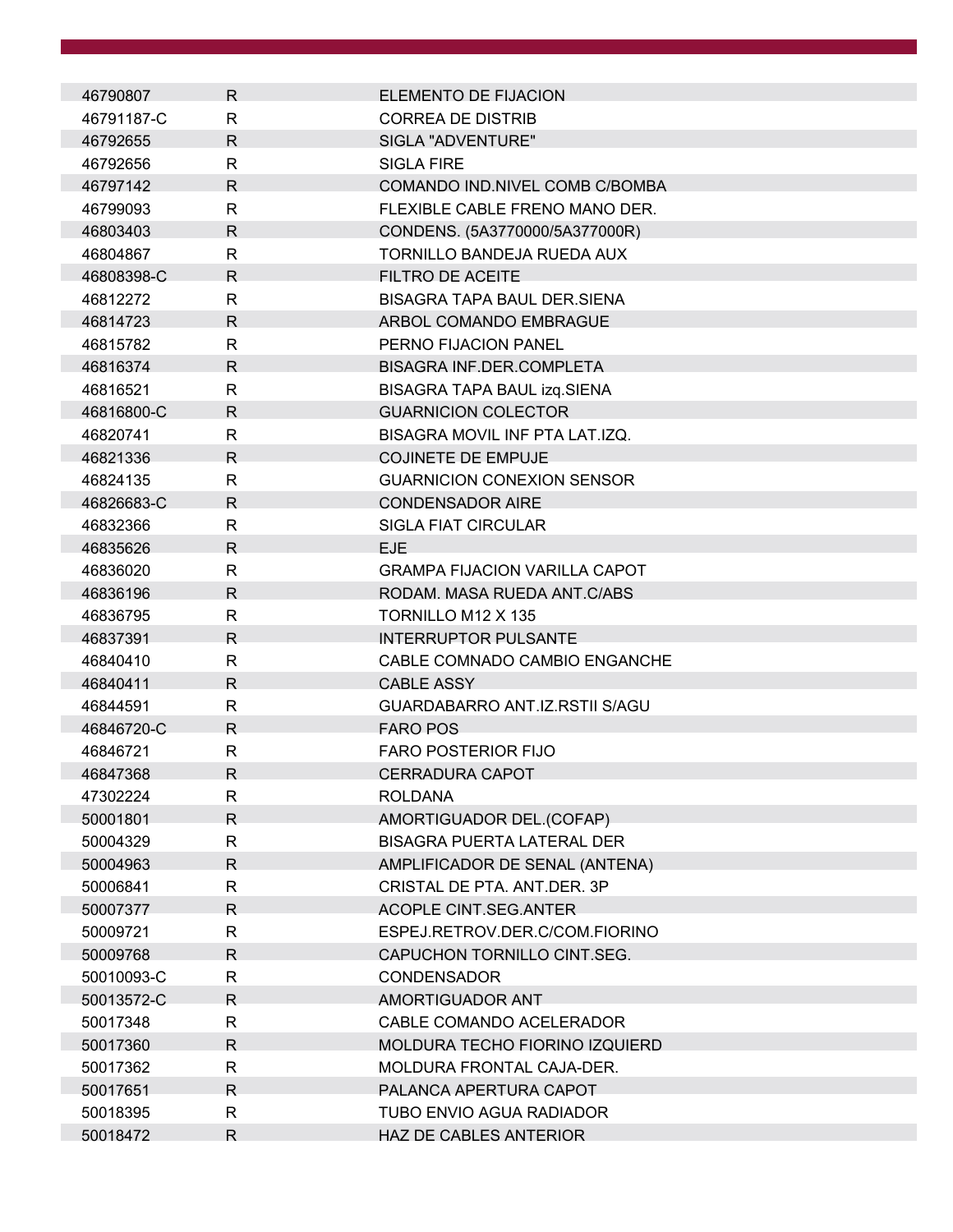| 50036773   | R.           | LAMPARA AUXILIAR R5W 12V 5W           |
|------------|--------------|---------------------------------------|
| 50036901   | R            | LAMP.HALOG.2 FIL.H4 12V 60/55W        |
| 50036932-C | R            | <b>BUJIA PRECALENTADORA</b>           |
| 50038182-C | $\mathsf{R}$ | <b>CORREA DISTRIBUCION</b>            |
| 50038271-C | R.           | <b>GRILLA RADIADOR</b>                |
| 50038337-C | R            | REPARO MOTOR/CAMBIO UNO FIRE          |
| 50038492   | R            | <b>JGO.CUBRE ALFOM.4PIEZ.PERSONAL</b> |
| 50038518-C | R            | <b>CUBRE RUEDA AUX</b>                |
| 50038555   | R.           | CHALECO PUNTO SUPPLEX NEGRO M         |
| 50038573-C | R            | <b>ALARMA FIAT CYB</b>                |
| 50038731   | R.           | <b>PANTALON GRIS TALLE 54/56</b>      |
| 50038797   | R            | ELEMENTO DE PROMOCION A               |
| 50038799   | R.           | ELEMENTO DE PROMOCION C               |
| 50038805   | R            | KIT DE SEGURIDAD S/LINGA              |
| 50038805-C | R            | <b>KIT DE SEGURIDAD</b>               |
| 50038806   | R            | <b>JG.CUBRE ALFOM.IDEA PVC/BOUCLE</b> |
| 50038819   | R.           | PEN-DRIVE USB NUEVO UNO               |
| 50038986   | R            | PEN DRIVE ENTREGA FIAT                |
| 50039052   | R            | FOLLETO ACCESORIO NUEVO UNO           |
| 50039053   | R            | FOLLETOS ACCESORIOS FIAT 500          |
| 50039054   | R.           | FOLLETOS ACCESORIOS QUBO              |
| 50039056   | R            | REPARO MOTOR/CAMBIO 1.6 (326)         |
| 504110445  | R.           | <b>BULBO DE ACEITE</b>                |
| 50504433   | R            | SUJETADOR SUPERIOR RADIADOR           |
| 50902038-C | R.           | ALARMA AF2600T                        |
| 50902105   | R            | ALARMA FIAT AF 1101T                  |
| 50902106-C | R            | <b>ALARMA FIAT</b>                    |
| 50902109-C | R            | <b>ALARMA FIAT</b>                    |
| 50902115   | R.           | DEFLECTOR DE AIRE                     |
| 50902215   | R            | RED PORTA OBJETO BAUL                 |
| 50902365-C | R            | <b>ALARMA FIAT</b>                    |
| 50902500-C | R            | ALARMA AF 1700T                       |
| 50902781   | R.           | <b>ALARMA DOBLO</b>                   |
| 50927217   | R            | <b>SENSOR ESTACIONAMIENTO PF300</b>   |
| 51701398   | R.           | <b>TACO ELASTICO PARAGOLPES</b>       |
| 51701422   | $\mathsf{R}$ | BRAZO LIMP.PARA-BRISA IZQ.            |
| 51701423   | R.           | BRAZO LIMP.PARA-BRISA DER.            |
| 51701564   | R.           | REFLECTANTE DERECHO                   |
| 51701565   | R.           | REFLECTANTE IZQUIERDO                 |
| 51701567-C | R            | REFLECTANTE IZ                        |
| 51702914   | R.           | SOPORTE MOTOP.LADO CAMBIO             |
| 51703146   | R            | REJILLA LAT.DER.PARAG.C/ANTIN.        |
| 51703147   | R            | REJILLA LAT.IZQ.PARAG.C/ANTIN.        |
| 51706356   | R            | <b>GUARNICION BRAZO LIMPIALUNETA</b>  |
| 51708151   | R.           | <b>TACO ELASTICO FIJACION ESCAPE</b>  |
| 51708892   | R.           | <b>ESTRUCTURA ANTERIOR</b>            |
| 51709051-C | $\mathsf{R}$ | <b>TACO ELASTICO</b>                  |
|            |              |                                       |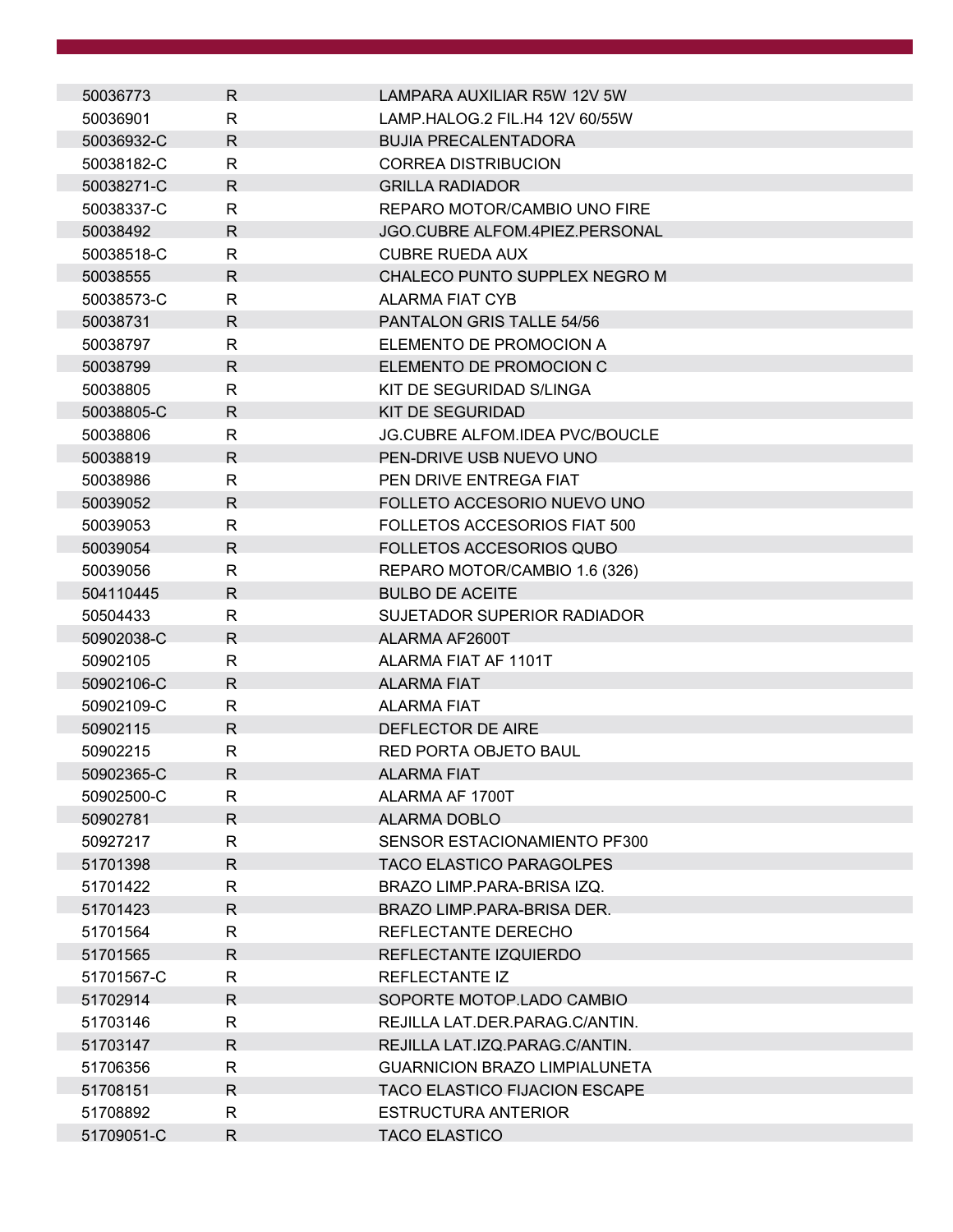| 51709070   | R.           | <b>TACO ELASTICO LADO DIFERENCIAL</b> |
|------------|--------------|---------------------------------------|
| 51711622   | R            | TUBO FLEXIBLE RESPIRO RADIADOR        |
| 51714090   | R            | TAPA TRASERA "PICK-UP STRADA          |
| 51714498   | $\mathsf{R}$ | ALMOHADILLA TUBO DE ESCAPE            |
| 51714633   | R.           | TORNILLO N4X25                        |
| 51715491   | R            | <b>BURLETE VIDRIO FIJO DERECHO</b>    |
| 51716606-C | R.           | OPTICA DER                            |
| 51718013-C | $\mathsf{R}$ | FARO POST, MARCHA ATRAS IZQ           |
| 51718652   | R            | MOLDURA LATERAL PARABRISAS DER        |
| 51721288   | R            | <b>CENTRALINA DERIV.NVP</b>           |
| 51722627   | $\mathsf{R}$ | <b>CESTO BATERIA COMPLETO</b>         |
| 51723594   | R            | CONTACTO AIR BAG LADO CONDUCT.        |
| 51726054   | R            | <b>BRAZO LIMPIALUNETA</b>             |
| 51728123   | $\mathsf{R}$ | <b>BISAGRA DERECHA CAPOT</b>          |
| 51728124   | R            | <b>BISAGRA IZQUIERDA CAPOT</b>        |
| 51731216   | R            | SOPORTE ELASICO                       |
| 51731507   | R            | <b>CERRADURA CAPOT</b>                |
| 51731927   | R            | FARO ANT.IZQ SIN LAMPARA              |
| 51731987   | R.           | <b>FARO ANTINIEBLA</b>                |
| 51732118   | R            | <b>TRABA CERRADURA BAUL</b>           |
| 51732661   | R            | ELEMENTO DE FIJACION                  |
| 51734520-C | R            | <b>FARO ANTE IZQ</b>                  |
| 51735375   | R            | <b>TAPA TANQUE COMBUSTIBLE</b>        |
| 51736374   | R            | PUNTAL ANTERIOR DERECHO               |
| 51736519   | R            | LLANTA CHAPA 6J X15"H2-ET 40          |
| 51736530   | R            | TACO MOTOR LADO CAMBIO                |
| 51736531   | R            | <b>TACO MOTOR LADO DIFERENCIAL</b>    |
| 51737170   | R            | FARO POSTERIOR DERECHO FIOR           |
| 51737727   | R            | SIGLA MODELO "UNO"                    |
| 51737781   | $\mathsf{R}$ | ENGANCHE CERRADURA PORT. POST.        |
| 51737923   | R            | <b>CERRAD.POSTON POST.FIORINO FL</b>  |
| 51737990   | R            | <b>CERRADURA PORTON POSTERIOR</b>     |
| 51738947   | $\mathsf{R}$ | CONJUNTO TRAVERSA RADIADOR            |
| 51739303   | R            | PUNTA DE EJE TRASERA C/ABS            |
| 51740460   | $\mathsf{R}$ | ALTO-PARLANTE                         |
| 51745355   | R            | CABLE COMANDO APERTURA CAPOT          |
| 51745787   | R            | ELEMENTO DE FIJACION                  |
| 51747527   | $\mathsf{R}$ | CENTRAL DERIV.NUDO VANO MOTOR         |
| 51748808   | R            | GUARN.EXT.P/VIDRIO PTA.POST.DE        |
| 51750915   | $\mathsf{R}$ | DISTANCIAL MANIJA ALZACRISTAL         |
| 51750930   | R            | TUBO FLEX.AGUA SALIDA RADIADOR        |
| 51751480   | R            | OPTICA DERECHA C/LAMPARA              |
| 51751480-C | R            | <b>OPTICA DERECHA</b>                 |
| 51752629-C | $\mathsf{R}$ | <b>GUARDABARROS</b>                   |
| 51753203   | $\mathsf{R}$ | <b>TACO ELASTICO LADO DIFERENCIAL</b> |
| 51753780   | R            | ALTOPARLANTE 4 OHM/165MM/20W          |
| 51753789   | R            | RODAMIENTO RUEDA ANTERIOR             |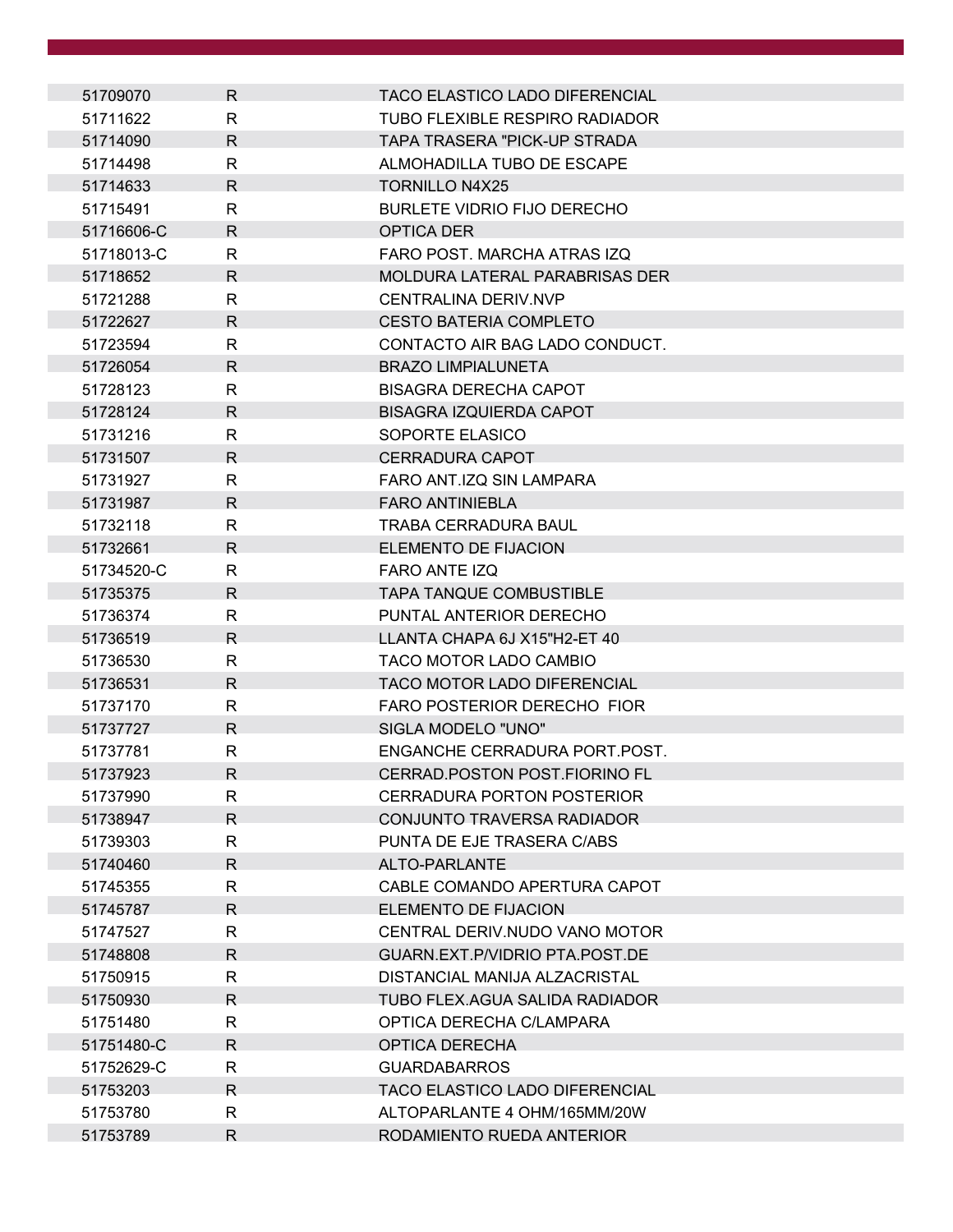| 51754191   | R.                 | <b>RODAMIENTO</b>                     |
|------------|--------------------|---------------------------------------|
| 51755563   | R                  | <b>SOPORTE</b>                        |
| 51756403   | $\mathsf{R}$       | SOPORTE GOMA CTR PARAGOL.POST         |
| 51760707   | $\mathsf{R}$       | <b>CRIKET</b>                         |
| 51761607   | R.                 | SOPORTE ELAST.MOTOPROP.LD.CAMB        |
| 51761679   | R                  | SOPORTE FIJACION SUP RADIADOR         |
| 51761829   | $\mathsf{R}$       | AMORTIGUADOR POSTERIOR                |
| 51766404   | R                  | PERNO GUIA TRABA CAPOT                |
| 51766508   | $\mathsf{R}$       | PORTA LAMPARA PATENTE                 |
| 51766534   | R                  | FARO POST.IZQ. AUTOMOTIV              |
| 51766538   | $\mathsf{R}$       | SILENCIADOR INTERMEDIO                |
| 51766829   | R                  | SOPORTE SUPERIOR RADIADOR             |
| 51767633   | $\mathsf{R}$       | <b>SUJETADOR</b>                      |
| 51769589   | R                  | TAPON ELASTICO PARAGOLP ANT IZ        |
| 51769991   | R                  | ARANDELA 14x24                        |
| 51771850   | R                  | AMORTIGUADOR DELANTERO S/ABS          |
| 51772250   | R                  | <b>BUJE BISAGRA SOPORTE RUEDA AUX</b> |
| 51774238   | R                  | <b>GUARNICION PARABRISAS DER</b>      |
| 51774239   | $\mathsf{R}$       | <b>GUARNICION PARABRISAS IZQ</b>      |
| 51776348   | R                  | REPARO VANO RUEDA TRAS.DER.           |
| 51778071   | $\mathsf{R}$       | <b>VARILLA SOSTEN CAPOT</b>           |
| 51780710   | R                  | DEPOSITO LIQ.REFRIG.RAD,              |
| 51782493   | $\mathsf{R}$       | CENTRALINA TEMPOR.LUN.TERM.           |
| 51783388   | R                  | <b>BUJE FIJACION</b>                  |
| 51783847   | $\mathsf{R}$       | ALZACRISTAL ELECT.VID TRAS DER        |
| 51784095   | R                  | TAPA DEPOSITO LIQUIDO REFRIG.         |
| 51787884   | $\mathsf{R}$       | GUARN.EXT.P/VIDRIO PTA.POST.DE        |
| 51788659   | R                  | SOPORTE CENTRAL PARAGOLPE TRAS        |
| 51789756   | R                  | <b>FARO POSTERIOR MOVIL DER.</b>      |
| 51789759-C | R                  | OPTICA IZQ                            |
| 51789761   | $\mathsf{R}% _{T}$ | FARO POST.IZ.FIJO - IL.AUT.           |
| 51789766   | $\mathsf{R}$       | TIRANTE APERTURA TAPA BAUL            |
| 51790015   | $\mathsf{R}$       | TACO ELAST.DR.PARAG.POST.             |
| 51790065   | R                  | PUNTAL ANTERIOR IZQUIERDO             |
| 51790205   | $\mathsf{R}$       | <b>TRAVERSA SUP.ESTRUCT.FRONTAL</b>   |
| 51791059   | $\mathsf{R}$       | AMORTIGUADOR ANTERIOR C/ABS           |
| 51791062   | $\mathsf{R}$       | AMORTIGUADOR ANTERIOR C/ABS           |
| 51792238   | $\mathsf{R}$       | SIGLA "1.4"                           |
| 51794678   | $\mathsf{R}$       | TUBO FLEXIBLE ENTRADA RADIADOR        |
| 51795776   | $\mathsf{R}$       | REPARO POST.IZ.PASARRUEDA POST        |
| 51796781   | R.                 | TUBO FLEX.EVAPORADOR/CONDENSA         |
| 51797167   | R                  | OPTICA IZ.C/LAMP.1.8R ILUM.AUT        |
| 51797223   | $\mathsf{R}$       | RADIADOR MOTOR                        |
| 51798256-C | $\mathsf{R}$       | <b>FAROL POSTER</b>                   |
| 51798257   | $\mathsf{R}$       | <b>FAROL POSTERIOR DERECHO</b>        |
| 51798919   | $\mathsf{R}$       | FAJA AUTOADHES.PTA ANT.DR. 5P         |
| 51799782   | $\mathsf{R}$       | AMORTIGUADOR DEL.DER.C/014            |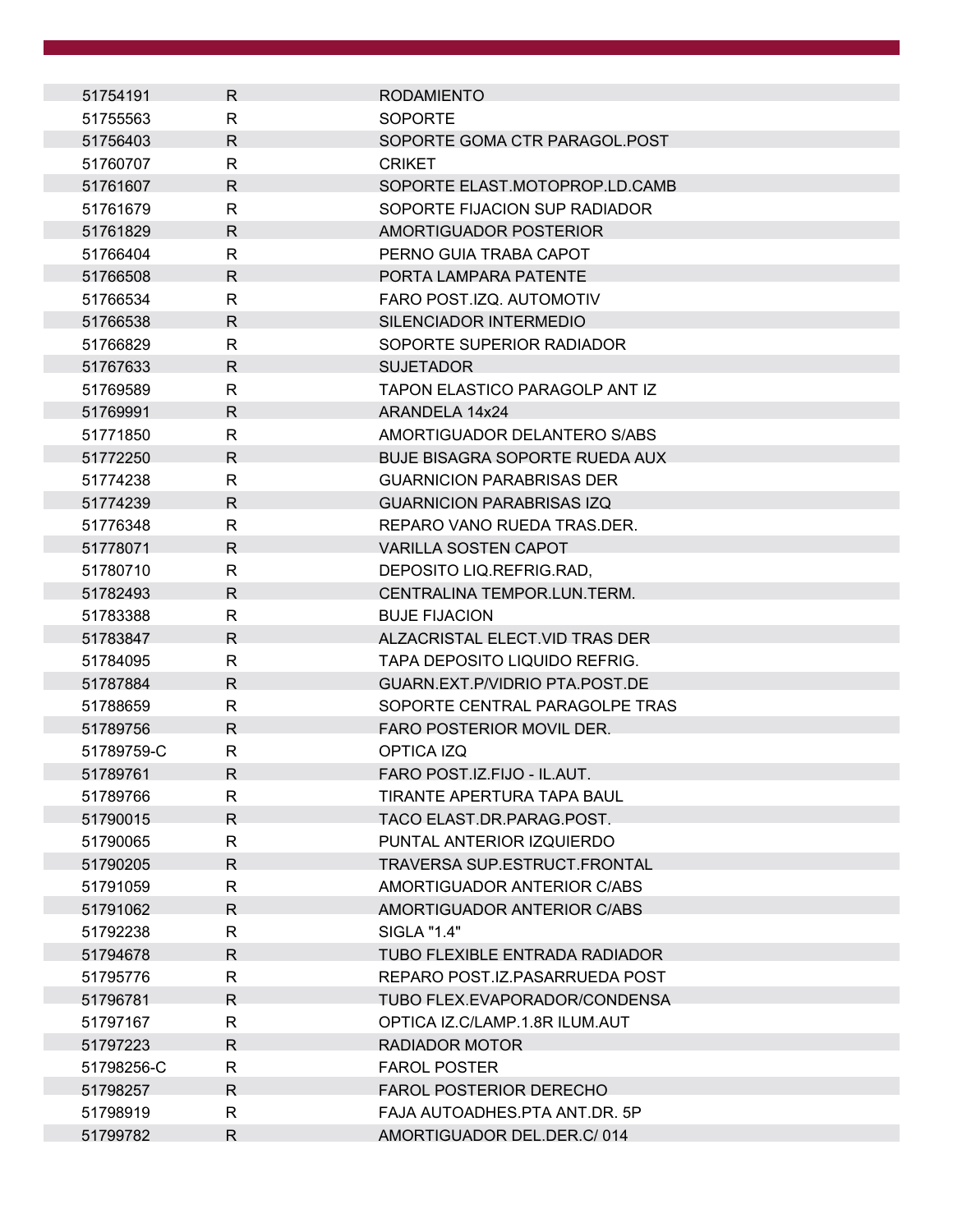| 51799786   | R.           | AMORTIGUADOR SUSP.DEL.DERECHO         |
|------------|--------------|---------------------------------------|
| 51799787   | R            | AMORTIGU.SUSP.DEL.DER.C/ABS           |
| 51799793   | R            | AMORTIGUADOR SUSP.DEL.IZQUIERO        |
| 51800575   | $\mathsf{R}$ | SILENCIADOR POSTERIOR DESCARG         |
| 51800867   | R            | PUERTA DELANTERA IZQUIERDA            |
| 51801193   | R            | <b>CRIQUE</b>                         |
| 51802675   | R.           | REPARO ANT.IZ.PASARRUEDA POST.        |
| 51802936   | R            | TUBO FLEXIBLE A.AC. COMP-COND.        |
| 51803237   | R            | PUNTERA ANTERIOR IZQUIERDA            |
| 51804562   | R            | SOPORTE FARO ANTINEBLA DER.           |
| 51805060   | $\mathsf{R}$ | POMO FIJACION RUEDA ARO 16"           |
| 51807012   | R            | VIDRIO TEMPL.PUERTA POS.IZQ.          |
| 51807017   | R            | <b>GUARNICION VIDRIO PTA.TRAS.DER</b> |
| 51807140   | R            | AMORTIGUADOR SUSPE.ANT.KIT WAY        |
| 51807341   | R            | <b>EXTENCION LLAVE RUEDA</b>          |
| 51808320   | R            | PRESILLA FIJ.REVESTIM.EXTERNO         |
| 51810674   | R            | FARO TRASERO IZQ.                     |
| 51810880   | R            | ALZACRISTALES IZQ.                    |
| 51812149   | R            | <b>ENGANCHE CERRADURA</b>             |
| 51812950   | R            | BOCA INTRODUC.COMBUST, 1.3JTD         |
| 51814108   | $\mathsf{R}$ | <b>SIGLA TRAS. FIAT</b>               |
| 51814888   | R            | TACO ELAST.CENTRAL PARAG.ANT.         |
| 51815901   | R            | TOPE DE GOMA DERECHO                  |
| 51816585   | R            | <b>FARO POSTERIOR DERECHO GRIS</b>    |
| 51816787   | R            | <b>TUBO FLEXIBLE</b>                  |
| 51816953   | R            | SIGLA ROJA "FIAT" RUEDA AUXIL.        |
| 51817695   | R            | <b>MANGUITO FLEXIBLE</b>              |
| 51818191   | R            | <b>VARILLA SOSTEN CAPOT</b>           |
| 51819759   | R.           | ELECTROVENT.C/A.ACOND.(VALEO)         |
| 51822248   | $\mathsf{R}$ | GUARDABARRO DELANTERO IZQ.            |
| 51822254   | R            | GUARDABARRO DELANTERO DERECHO         |
| 51822255   | R.           | GUARDABARRO DELANTERO IZQ.            |
| 51824223   | $\mathsf{R}$ | PERNO GUIA TRABA CAPOT                |
| 51824727   | R.           | <b>INTERRUPTOR EMBRAGUE</b>           |
| 51824748   | $\mathsf{R}$ | <b>LLANTA ALEACION 15"</b>            |
| 51824901   | R            | SOPORTE ELAS.MOT.LAD.CAMBIO           |
| 51825173   | R            | VIDRO LAT. POSTERIOR FIJO DER.        |
| 51826649   | R            | AMORTIGUADOR ANTERIOR C/ABS           |
| 51826651   | R            | AMORTIGUADOR POSTERIOR                |
| 51827737   | R            | <b>BRAZO OSCILANTE DER.</b>           |
| 51827939   | R            | FARO POSTERIOR IZQ 327 ATTRACT        |
| 51830230   | R            | ALTO-PARLANTE MID-WOOFER              |
| 51830564   | R.           | <b>FARO TRASERO DER.</b>              |
| 51830565   | R            | FARO TRASERO IZQ.                     |
| 51832045   | R.           | CS. REPARO MOTOR/CAMBIO               |
| 51832178   | R            | FARO POST.IZQ. AUTOMOTIV              |
| 51832394-C | $\mathsf{R}$ | DEPOSITO LIQ REFRIGERANTE RAD VALEO   |
|            |              |                                       |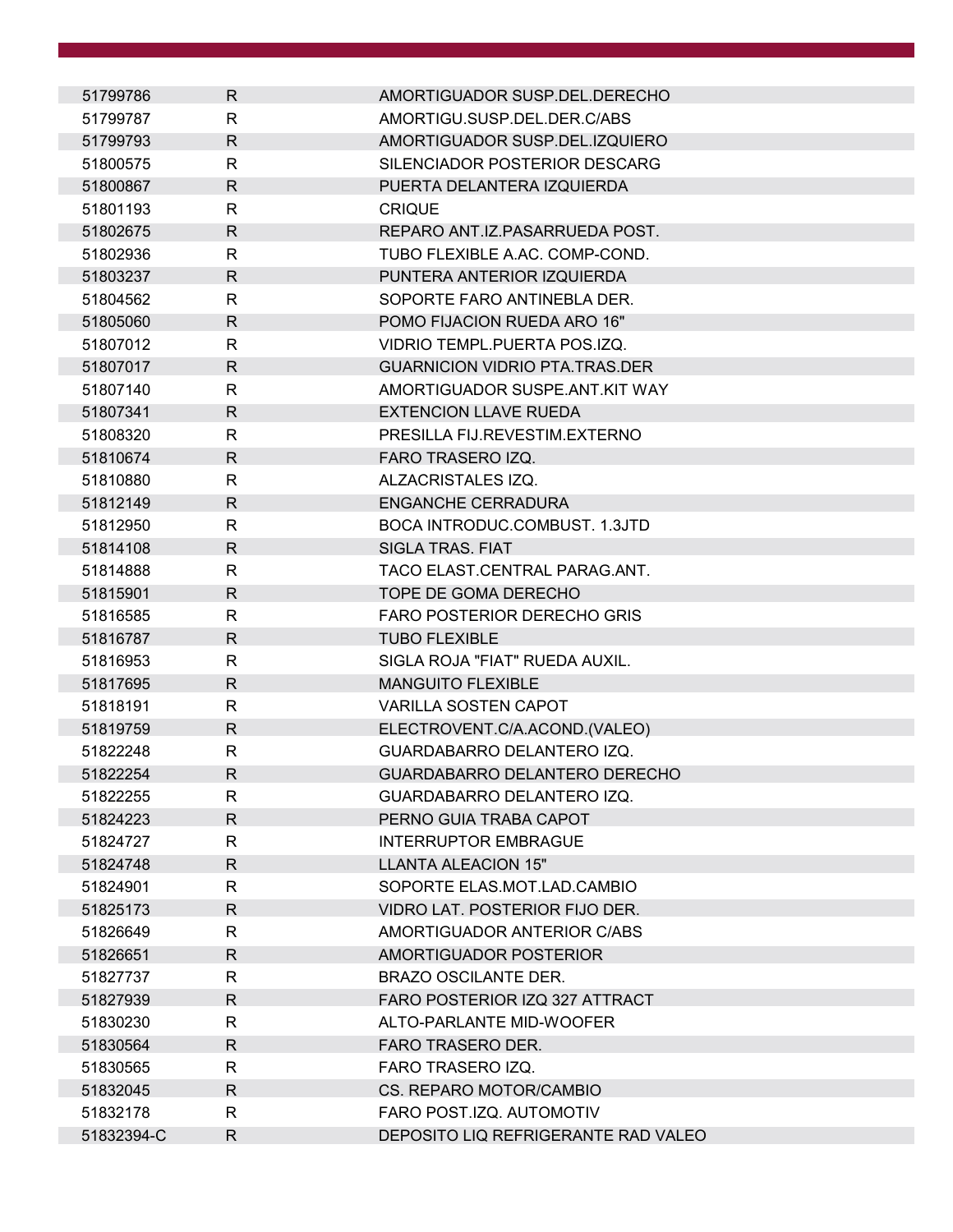| 51833954   | $\mathsf{R}$ | AMORTIGUADOR POST. 327                |
|------------|--------------|---------------------------------------|
| 51834107   | R            | SOPORTE MOTOPROP.LD.CAMBIO            |
| 51834843   | $\mathsf{R}$ | CUERPO INT. MANIJA PUERTA DER.        |
| 51834859   | $\mathsf{R}$ | REFLECTANTE DER PAR TRASERO           |
| 51834867   | $\mathsf{R}$ | <b>BRAZO LIMPIA LUNETA</b>            |
| 51835375   | R            | PARABRISAS ATERMICO 327               |
| 51835878   | $\mathsf{R}$ | ALZACRISTAL MECANICO IZQUIERDO        |
| 51835879   | $\mathsf{R}$ | ALZACRISTAL TRASERO DERECHO           |
| 51836085   | R            | <b>TIRANTE LIMITADOR PUER.LAT.DEL</b> |
| 51836625   | R            | GUARDABARRO DELANTERO DERECHO         |
| 51837356-C | $\mathsf{R}$ | CAPOT 327 TT                          |
| 51839039   | R            | <b>BRAZO OSCILANTE DX</b>             |
| 51839352   | $\mathsf{R}$ | <b>TUBO ENVIO AGUA CALEFACTOR</b>     |
| 51841132   | R            | REPARO LADO MOTOR                     |
| 51841270   | R.           | RELE 12VOL X 30AMP                    |
| 51842801   | R            | FARO POST.IZQ.FUME                    |
| 51843256   | $\mathsf{R}$ | AMORTIGUADOR TRASERO                  |
| 51843442   | $\mathsf{R}$ | <b>TUBO ESCAPE CENTRAL</b>            |
| 51844231   | R.           | MANGUERA ENTRADA AGUA RADIAD          |
| 51844432   | R            | SOPORTE MOTOPROP.LD.CAMBIO            |
| 51845833   | R.           | SILENCIADOR POSTERIRO ESCAPE          |
| 51846314   | R            | <b>RESISTOR 2 VELOCIDADES</b>         |
| 51846351-C | $\mathsf{R}$ | <b>ELECTRO</b>                        |
| 51850461   | R            | ADAPTADOR PTA. BOCA COMBUST.          |
| 51851363   | R            | <b>BOCINA MONOTONO ALTO</b>           |
| 51851989-C | R            | <b>GUARDAVARR DEL</b>                 |
| 51854695   | $\mathsf{R}$ | LUZ DE RETROCESO IZQUIERDA            |
| 51855457   | R            | SOPORTE FIJACION PARAGOLPE IZQ        |
| 51855519   | $\mathsf{R}$ | LLANTA CHAPA 5.5" X 14"               |
| 51858425   | $\mathsf{R}$ | TUBO RETORNO AGUA CALEF. A/A          |
| 51859673   | $\mathsf{R}$ | CANALIZADOR DE AIRE                   |
| 51860710   | R            | ESPUMA ASIEN.ANT.C/REGUL.DE AL        |
| 51861133   | $\mathsf{R}$ | CHAPA FIJACION RUEDA AUX.             |
| 51864555   | R            | <b>CERRADERO</b>                      |
| 51864687   | $\mathsf{R}$ | TARJETA P/LLAVE ELECTRONICA           |
| 51868071   | $\mathsf{R}$ | AMORTIGUADOR ANTERIOR S/ABS           |
| 51868073   | $\mathsf{R}$ | AMORTIGUADOR ANTERIOR C/ABS           |
| 51869003   | $\mathsf{R}$ | REFLECTANTE DER.PAROG.POST.           |
| 51869008   | $\mathsf{R}$ | REFLECTANTE IZQ.PARAG.POST.           |
| 51869484   | R            | CONDENSADOR AIRE COND 1,4             |
| 51873436   | R.           | <b>CERRADURA BAUL</b>                 |
| 51876024-C | $\mathsf{R}$ | <b>TRAVESAÑO</b>                      |
| 51876092   | $\mathsf{R}$ | CABLE ANTENA DE TECHO                 |
| 51877337   | $\mathsf{R}$ | SOPORTE MOTOR LADO MOTOR              |
| 51877404   | $\mathsf{R}$ | ESTRUCTURA BCO.DEL.IZQ.C/REG.A        |
| 51877883   | $\mathsf{R}$ | OPTICA DERECHA COMPLETA               |
| 51878408-C | $\mathsf{R}$ | OPTIA DERECHA                         |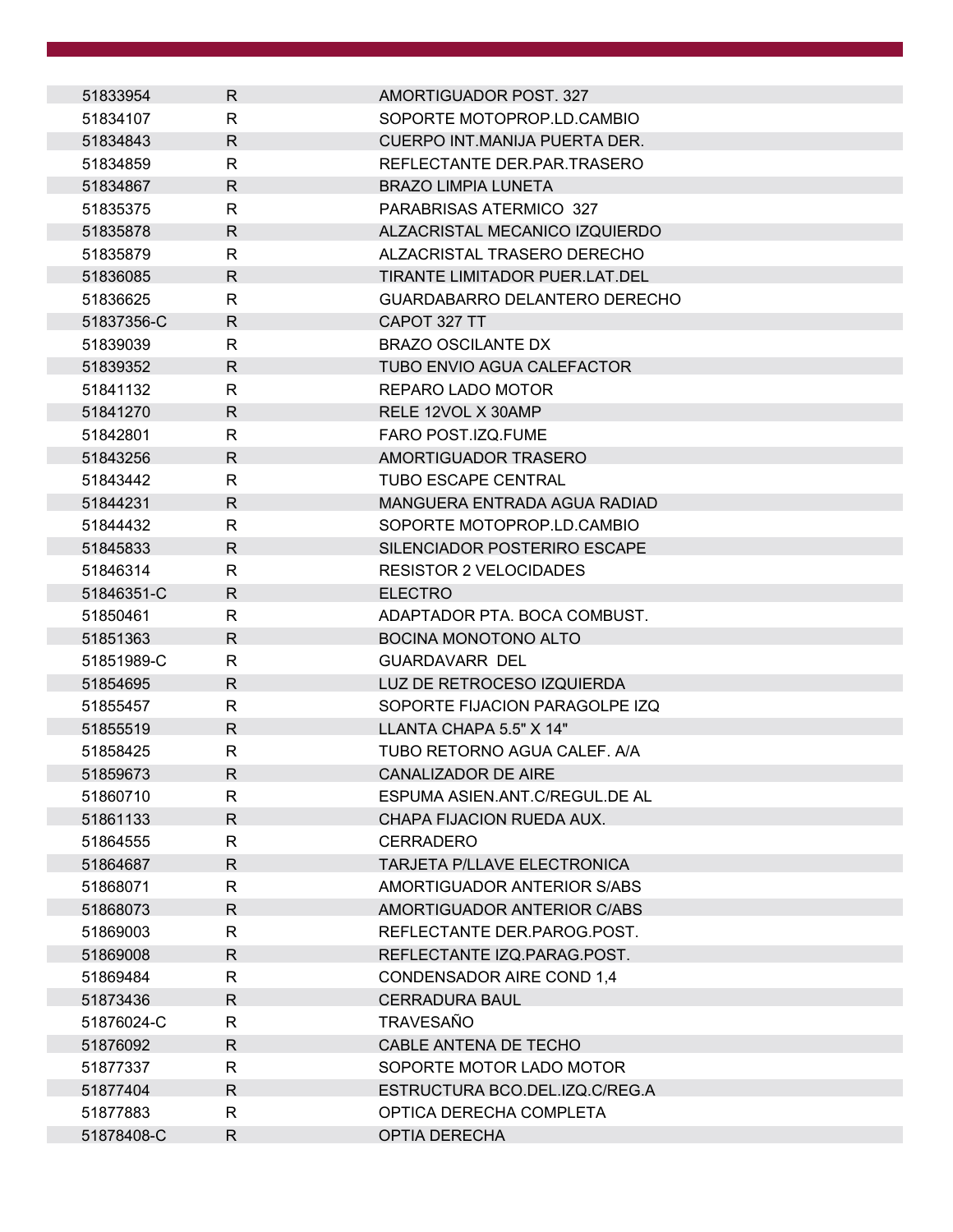| 51878518   | $\mathsf{R}$ | REPARO VANO RUEDA ANTE.DER.           |
|------------|--------------|---------------------------------------|
| 51878639   | R            | REFLECTOR DERECHO                     |
| 51878640   | $\mathsf{R}$ | REFLECTOR IZQUIERDO                   |
| 51879128   | R            | DISPOSITIVO CIERRE TAPA GUANT.        |
| 51880020   | $\mathsf{R}$ | ROCIADOR IZQ. PARABRISA C/TUBO        |
| 51880212   | R            | AMORTIG. POSTERIOR                    |
| 51881984   | $\mathsf{R}$ | AMORTIGUADOR TAPA TRASERA             |
| 51883060   | $\mathsf{R}$ | <b>CRIQUE</b>                         |
| 51884491   | $\mathsf{R}$ | SOPORTE RADIADOR LADO IZQ.            |
| 51884561   | R            | TACO ELASTICO IZQ.PARAGOL.DEL.        |
| 51884709   | R.           | <b>FARO TRASERO DERECHO MOVIL</b>     |
| 51884712   | R            | FARO POST.IZ.FIJO - IL.AUT.           |
| 51884715   | $\mathsf{R}$ | <b>FARO TRASERO IZQUIEDO MOVIL</b>    |
| 51884766   | $\mathsf{R}$ | CONJUNTO TRAVERSA RADIADOR            |
| 51885548   | $\mathsf{R}$ | FARO POSTERIOR IZQ. FIAT 500          |
| 51885755   | R            | CABLE LUZ DE PLACA                    |
| 51889212   | R.           | REPARO VANO RUEDA ANT.DER.            |
| 51891178   | R            | REPARO POLEA MOTOR                    |
| 51892183   | R.           | AMORTIGUADOR ANTERIOR IZQ.            |
| 51892184   | $\mathsf{R}$ | AMORTIGUADOR ANTERIOR DER.            |
| 51895377   | $\mathsf{R}$ | <b>CENTRO LLANTA FIAT 500 ABARTH</b>  |
| 51895588   | R            | RECUBRIMIENTO ANT. PUERTA DER.        |
| 51895589   | R            | RECUBRIMIENTO ANT. PUERTA IZQ.        |
| 51896048   | R            | <b>ANTENA</b>                         |
| 51897842   | R.           | FARO DER MASCARA NEGRA ARTEB          |
| 51898493   | R            | PINO TORRE P/FIJ.FILTRO DE AIR        |
| 51898743   | $\mathsf{R}$ | MANGUITO FLEX. SALIDA AGUA RADI       |
| 51898789   | R            | AMORTIGUADOR ANTERIOR DER.            |
| 51898821   | R.           | PROTECTOR PAVIM. DELANTERO IZQ        |
| 51899166   | $\mathsf{R}$ | BATERIA 12V-60Ah-450A (MOURA)         |
| 51900238   | R            | ESCOBILLA IZQUIERDA DOBLO             |
| 51900240   | R            | ESCOBILLA DERECHA DOBLO               |
| 51900379   | $\mathsf{R}$ | <b>TAPON</b>                          |
| 51900926   | $\mathsf{R}$ | SOPORTE FUSILERA                      |
| 51901177   | $\mathsf{R}$ | <b>MANGUERA INFERIOR RADIADOR</b>     |
| 51901276-C | R            | FARO DER CO VER 51830542              |
| 51901498   | $\mathsf{R}$ | FARO IZQ.COMPL.-MAG.MARELLI           |
| 51901859   | R.           | <b>AUX SILENCER/MUFFLE</b>            |
| 51904935   | $\mathsf{R}$ | BISAGRA SUP.IZQ.COMPLETA              |
| 51905419   | $\mathsf{R}$ | <b>GUARNICION PUERTA DEL DER/IZQ.</b> |
| 51905592   | $\mathsf{R}$ | CERRADURA CAPOT C/ALARMA SERIE        |
| 51906375   | $\mathsf{R}$ | SOPORTE ANTENA DE RADIO               |
| 51908321   | $\mathsf{R}$ | <b>ESTRUCTURA FRONTAL</b>             |
| 51908695   | R.           | AISLAMIENTO CAPOT                     |
| 51910790   | R.           | ANTENA 500 ABARTH                     |
| 51911243   | R            | <b>CABLE ANTENA</b>                   |
| 51915378   | $\mathsf{R}$ | <b>BUJE GOMA P/SUSPENSION DEL.DER</b> |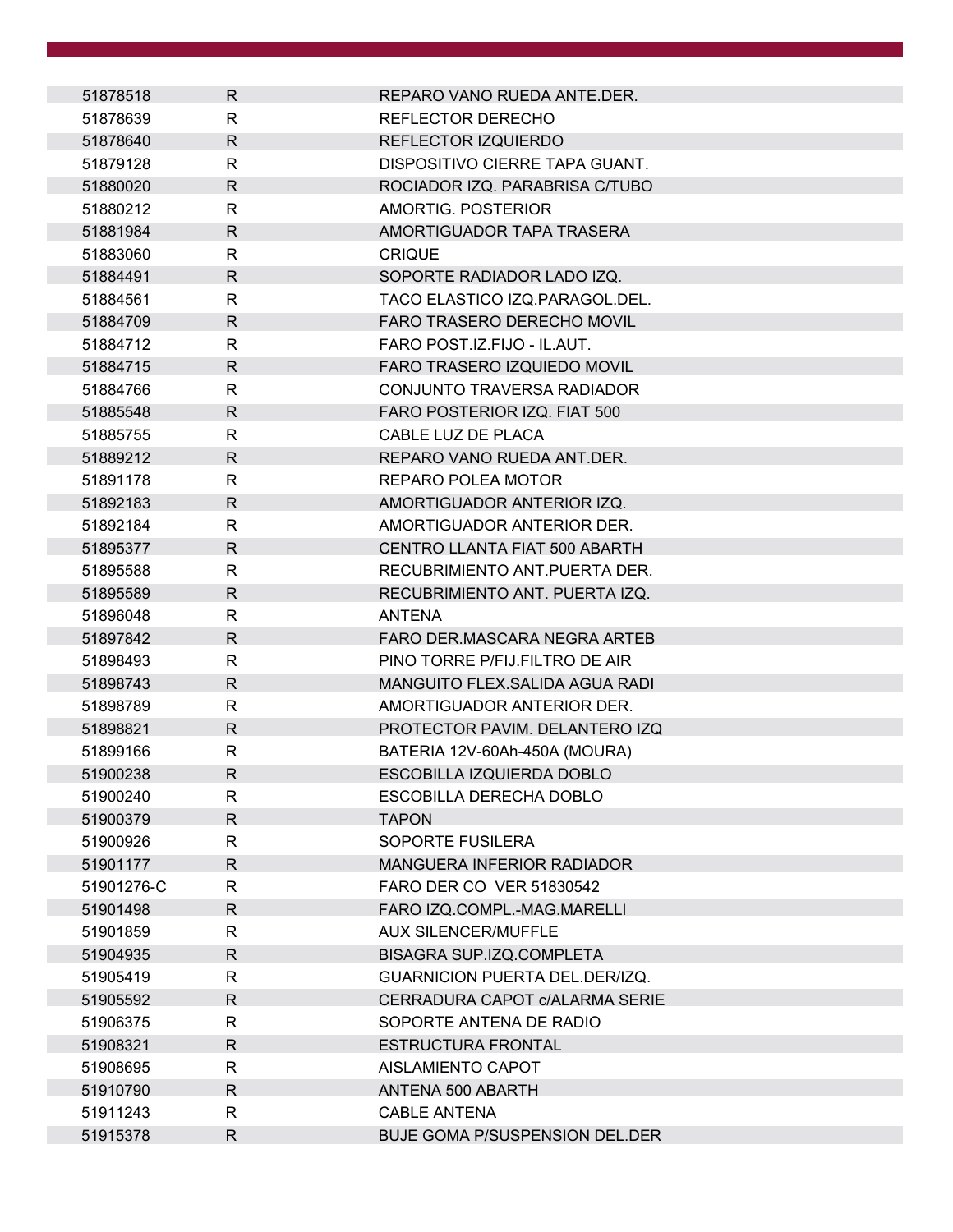| 51915671-C | R.           | <b>BUJE GOMA P/SUSPENSION DEL.DER</b> |
|------------|--------------|---------------------------------------|
| 51917491   | R            | CRISTAL DE PTA. ANT.IZQ. 3P           |
| 51917532   | $\mathsf{R}$ | CRISTAL PUERTA POST. IZQ. 327         |
| 51917544   | R            | <b>LUNETA TERMICA 327</b>             |
| 51918253   | R            | CRISTAL PTA.ANT.IZQ. VERDE            |
| 51918392   | R            | CABLE COMANDO FRENO MANO DER.         |
| 51920094   | R            | DISCO DE FRENO ANT.                   |
| 51921213   | R            | SOPORTE ELASTICO LADO MOTOR           |
| 51922289   | $\mathsf{R}$ | <b>GUARNICAO VANO PUER.LAT.DER</b>    |
| 51923931   | R            | MANGUERA SALIDA AGUA RADIADOR         |
| 51931289   | $\mathsf{R}$ | CENTRAL ELEC. AIR BAG COND/PASA       |
| 51932035   | R            | <b>BRAZO OSCILANTE IZQUIERDO</b>      |
| 51932036   | $\mathsf{R}$ | <b>BRAZO OSCILANTE DERECHO</b>        |
| 51934856   | R            | CERRADURA PTA.LAT.POST.DER.           |
| 51935875   | R            | BIELETA BARRA ESTABILIZADORA          |
| 51937045   | R            | BATERIA 12V-60Ah-320A (MOURA)         |
| 51938941   | $\mathsf{R}$ | REPARO VANO RUEDA DELANT. IZQ         |
| 51940057   | R            | REPARO RUEDA ANT.IZQ.                 |
| 51941838   | R            | PUNTERA ANTERIOR DERECHA              |
| 51949928-C | R            | <b>CRISTAL DE PUERTA</b>              |
| 51950860   | $\mathsf{R}$ | <b>CUADRO INSTRUMENTOS PUNTO EVO</b>  |
| 51952366   | R            | SOPORTE RUEDA DE AUXILIO              |
| 51955801   | $\mathsf{R}$ | BATERIA 12V-50Ah-250A (MOURA)         |
| 51958500   | R            | CENTRAL ELECT.ALZACRIST.              |
| 51958604   | $\mathsf{R}$ | AMORTIGUADOR SUSP.DEL.IZQ.            |
| 51959488   | R            | AMORTIGUADOR DELANTERO                |
| 51961086   | R            | AMORTIGUADOR ANTERIOR IZQ.            |
| 51962757   | R            | AMORTIGUADOR SUSPENS. ANTERIOR        |
| 51963041   | $\mathsf{R}$ | <b>CUADRO INSTRUMENOS</b>             |
| 51965255   | R            | AMORTIGUADOR TRASERO                  |
| 51965905   | ${\sf R}$    | RADIADOR VER 52065538                 |
| 51966659   | R            | LLANTA CHAPA 15 X 6.0                 |
| 51968417   | $\mathsf{R}$ | OPTICA DEL SUP IZQ                    |
| 51973706   | R            | CERRADURA ELECT.PUERTA DEL.IZQ        |
| 51976577   | $\mathsf{R}$ | AMORTIGUADOR DELANTERO DERECHO        |
| 51976578   | R            | AMORTIGUADOR DELANTERO DERECHO        |
| 51988307   | $\mathsf{R}$ | RELE 12V-30A (CLIPTECH)               |
| 51990925   | R            | <b>CAJA DIR HIDRAULICA</b>            |
| 51990961   | $\mathsf{R}$ | CAJA DE DIRECCION TRW                 |
| 52004363   | $\mathsf{R}$ | <b>DISCO DE FRENO</b>                 |
| 52005427   | R.           | <b>CAPOT S/BISAGRAS</b>               |
| 52005540   | R            | SOPORTE ELASTICO LADO CAMBIO          |
| 52013328   | $\mathsf{R}$ | <b>CENTRAL BLUE AND ME</b>            |
| 52014731   | R            | PRESILLA DE FIJACION                  |
| 52017379   | $\mathsf{R}$ | <b>MASA RUEDA DELANTERA</b>           |
| 52026332   | R            | CENTRAL ELECT.ALZACRIST.              |
| 52028736   | $\mathsf{R}$ | DISPOSITIVO RUEDA DE AUX.             |
|            |              |                                       |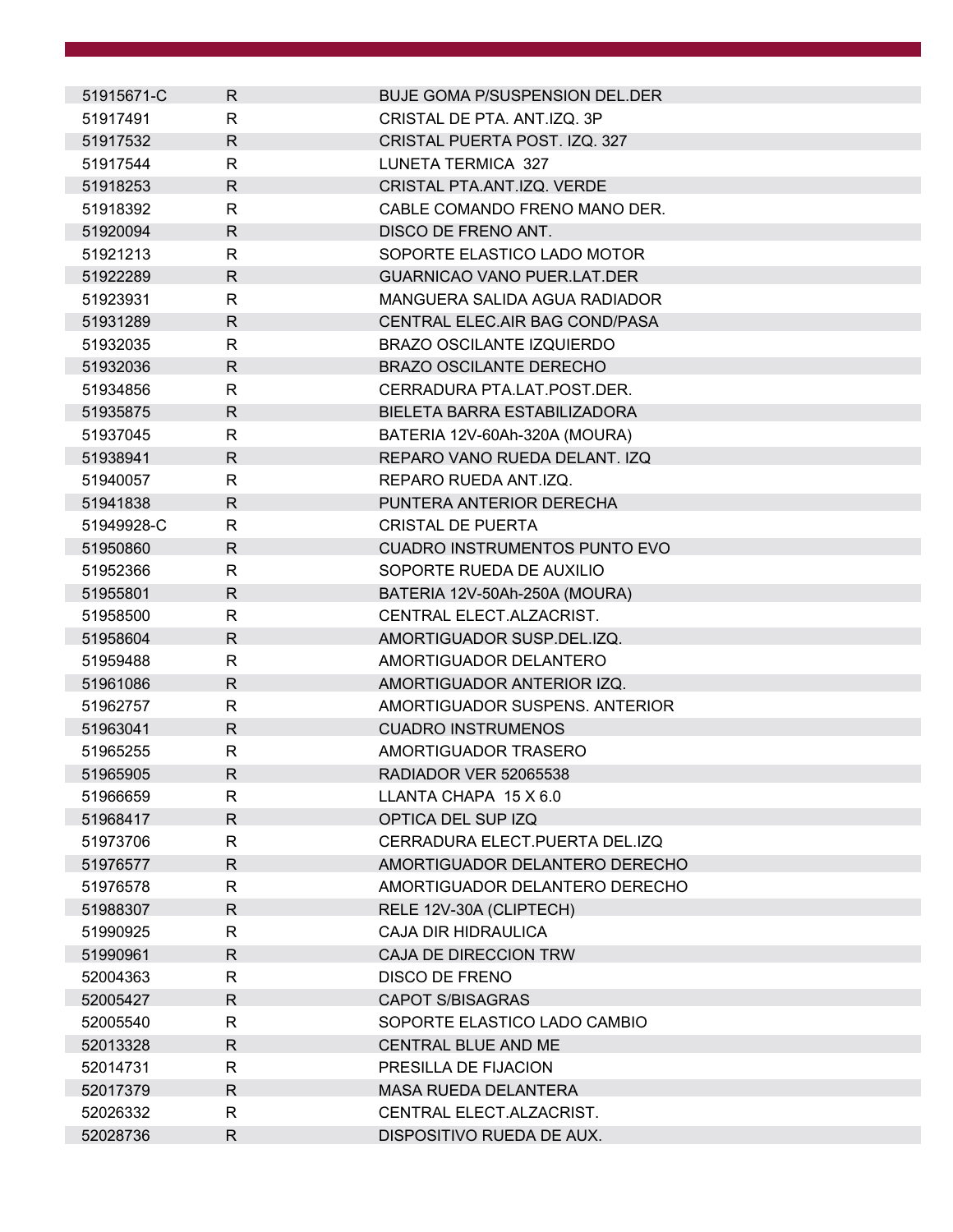| 52041145   | R.           | PUNTERA ANTERIOR DERECHA              |
|------------|--------------|---------------------------------------|
| 52042281   | R            | BIELETA BARRA ESTABILIZADORA          |
| 52045427   | R            | CRISTAL LAT TRA IZQ PILKINGTON        |
| 52083318   | $\mathsf{R}$ | ESCOBILLA LIMPIADOR TRASERO           |
| 53386476   | R            | <b>VALVULA SENSOR DE PRESION NEUM</b> |
| 55180199-C | R            | TAPA RECUBRIM MOTOR FIRE 8V           |
| 55180937   | $\mathsf{R}$ | <b>RETEN 78x100X9</b>                 |
| 55183442   | R            | <b>CILINDRO EMBRAGUE</b>              |
| 55183497-C | $\mathsf{R}$ | <b>TENSOR AUTOMATICO VER 55233759</b> |
| 55184060-C | R            | <b>CORREA POLI V</b>                  |
| 55184587   | $\mathsf{R}$ | <b>TUERCA FIJACION POLEA</b>          |
| 55187100   | R            | <b>RODAMIENTO</b>                     |
| 55187100-C | R            | <b>RODAMIENTO</b>                     |
| 55188192-C | R            | <b>CORREA DISTRIB</b>                 |
| 55189515   | R.           | SENSOR DE GIRO ELECTROMAGNETIO        |
| 55189950-C | R            | JUNTA                                 |
| 55189951   | $\mathsf{R}$ | <b>JUNTA TAPA CILINDRO</b>            |
| 55190031   | R            | CORREA MANDOS POLY V ALTER/BDH        |
| 55190052-C | R            | <b>RODAMIENTO</b>                     |
| 55191607-C | R            | <b>FILTRO AIRE</b>                    |
| 55192773   | R            | <b>TENSOR DE CORREA</b>               |
| 55192773-C | R            | <b>TENSOR</b>                         |
| 55194045   | $\mathsf{R}$ | JUNTA TAPA DE CILINDROS VER 55282547  |
| 55195388   | R            | TAPA SUP.RECUBRIMIENTO CORREA         |
| 55196183   | R            | CILINDRO COMANDO EMBRAGUE             |
| 55197217   | R            | JUNTA UFI                             |
| 55199355   | R            | <b>JUNTA MULTIPLE ESCAPE</b>          |
| 55205319   | R            | TUBO ESCAPE ANT.C/CATALIZ.            |
| 55208400   | R.           | SEMICOJ.STD ROJO(1.836-1.841)         |
| 55209864   | $\mathsf{R}$ | APOYO ELASTICO TUBO ESCAPE            |
| 55209938   | $\mathsf{R}$ | CABLE COMANDO SELECCION CAMBIO        |
| 55209942   | R            | CABLE COMANDO SELECCION CAMBIO        |
| 55210626-C | $\mathsf{R}$ | <b>CORREA</b>                         |
| 55211287-C | R            | RODAMIENTO TENSOR                     |
| 55211309-C | $\mathsf{R}$ | <b>BIELA MOTOR</b>                    |
| 55213927-C | R.           | <b>FILTRO DE ACEITE</b>               |
| 55214764-C | $\mathsf{R}$ | <b>CORREA</b>                         |
| 55215012   | R            | SILENCIADOR CATALITICO                |
| 55216695   | $\mathsf{R}$ | <b>FLEXIBLE EMBRAGUE</b>              |
| 55216915-C | R            | <b>SENSOR DE GIRO</b>                 |
| 55217249   | R.           | CABLE INYECCION 025+                  |
| 55218802   | R            | <b>BOMBA DE AGUA C/POLEA</b>          |
| 55219839   | $\mathsf{R}$ | <b>TRANS BELT</b>                     |
| 55222244   | R            | <b>TUBO FLEXIBLE</b>                  |
| 55222499   | R            | SONDA LAMB.LSF 4.2(FUNDA GRIS)        |
| 55223490   | R            | <b>BUJIA DE ENCENDIDO</b>             |
| 55223567   | $\mathsf{R}$ | TAPA CIGUENAL LADO VOLANTE            |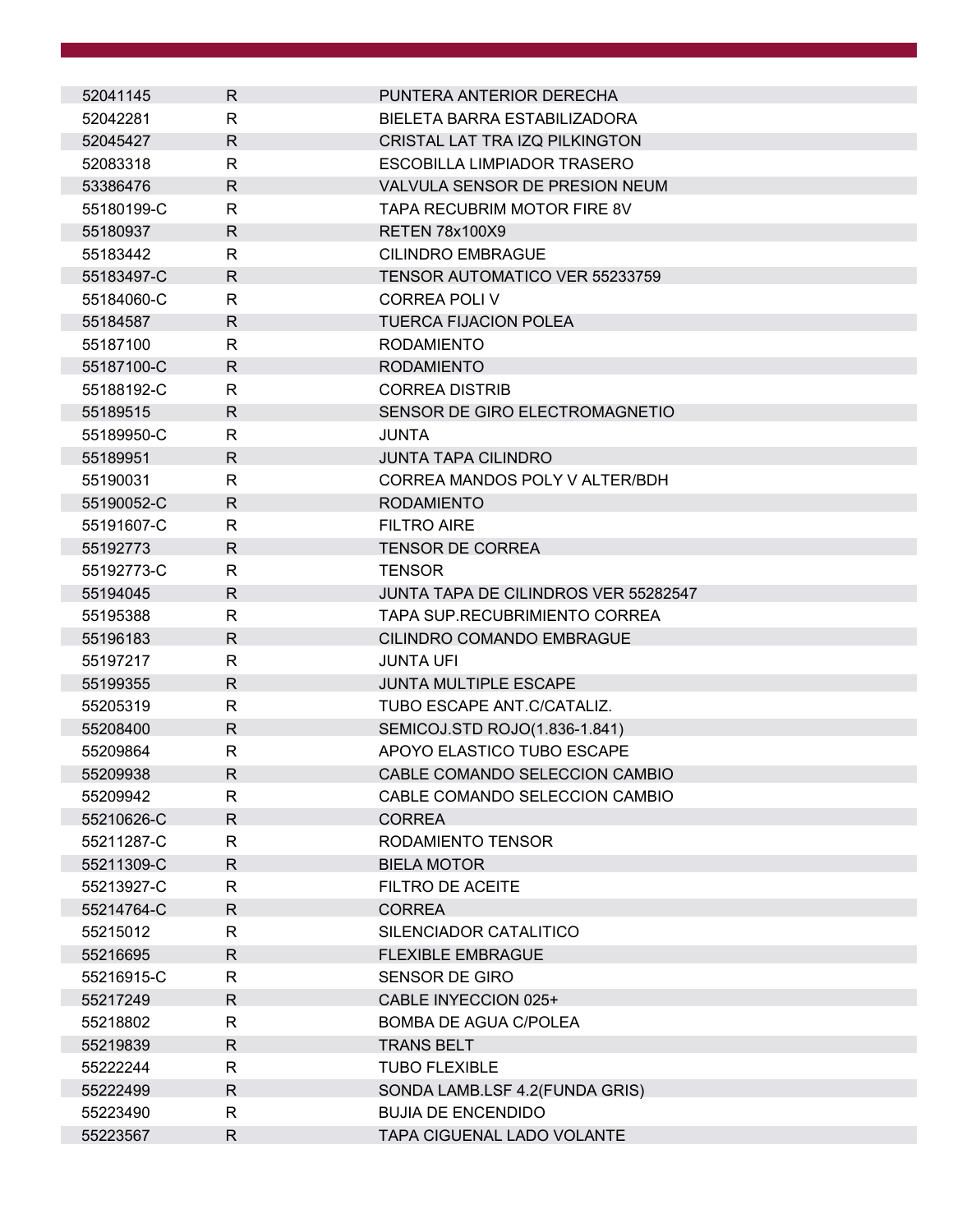| 55224956   | R.           | EJE DIFERENCIAL LADO DERECHO          |
|------------|--------------|---------------------------------------|
| 55225126-C | R            | <b>BOMBA DE AGUA</b>                  |
| 55226521   | R            | <b>BUJIA DE ENCENDIDO ZKR7B - NGK</b> |
| 55226527   | $\mathsf{R}$ | <b>JUNTA TAPA CILINDROS 1.6 16V</b>   |
| 55226611   | R.           | <b>PATIN FIJ. TENSOR CAD.DISTRIB</b>  |
| 55226613   | R            | TENSOR DE CADENA DISTRIBUCION         |
| 55228811   | $\mathsf{R}$ | DISCO EMBRAGUE 1.4 326                |
| 55229837   | $\mathsf{R}$ | VALVULA TERMOST.CIRCUL.AGUA MO        |
| 55230212   | R            | TUBO BBA. AGUA                        |
| 55233712   | R            | <b>KIT EMBRAGUE</b>                   |
| 55233759   | R            | TENSOR AUTOMATICO CORREA DISTR        |
| 55235402   | R            | BOMBA COMANDO HIDR.EMBRAGUE           |
| 55236305   | $\mathsf{R}$ | <b>SENSOR DE VELOCIDAD</b>            |
| 55239990   | R            | TUBO BBA, AGUA                        |
| 55242459   | $\mathsf{R}$ | <b>DRIVING GEAR</b>                   |
| 55242460   | R            | ENGR.CONDUCIDO ARBOL VALVULAS         |
| 55247856   | R            | CADENA COMANDO DISTRIBUCION           |
| 55250346   | R            | PATIN MOVIL TENSOR CAD.DISTRIB        |
| 55250953   | R.           | <b>JUNTA</b>                          |
| 55253317   | $\mathsf{R}$ | ENGRANAJE CUENTA KM COMPLETO          |
| 55255859   | $\mathsf{R}$ | SONDA LAMBDA POSTERIOR OZA629         |
| 55267954   | R            | TENSOR DE CORRA ALTERNADOR            |
| 55277926   | R            | POLEA CONDUCTORA EJE MOTOR            |
| 55701248   | R            | <b>PARLANTE FULL-RANGE</b>            |
| 5941445    | $\mathsf{R}$ | PERFIL DE GOMA                        |
| 5943973    | R            | ABRAZADERA                            |
| 5967822    | $\mathsf{R}$ | <b>BISAGRA DR.</b>                    |
| 5992133    | R            | JUNTA                                 |
| 60353283   | R.           | HERR.P/PUESTA FASE ARBOL LEVAS        |
| 60353284   | R            | HERR. PUESTA EN FASE CIGUEÑAL         |
| 60353285   | $\mathsf{R}$ | HERR.P/EXTRAER/PERNO PIS/14EVO        |
| 60353286   | $\mathsf{R}$ | HERR.POSIC.TAPA VALVULAS 14EVO        |
| 60353288   | $\mathsf{R}$ | HERR.P/INTROD.RETEN.CIGUEÑAL          |
| 60353289   | $\mathsf{R}$ | <b>HERRAMIENTA P/TAPON DE AGUA</b>    |
| 60353290   | $\mathsf{R}$ | HERR TRABA POLEA DE A/A               |
| 60353291   | R            | HERR.P/INTR.POLEA CIGUEÑAL            |
| 60353292   | $\mathsf{R}$ | HERR.P/REMOVER POLEA CIGUEÑAL         |
| 60353293   | R.           | HERR. P/INTRODUCIR ENGRAN.CIG.        |
| 60353294   | $\mathsf{R}$ | HERR.P/INTR.RETEN VALVULA             |
| 60353295   | $\mathsf{R}$ | HERR.P/TRABAR POL.Y CIGUEÑAL          |
| 60353296   | R.           | HERR.P/MONTAJE DE RETENVOLANTE        |
| 60353297   | R            | HERR.P/EXTR.ENGRANAJE CIGUEÑAL        |
| 60353298   | $\mathsf{R}$ | HERR.P/EXTR.Y RECOL.PERNO PIST        |
| 60353301   | $\mathsf{R}$ | HERR. PARA DES. CABLE COM. CAMBIO     |
| 60353308   | $\mathsf{R}$ | <b>HERR.P/APOYAR VALVULAS</b>         |
| 60353309   | $\mathsf{R}$ | HERR.P/FIJ.DE TUERCA ESPECIAL         |
| 60353310   | $\mathsf{R}$ | HERR.P/MONTAR Y DESM.CONOS/VAL        |
|            |              |                                       |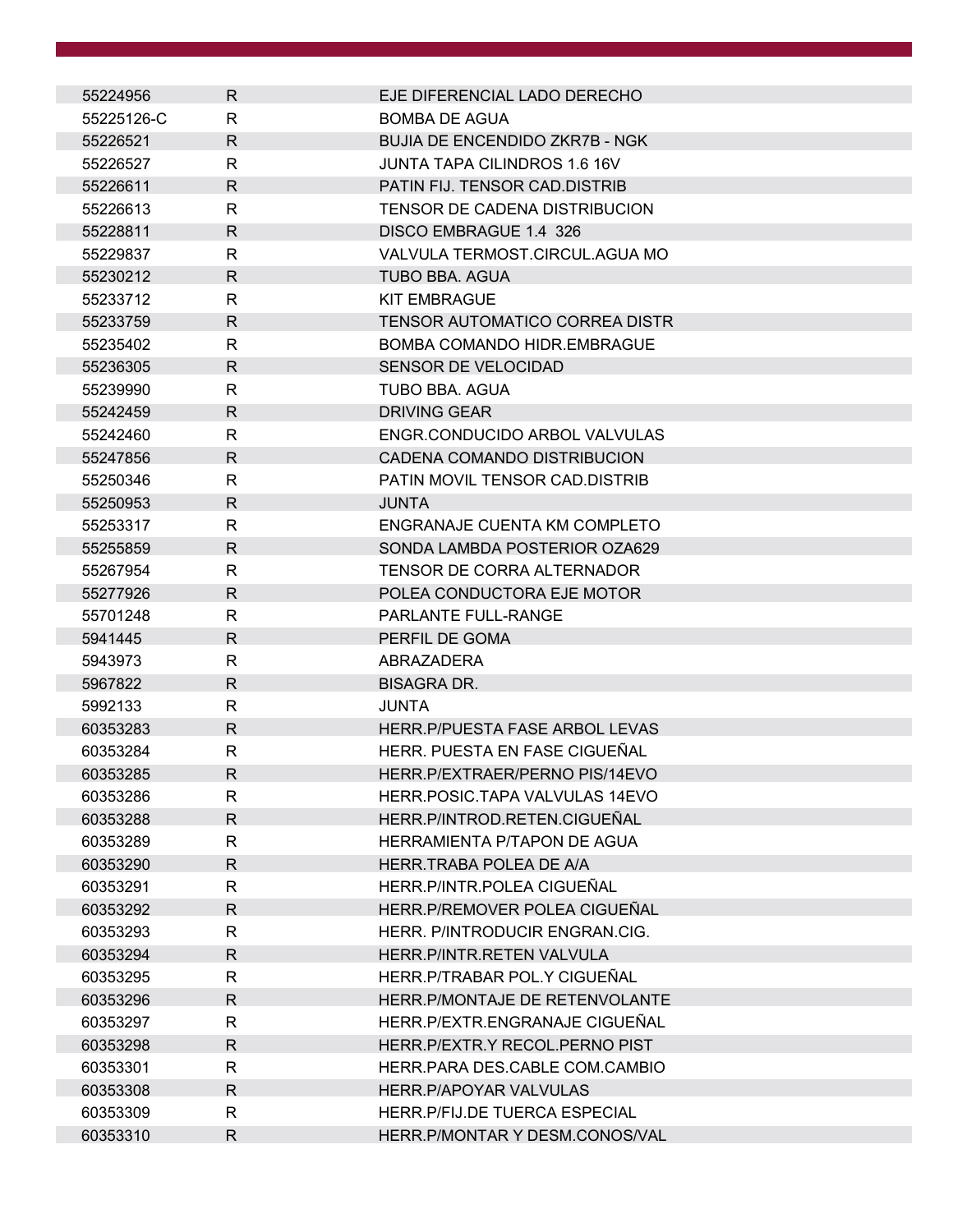| 60353311   | R.           | HERR.SUST.MOTOR LADO DISTR.               |
|------------|--------------|-------------------------------------------|
| 60353312   | R            | HERR.SUST.MOTOR LADO CAMBIO               |
| 60353313   | R.           | SOPT.P/MONTAR CONJ/MOTOR/CAMB.            |
| 60353315   | $\mathsf{R}$ | HERR P/TRABAR VOLANTE MOTOR               |
| 60353317   | R            | ESTRACTOR CONECTORES ELECT 327            |
| 60580396   | R            | <b>TORNILLO</b>                           |
| 60622203   | $\mathsf{R}$ | <b>SUJETADOR</b>                          |
| 60671573-C | R            | <b>TENSOR</b>                             |
| 60671789-C | R            | <b>TENSOR CORREA F</b>                    |
| 7074027    | R            | RESORTE TENSOR PASTILLAS FRENO            |
| 7075756    | $\mathsf{R}$ | <b>MECANISMO AJUSTE DR.</b>               |
| 7075809    | R            | RADIADOR CLIMATIZADOR                     |
| 7077006-C  | $\mathsf{R}$ | <b>TRAVERSA INFERIO</b>                   |
| 7077520    | R            | PALANCA DESMON PANEL DE PUERTA            |
| 7078732    | R            | ELEMENTO DE FIJACION                      |
| 7079394    | R            | CABLE COMANDO SELECCION CAMBIO            |
| 7079656-C  | $\mathsf{R}$ | <b>JUEGO DE PASTILLAS VER 7090217</b>     |
| 7081453    | R            | <b>JUEGO DE ESCOBILLAS</b>                |
| 7082147    | R            | CJ.MECANISMO AJUSTE ZAPATA FRE            |
| 7082179    | R            | CRISTAL ESPEJO DER.C/PLACA FIJ            |
| 7082251    | $\mathsf{R}$ | KIT JUNTA HOMOCINETICA                    |
| 7082292    | R            | <b>VALVULA EXPANCION</b>                  |
| 7082298    | $\mathsf{R}$ | PALANCA PUERTA DEFLECTOR                  |
| 7082316    | R            | LAMPARA UN FIL.12VX5W AZUL                |
| 7082350    | R.           | PLAQUETA IZQ.C/CIRC.FARO TRAS             |
| 7082358    | R            | CRISTAL ESPEJO IZQ.                       |
| 7082380-C  | R            | <b>JUEGO ESCOBILLAS LIMPIA PARABRISAS</b> |
| 7082475    | R            | COMANDO CONTROL AA                        |
| 7082499    | R.           | <b>JUNTA</b>                              |
| 7082586    | R            | BOTON COMANDO VENT.AIRE ACONDI            |
| 7082587    | R            | BOTON COMANDO VENT.CALEFACCION            |
| 7082589    | R            | INTERRUPTOR CONTROL VENTILACIO            |
| 7082720    | $\mathsf{R}$ | EJE BENDIX                                |
| 7082862    | R            | CABLE COMANDO INSERCION CAMBIO            |
| 7082972    | $\mathsf{R}$ | ESPEJO EXT.CON PLACA FIAJ IZQU            |
| 7083236    | R.           | RETEN ARBOL DE LEVAS 35x48x7              |
| 7083255    | $\mathsf{R}$ | <b>EMPUJADOR HIDRAULICO</b>               |
| 7083310-C  | $\mathsf{R}$ | <b>JUNTA DE CUERPO</b>                    |
| 7083321    | $\mathsf{R}$ | <b>BOBINA DE ENCENDIDO</b>                |
| 7083346    | $\mathsf{R}$ | <b>JUNTA MULTIPLE ADMISION</b>            |
| 7083373    | R.           | <b>RETEN BOMBA DE ACEITE</b>              |
| 7083438    | R            | TAPA CORREA DE DISTRIB INFER              |
| 7083657    | $\mathsf{R}$ | <b>TAPA LLENADO ACEITE P/CARTER</b>       |
| 7083688    | $\mathsf{R}$ | <b>JGO.PAST.FRENO STILO</b>               |
| 7083726    | R.           | ALARMA FIAT AF 400 (STILO)                |
| 7083728    | R            | <b>JUEGO DE ESCOBILLAS STILO</b>          |
| 7083729    | $\mathsf{R}$ | JUEGO ESCOBILLAS LIMPIAP.STILO            |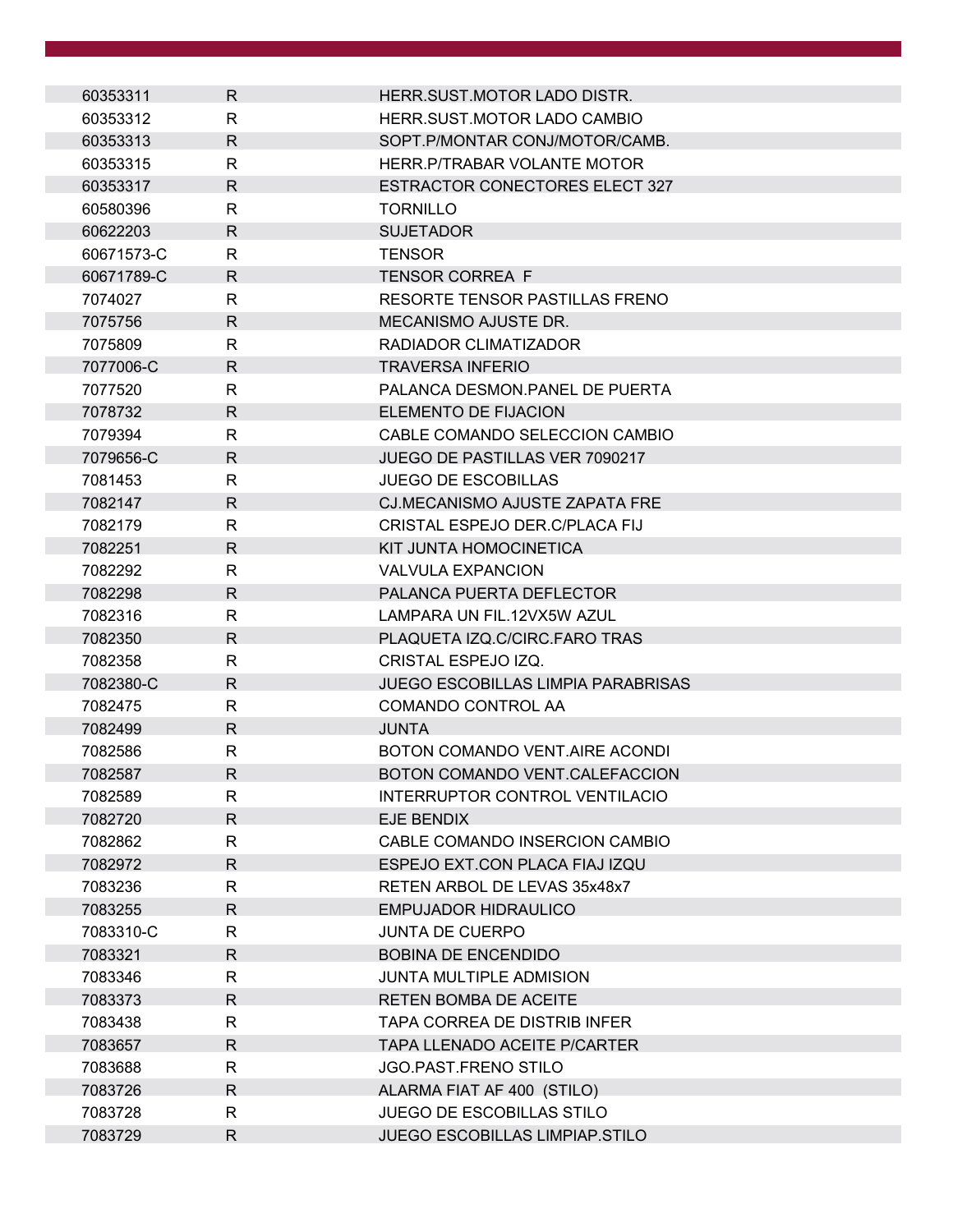| 7083789-C | $\mathsf{R}$ | JGO. PAST. FRENO                  |
|-----------|--------------|-----------------------------------|
| 7083792   | $\mathsf{R}$ | <b>BOBINA ENCENDIDO</b>           |
| 7083793   | $\mathsf{R}$ | MANGUERA FLEX TAPA CIL COL ADM    |
| 7083803   | R            | <b>INYECTOR DE COMBUST</b>        |
| 7083896   | $\mathsf{R}$ | <b>JUNTA DIAM: 19.1</b>           |
| 7083897   | $\mathsf{R}$ | JUNTA DIAM. 25,26                 |
| 7083932   | $\mathsf{R}$ | <b>CONEXION SENSOR TEMP.AGUA</b>  |
| 7084128   | $\mathsf{R}$ | ALZACR.ELECTR.IZQ.(5P) S/MOTOR    |
| 7084139   | $\mathsf{R}$ | CABLE COMANDO SELECCION CAMBIO    |
| 7084164-C | R            | <b>CUERPO MARIPOSA</b>            |
| 7084230   | R            | <b>COMANDO AIRE ACONDICIONADO</b> |
| 7084234   | R            | PERILLA CONTROL VENTILAC. A/A     |
| 7084235   | $\mathsf{R}$ | PERILLA VELOCIDAD VENTIL. A/A     |
| 7084393-C | R            | KIT MOLDURAS DE PTA.              |
| 7084478   | $\mathsf{R}$ | TELECOMANDO ALARMA AF220/220T     |
| 7084486   | R            | FRENTE COMANDO A/A UNO FL         |
| 7084752-C | $\mathsf{R}$ | <b>MOLDURA PROTECCION</b>         |
| 7084771   | R            | FLOTANTE INDICADOR NIVEL COMB     |
| 7084786   | $\mathsf{R}$ | JG.PAST.FRENO ANT.                |
| 7084854   | R            | JUNTA VALVULA RECIR. GASES        |
| 7084922-C | $\mathsf{R}$ | <b>BOMBA DE AGUA</b>              |
| 7085737   | $\mathsf{R}$ | <b>SOPORTE</b>                    |
| 7085783   | R            | MANDO FLEXIBLE IZQUIERDO          |
| 7086100   | R            | OPTICA IZQ+GIRO S/LAMPARAS        |
| 7086140   | $\mathsf{R}$ | ESPEJO CON PLACA DE FIJAC DERE    |
| 7086141   | R            | ESPEJO CON PLACA DE FIJAC IZQU    |
| 7086173-C | $\mathsf{R}$ | <b>GRIFO CALEFACCION</b>          |
| 7086178   | R            | <b>RED PORTA OBJETO</b>           |
| 7086258   | $\mathsf{R}$ | LAMPARA LATERAL DERECHA           |
| 7086261   | R            | MOLD.ESP EXT.IZ.NEGRO METAGAL     |
| 7086295   | R            | LLAVE CODE 2 PRED PARA TELECO     |
| 7086456   | R            | C.FLEX.APERTURA PTA.DEL.IZQ.      |
| 7086484-C | $\mathsf{R}$ | <b>KIT MOLDURA PTAS</b>           |
| 7086497   | $\mathsf{R}$ | SENSOR COMANDO INDIC.COMB,        |
| 7086509   | R            | SOPORTE VALVULA EGR               |
| 7086547   | R            | <b>GUARNICION FILTRO DE AIRE</b>  |
| 7086567   | $\mathsf{R}$ | ESPEJO DERECHO C/PLACA DE FIJ.    |
| 7086577   | R            | KIT JUNTA HOMOCINETICA            |
| 7086673   | $\mathsf{R}$ | LLAVE CODE 2 PRED.P/TELEC.VALO    |
| 7086676   | R            | LLAVE CODE 2 TELEC. NAVAJA        |
| 7086679   | $\mathsf{R}$ | SERVOFRENO 10" S/ABS              |
| 7086737   | R            | KIT JUNTA HOMOCINETICA            |
| 7086873   | $\mathsf{R}$ | <b>GUARN.FARO POST.DR.MOVIL</b>   |
| 7086878   | $\mathsf{R}$ | PRESILLA IZQ FIJ. BANDEJA LUNE    |
| 7086904   | R.           | DISCO EMBRAGUE 1.8 VALEO          |
| 7086904-C | R            | <b>DISCO EMBRAGUE</b>             |
| 7086921   | R            | TAPA GUARNICION INF. PAL. CAMBIO  |
|           |              |                                   |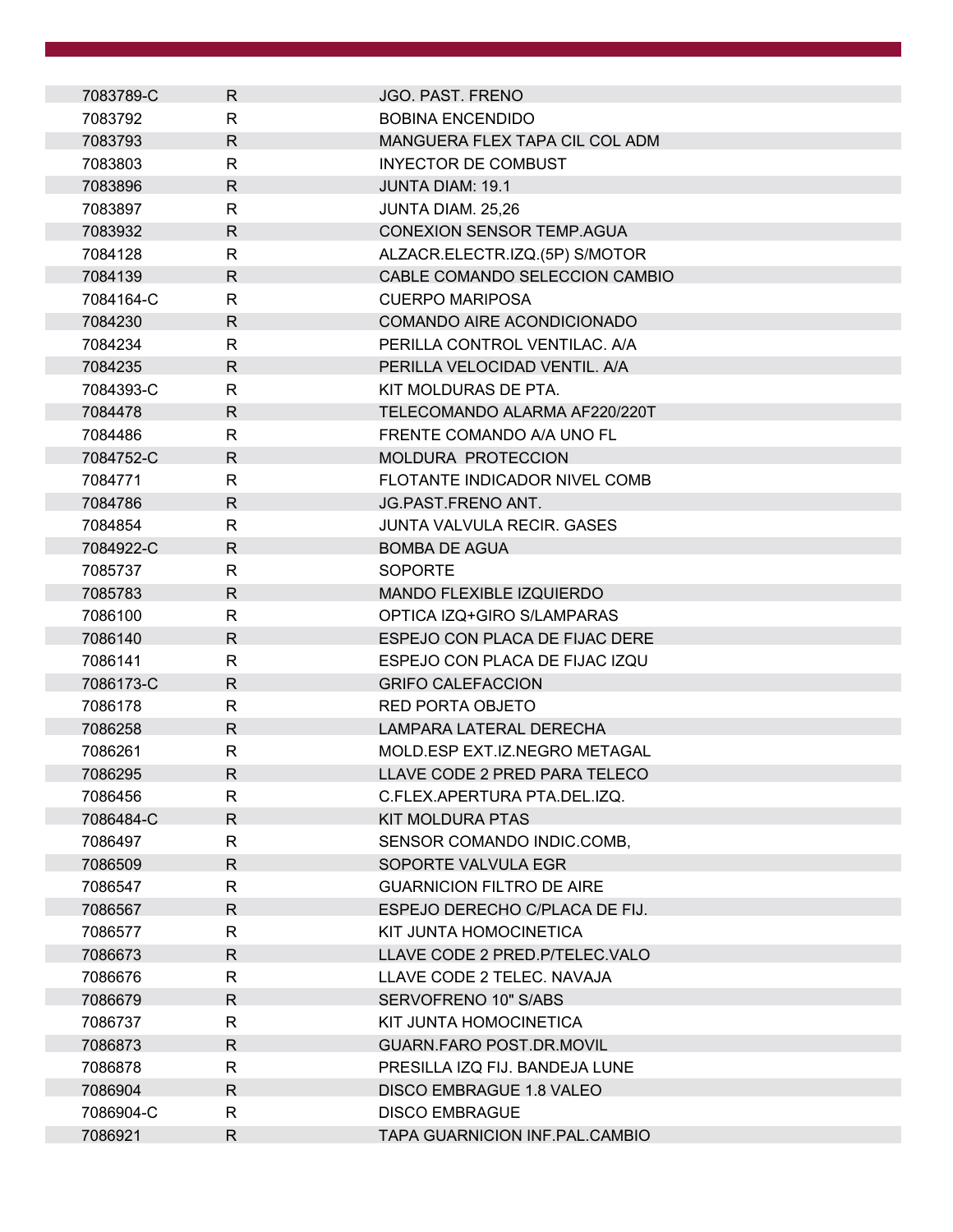| 7087006    | R            | LLAVE CODE 2 TE                      |
|------------|--------------|--------------------------------------|
| 7087050-C  | R            | <b>JGO PASTILLAS</b>                 |
| 7087130    | $\mathsf{R}$ | RESORTE IZQUIER.FIJ.MANIJA PUE       |
| 7087219    | R            | BOMBA DE FRENO ABS 8.1 BOSCH         |
| 7087284-C  | $\mathsf{R}$ | <b>ARANDELA</b>                      |
| 7087294    | R            | ANILLO GRIS POMO PALANCA CAMB.       |
| 7087503    | $\mathsf{R}$ | <b>CRISTAL ESPEJO DERECHO</b>        |
| 7087505-C  | R            | JGO PAST FRENO VER 7088138           |
| 7087591-C  | $\mathsf{R}$ | PAST FRENO VER 7084811-C 7088534     |
| 7087736    | R            | TAPA FAROL POSTERIOR DERECHA         |
| 7087758    | $\mathsf{R}$ | MOLURA PUER.TRAS.DER.C/PRIMER        |
| 7087817    | R            | <b>FUSIBLE CAL4 PARA CENTRA. CBA</b> |
| 7087829    | R            | KIT ASISTENCIAL FIJ.ESCAPE           |
| 7087962    | R            | <b>CRISTAL ESPEJO IZQUIERDO</b>      |
| 7087989    | R            | ESPEJO CON PLACA DE FIJAC DERE       |
| 7088005    | R            | PRESILLA DER FIJ. BANDEJA LUNE       |
| 7088134    | R            | <b>CILINDRO DE FRENO</b>             |
| 7088151    | R            | ESTATOR PARA ALTERNADOR              |
| 7088192    | R            | C.FLEX.APERTURA PTA.TRAS.DER.        |
| 7088289    | R            | <b>BURLETE PUERTA ANT DERECHA</b>    |
| 7088290    | $\mathsf{R}$ | <b>BURLETE PUERTA ANT.IZQUIERDA</b>  |
| 7088291    | R            | <b>BURLETE PUERTA POSTERIOR DER.</b> |
| 7088294    | R            | <b>BURLETE PUERTA ANT.IZQUIERDA</b>  |
| 7088546    | R            | ESPACIAD.CABLE ACCION.AUX.IDEA       |
| 7088556    | $\mathsf{R}$ | PANEL 6T VOLAN.GRIS.MET.BRILL.       |
| 7088693    | R            | LLAVE CON TELECOMANDO BRUTO          |
| 7088932    | R            | LAMPARA 12V WY16W                    |
| 7089863    | R            | LLAVE COD: 908                       |
| 7089934    | R            | <b>BOMBILLA FARO ANTINIEBLA</b>      |
| 7090223    | $\mathsf{R}$ | LENTE RETROVISOR DER C/62Y           |
| 7090226    | $\mathsf{R}$ | LENTE RETROVISOR IZQ C/62Y           |
| 712141614  | R            | <b>ENCENDEDOR DE CIGARRILLOS</b>     |
| 713166808  | $\mathsf{R}$ | MOLDURA EXT. PUERTA POST.DER.        |
| 716155808  | R            | DEFENSA (alter. 100150223)           |
| 71711605   | $\mathsf{R}$ | <b>CONEXION</b>                      |
| 71718718-C | R            | <b>CORREA POLI V</b>                 |
| 71718838   | $\mathsf{R}$ | CORREA POLYV 4KL=841 COMPRESOR       |
| 71719396-C | R            | CORREA 6 CANALES VER 46770217        |
| 71719738-C | $\mathsf{R}$ | <b>CORREA</b>                        |
| 71728806   | R            | SUJETADOR FIJ. MOLDURA               |
| 71729223   | R.           | <b>JUNTA MULTIPLE</b>                |
| 71731639-C | R            | <b>CORREA</b>                        |
| 71735458-C | $\mathsf{R}$ | <b>BUJIA</b>                         |
| 71736100-C | $\mathsf{R}$ | <b>FILTRO COMB</b>                   |
| 71736160-C | R            | FILTRO ACEITE VER 71754231           |
| 71739618-C | $\mathsf{R}$ | <b>CORREA 5 CANALES</b>              |
| 71739928-C | R            | <b>CORREA</b>                        |
|            |              |                                      |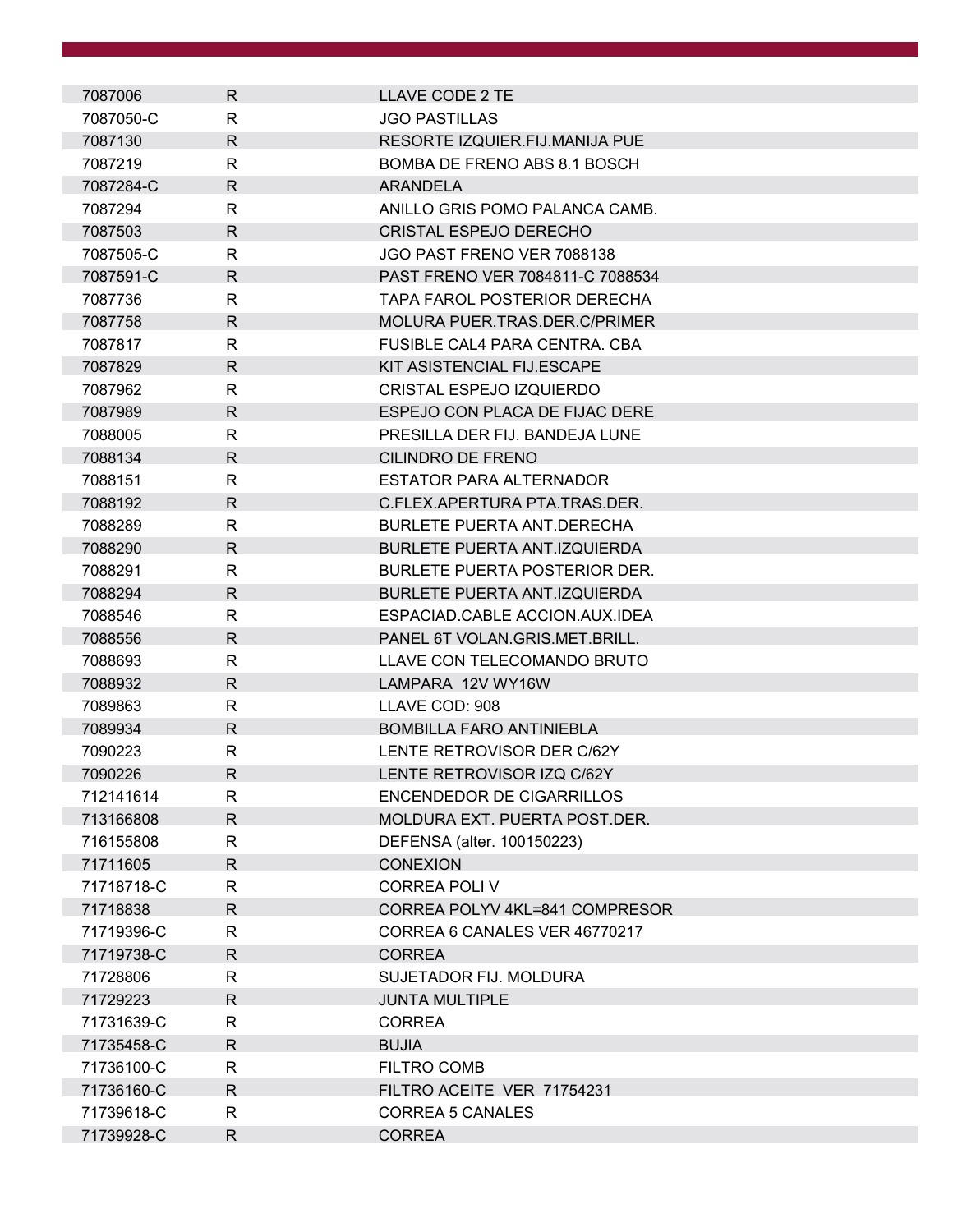| 71740497   | R            | VIDRIO ESPEJO RETROVISOR DER.        |
|------------|--------------|--------------------------------------|
| 71744176   | R            | <b>ESCOBILLA POSTERIOR COMPL.</b>    |
| 71744242   | R            | INTERRUP. C/RADIO VOL 6 TECLAS       |
| 71744287   | R            | JUEGO DE JUNTAS MOTOR 1.3 JTD        |
| 71746480-C | R.           | <b>CORREA</b>                        |
| 71749456-C | $\mathsf{R}$ | <b>CORREA</b>                        |
| 71751798   | R            | PRESILLA MOLDURA PARABRISA           |
| 71765390   | R            | CRISTAL ESPEJO RETROV.EXT.IZQ.       |
| 71765392   | R            | CRISTAL ESPEJO RETROV.EXT.IZQ.       |
| 71765449   | R            | EMBELLECEDOR IZQ.                    |
| 71765471   | R            | CRISTAL SUP.ESPEJO RETROV.IZQ.       |
| 71770094   | R            | JUEGO DE PASTILLAS FRENO ANT         |
| 73500063   | R            | <b>JUNTA TAPA ARBOL DE LEVAS</b>     |
| 73500714-C | R            | <b>CORREA POLY V</b>                 |
| 73500717-C | R            | <b>TENSOR CORREA ALTER</b>           |
| 73500897   | R            | CORREA DENTADA P=8 129P L=1032       |
| 73500897-C | R            | CORREA DISTRIB VER 55260015          |
| 73503128-C | R            | RODAMIENTO TENSOR VER 55248394       |
| 735266957  | R            | <b>BOTON</b>                         |
| 735287805  | R            | PORTA OBJETOS DERECHO (3P)           |
| 735290149  | R            | <b>TAPON DERECHO SALIDA DE AIRE</b>  |
| 735290334  | R            | ACOPLE CINT.SEGURIDAD IZQ/DER.       |
| 735292826  | R.           | ALFOMBRA PASARRUEDA IZQUIERDO        |
| 735296150  | R.           | REVEST.MONTANTE POST.IZQ.            |
| 735296151  | $\mathsf{R}$ | REVEST.MONTANTE POST.DER.            |
| 735299470  | R            | MOLDURA CENTRAL COMPLETA             |
| 735302408  | R            | INTERRUPTOR LEV.VID.DER.C/MOLD       |
| 735303530  | R            | ESPEJO RETROV.EXT.IZQ.C/COMAND       |
| 735359794  | R            | <b>TAPON AGUJERO DER.FIJ.PLANCHA</b> |
| 735360915  | R            | <b>TAPA FUSIBLERA GRIS 650</b>       |
| 735361565  | $\mathsf R$  | PALANCA FRENO MANO                   |
| 735362266  | R            | ESPEJO RETROV.EXT.IZQ.C/COM.5P       |
| 735362491  | R            | TAPA ESPEJO RETROV.DER.NEGRA         |
| 735362734  | $\mathsf{R}$ | <b>TAPON FIJACION GRIS 669</b>       |
| 735362737  | R            | <b>MANIJA INTERNA TECHO TRASERA</b>  |
| 735363044  | R            | TAPA DER P/ESPEJO RETROVISOR         |
| 735363657  | R.           | MOLDURA EXTERNA PUERTA TRAS IZ       |
| 735364150  | R            | CONTENEDOR CERRADURA                 |
| 735364189  | R            | LUZ DE STOP                          |
| 735366784  | R            | EMBELLECEDOR SUP, PORTAPATENTE       |
| 735368128  | R.           | CARCASA EXTERNA ESPEJO DER.          |
| 735368904  | R            | RECUBRIMIENTO PISO PORTON POST       |
| 735370538  | R            | MANIJA INTERNA PUERTA DEL IZQ        |
| 735370544  | $\mathsf{R}$ | MANIJA PUERTPOST GRIS CLAR IZQ       |
| 735370560  | R            | TAPON AGUJ FIJ.APOYABR.DR.24MM       |
| 735370940  | R            | APOYABRAZO POST.DER.                 |
| 735371048  | R            | PANEL PTA.ANTE.IZQ.NEG.GENESIS       |
|            |              |                                      |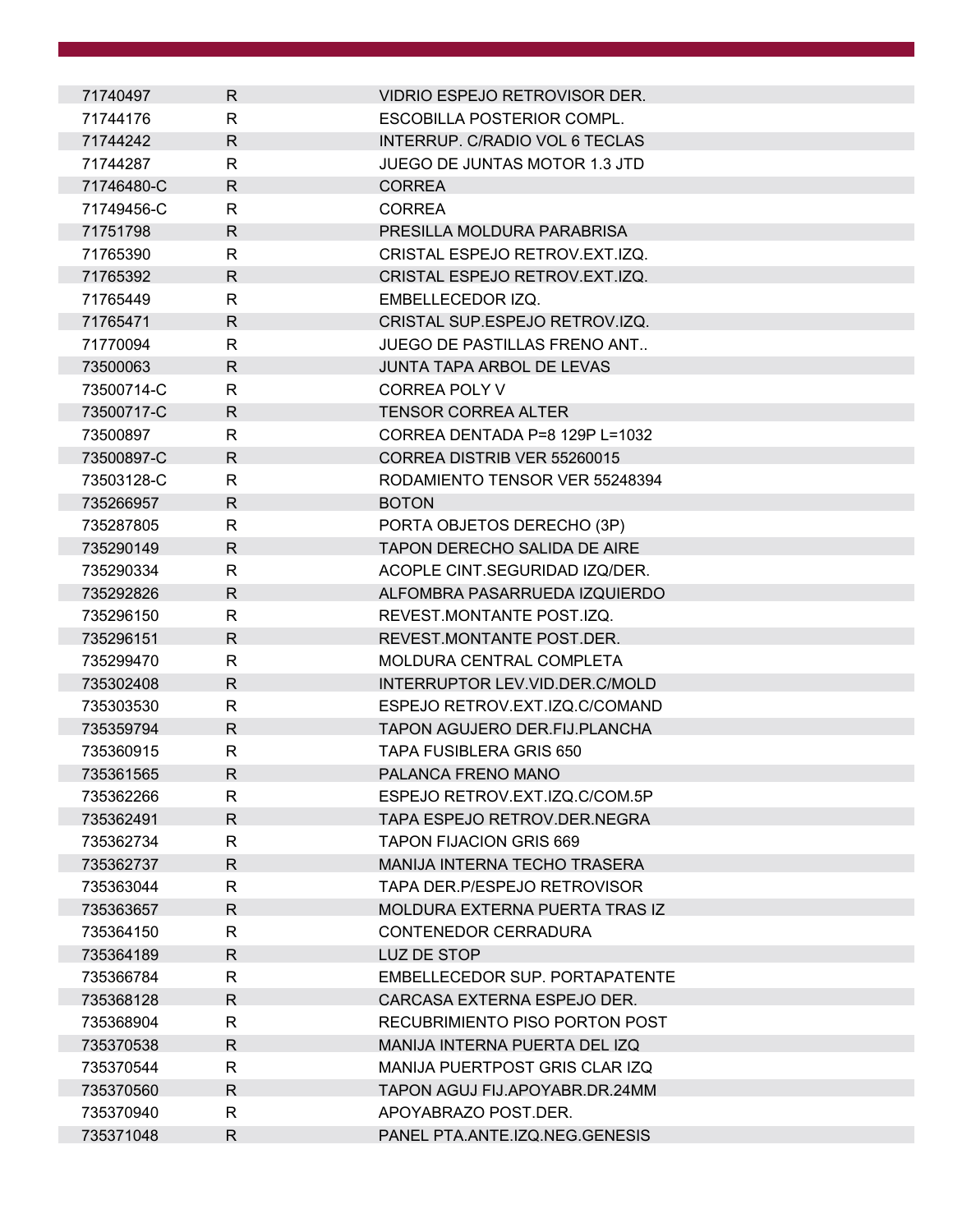| 735371787   | R            | MANIJA EXTERNA IZQ.C/PRIMER           |
|-------------|--------------|---------------------------------------|
| 735372067   | R            | MECANISMO INT MANIJ DEL DERECH        |
| 735372070   | $\mathsf{R}$ | <b>MECANISMO INT MANIJ TRAS IZQUI</b> |
| 735377865   | $\mathsf{R}$ | MANIJA APERTURA TAPA TRASERA          |
| 735380219   | $\mathsf{R}$ | PROTECCION SUP. TRASERA               |
| 735383060   | R            | ESPEJO EXT.DR.5P C/COM.METAGAL        |
| 735383138   | $\mathsf{R}$ | ESPEJO EXT.IZ.5P C/COM.METAGAL        |
| 735383151   | R            | ESPEJO RETROV.EXT.IZQ.ELECT.3P        |
| 735383156   | $\mathsf{R}$ | TAPA ESPEJO EXT.DR.NEGRA METAG        |
| 735389805   | R.           | REJILLA LAT.DR.PARAG.PT-808           |
| 735398229   | R.           | MOLD.INT.DER.ESPEJO S/COM.INTE        |
| 735402493   | R            | ESPEJO EXT.ELECTRICO DER NEGR         |
| 735403758   | $\mathsf{R}$ | MOLDURA IZQ. PARAG.PT-808             |
| 735403759   | R.           | MOLDURA DER. PARAG.PT-808             |
| 735407075   | R.           | MOLDURA IZQ/DER LAT MONT.CABIN        |
| 735407084   | R            | <b>MOLDURA DER PUERTA TRASERA</b>     |
| 735407085   | R            | <b>MOLDURA IZQ PUERTA TRASERA</b>     |
| 735410607   | R            | PALANCA COMANDO APER.CAPOT            |
| 735410636   | R.           | DISPOSITIVO APERT. TAPA COMBUST       |
| 735412995   | R            | BOTON MOLDURA PROT.BISAG.CAPOT        |
| 735413327   | $\mathsf{R}$ | MOLDURA CRAL. PANEL INSTRUMENTO       |
| 735413382   | R            | MOLDURA EXT.ESPEJO IZQ.NEGRO          |
| 735417275   | $\mathsf{R}$ | MANIJ EXT PUERTA DELANT DER           |
| 735417706   | R            | SIGLA "P"                             |
| 735419654-C | $\mathsf{R}$ | <b>MOLDURA VANO RADIO</b>             |
| 735421686   | R.           | MOLDURA IZQ.PUERTA TRA.C/PRIM         |
| 735421687   | R            | MOLDURA DER. PUERTA TRA. C/PRIM       |
| 735421917   | R            | INTERRUP IZ LEV CRIST +023-218        |
| 735441596   | R.           | MOLDUR.DER.FARO ANTINIEB.PT808        |
| 735441904   | R            | PARAGOLPE INF.ANTE.NEGRO PT808        |
| 735442220   | R            | DIFUSOR DE AIRE DERECHO PANEL         |
| 735442290   | R            | INTERRUPTOR C/LUNETA TERMICA          |
| 735442334   | R            | INTERRUPTOR IZQUIE.VIDRIO ELEC        |
| 735448759   | R.           | CENTRO LLANTA DE ALEACION ROJA        |
| 735452200   | $\mathsf{R}$ | DIFUSOR DE AIRE CENTRAL               |
| 735459913   | R            | TAPA FUSILERA CZ 622/A                |
| 735460570   | $\mathsf{R}$ | ESPEJO EXT.IZQ.NEGRO C/MANUAL         |
| 735460869   | $\mathsf{R}$ | <b>DIFUSOR</b>                        |
| 735464668   | $\mathsf{R}$ | <b>MANIJA INTERNA PUERTA LAT.DER</b>  |
| 735466709   | R.           | <b>CENTRO LLANTA</b>                  |
| 735466711   | $\mathsf{R}$ | TAZA DE RUEDA 15"                     |
| 735471750   | R            | MANIJA INTERNA PUERTA POST DR         |
| 735478074   | R            | MOLDURA FAROL NEBLINA IZQUIERD        |
| 735480199   | $\mathsf{R}$ | <b>MOLDURA ESPE EXTER DER</b>         |
| 735490918   | R.           | CINTURON SEGURIDAD DEL.DER.           |
| 735490919   | R            | CINTURON SEGURIDAD DEL.IZQ.           |
| 735491290   | R.           | <b>ANILLO</b>                         |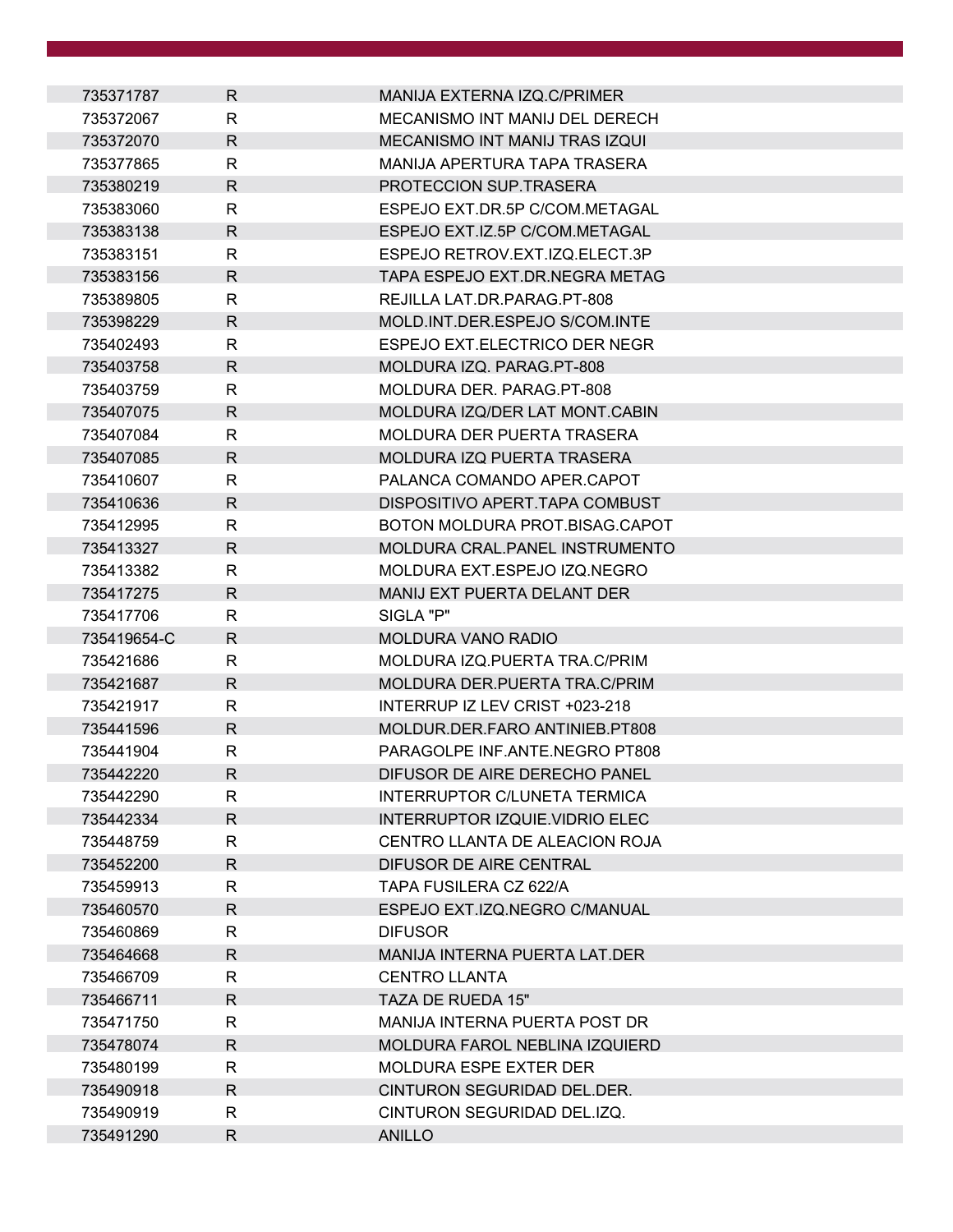| 735491291   | R            | <b>ANILLO</b>                   |
|-------------|--------------|---------------------------------|
| 735492562   | R            | LUZ DE STOP                     |
| 735498637   | R            | <b>REVESTIMIENTO PORTON</b>     |
| 735498692   | R            | DIFUSOR DE AIRE                 |
| 735504964   | R            | DIFUSOR LATERAL DER/IZQ.NEGRO   |
| 735506222   | R.           | <b>TAPETE DIFUSOR CENTRAL</b>   |
| 735508927   | R            | INT.CONMUT.LIMPIALUN+A.BAG+SLL  |
| 735512140   | R            | PANEL PTA.DEL.DER.NEGRO/ROJO    |
| 735512764   | R.           | TAPA ESPEJO RETROV.C/PRIME.DER  |
| 735525453   | R            | PARAGOLPE DELANTERO C/PRIMER    |
| 735531821   | R            | <b>MOLDURA SUPERIOR TABLERO</b> |
| 735531904   | R            | SENSOR DE ESTACIONAMIENTO       |
| 735532311   | R.           | ESPEJO EXT.ELECTRICO DER.       |
| 735532315   | R            | RETROVISOR IZQ.                 |
| 735534973-C | R.           | <b>GRILLA INFERIOR RADIADOR</b> |
| 735539447   | R            | PARAGOLPE ANT.C/PRIMER S/FAROS  |
| 735539448   | R.           | PARAGOLPE ANT.C/PRIMER C/FAROS  |
| 735570105   | R            | MANIJA EX.PTA.ANT.DER /CROMADA  |
| 735645671   | R.           | ESPEJO RETROVISOR EXT.DER.+043  |
| 735645687   | R            | ESPEJO RETROV.NEG.EXT.IZQ.+041  |
| 735649431   | R            | TAPA ESPEJO RETROV.C/PRIME.DER  |
| 7510480     | R            | BURLETE EXT. CRISTAL PTA. IZQ.  |
| 7519188     | R            | <b>GRIFO</b>                    |
| 7524645     | R.           | COMANDO AIRE ACONDICIONADO      |
| 7529804     | $\mathsf{R}$ | CASQUILLO ELASTICO              |
| 7542844     | R            | <b>TAPA</b>                     |
| 7552069     | R            | <b>CORREAS</b>                  |
| 7563985-C   | R            | <b>TACO ELASTICO</b>            |
| 7565461     | R.           | <b>SEALING GASKET</b>           |
| 7565617-C   | R            | <b>CORREA DISTRIB</b>           |
| 7573490     | R            | <b>RELE DE INTERMI-</b>         |
| 7575686     | R            | <b>JAULA A RODILLOS</b>         |
| 7584934     | $\mathsf{R}$ | ANILLO DE APOYO                 |
| 7587673     | R            | TACO ELASTICO LADO CAMBIO       |
| 7587674     | $\mathsf{R}$ | <b>TACO ELASTICO LADO MOTOR</b> |
| 7588111     | R            | JUNTA                           |
| 7588117     | R.           | <b>CERRADURA</b>                |
| 7589495-C   | R            | <b>ENGRAN DISTRIBU</b>          |
| 7608059     | R            | <b>TUERCA</b>                   |
| 7612844     | R            | <b>BUJE DISTANCIADOR</b>        |
| 7613274     | R.           | <b>CERRADERO</b>                |
| 7622907     | R            | SOPORTE VARILLA CAPOT MAREA     |
| 7623208     | R            | ANILLO ELASTICO DIAM.17,7x1,5   |
| 7624984     | $\mathsf{R}$ | <b>EJE</b>                      |
| 7638661     | R            | <b>TOPE</b>                     |
| 7639534     | R            | <b>SUJETADOR</b>                |
| 7647596     | $\mathsf{R}$ | <b>JUNTA CARTER DE ACEITE</b>   |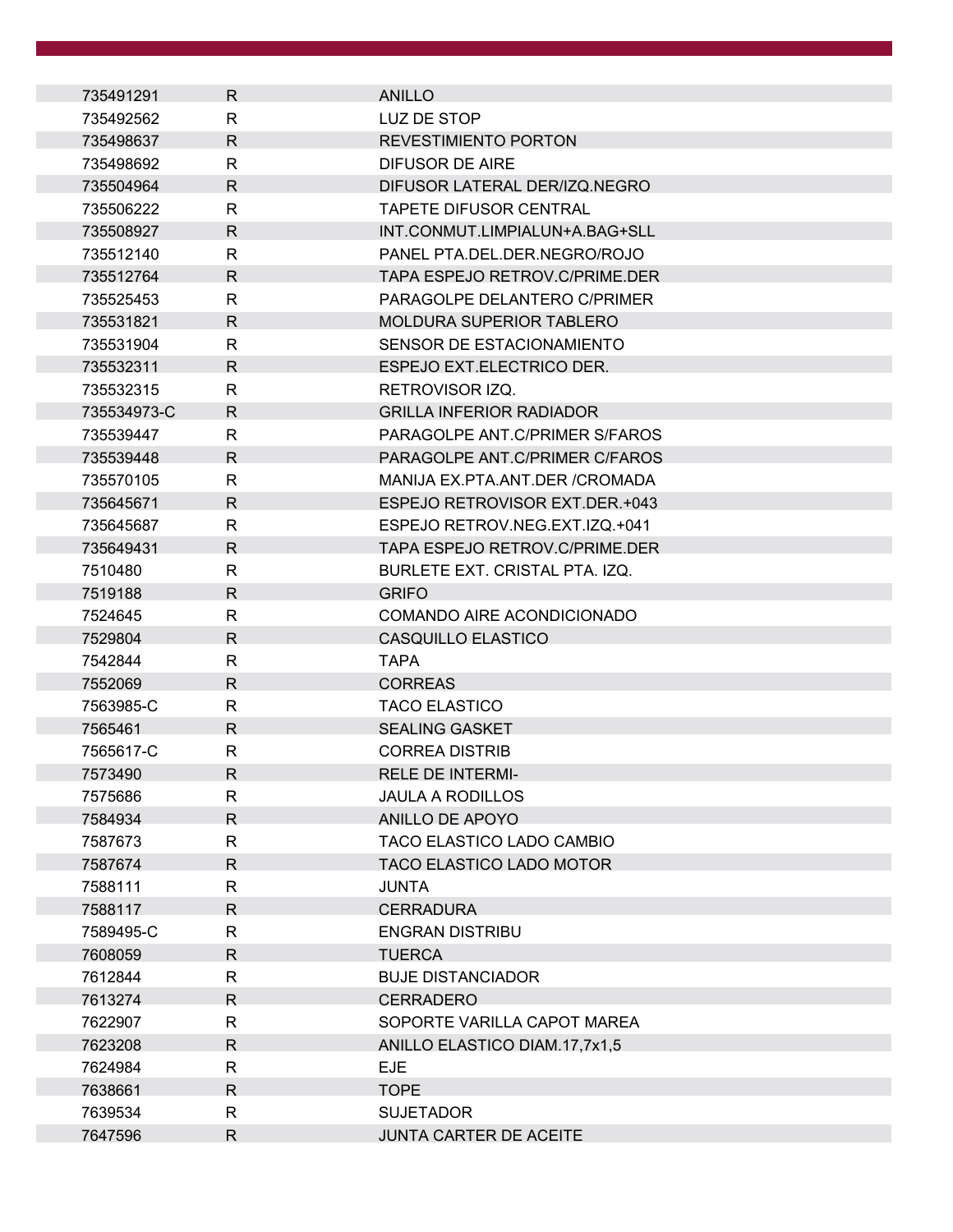| 7647805   | $\mathsf{R}$ | <b>TUERCA M22</b>                     |
|-----------|--------------|---------------------------------------|
| 7656464   | R            | <b>PULVERIZADOR</b>                   |
| 7663916   | $\mathsf{R}$ | <b>BUJE DE FIJACION</b>               |
| 7669120   | R            | ANILLO DE FRENO                       |
| 7670683   | $\mathsf{R}$ | PERNO TIRANTE                         |
| 7674004   | $\mathsf{R}$ | <b>JUNTA</b>                          |
| 7674701   | $\mathsf{R}$ | <b>BUJE ELASTICO</b>                  |
| 7690880   | $\mathsf{R}$ | BRAZO LIMPIAP.(Alt. 5946174)          |
| 7692789   | R            | <b>TACO ELASTICO</b>                  |
| 7694295   | $\mathsf{R}$ | PARACHOQUES CENTR.TRAS.IZQUIER        |
| 7701178   | $\mathsf{R}$ | BURLETE EXT.CRISTAL PTA.ANT.IZ        |
| 7702768   | $\mathsf{R}$ | <b>JUNTA P/BUJE ARB.LEVAS L/DISTR</b> |
| 7702770   | $\mathsf{R}$ | <b>JUNTA BOMBA DE AGUA</b>            |
| 7702773   | R            | <b>JUNTA TAPA CIRC.AGUA LADO DIST</b> |
| 7702774   | $\mathsf{R}$ | <b>JUNTA TAPA BOTADORES</b>           |
| 7705564   | R            | <b>BRIDA INFERIOR FIJACION</b>        |
| 7721395   | R.           | <b>TUBO FLEXIBLE</b>                  |
| 7734470   | R            | PASTILLA CHICA.(ESPEJO RETROV)        |
| 7735920-C | $\mathsf{R}$ | <b>BUJIAS</b>                         |
| 77363589  | R            | <b>RESORTE</b>                        |
| 77365223  | $\mathsf{R}$ | ARTICULACION TIRANTE DIRE.IZQ.        |
| 77365224  | $\mathsf{R}$ | ARTICULACION TIRANTE DIRE.DER.        |
| 77365468  | R            | <b>JUEGO PASTILLAS FRENO GALFER</b>   |
| 77365754  | $\mathsf{R}$ | <b>JG PASTILLAS FRENO POST</b>        |
| 77366439  | $\mathsf{R}$ | PORTALAMPARA FARO POST.               |
| 77366480  | $\mathsf{R}$ | FILTRO HABITACULO (ANTIPOLEN)         |
| 7736673   | $\mathsf{R}$ | <b>TUBO FLEXIBLE</b>                  |
| 77366860  | R            | <b>RADIADOR AGUA INT</b>              |
| 7737899   | $\mathsf{R}$ | <b>TORNILLO</b>                       |
| 7739088   | R            | <b>SUJETADOR</b>                      |
| 7754073   | $\mathsf{R}$ | <b>PINON</b>                          |
| 7754387   | R            | <b>BUJE DE FIJACION</b>               |
| 7755778   | $\mathsf{R}$ | <b>JUNTA</b>                          |
| 7757874   | R            | <b>ALMOHADILLA</b>                    |
| 7758731   | R            | <b>TORNILLO</b>                       |
| 7764155   | R            | <b>JUNTA</b>                          |
| 7765545   | R            | PERFIL DE GOMA                        |
| 7766236   | $\mathsf{R}$ | <b>JUNTA SUP TAPA CIL M 2.0</b>       |
| 7767971   | R            | <b>TELERRUPTOR</b>                    |
| 7773728   | R            | CASQUILLO                             |
| 7773932   | R.           | ABRAZADERA D30.8                      |
| 7781964   | R            | <b>TACO ANTIVIBRANTE</b>              |
| 7787572   | $\mathsf{R}$ | REPARO SUPERIOR CORREA DISTRIB        |
| 7788180   | R            | <b>RESORTE</b>                        |
| 7791252   | R.           | EMBELLECEDOR DE LLANTA DEPOR.         |
| 7797034   | R            | <b>JUNTA TAPA BOTADORES</b>           |
| 7799620   | $\mathsf{R}$ | <b>BISAGRA DERECHA CAPOT</b>          |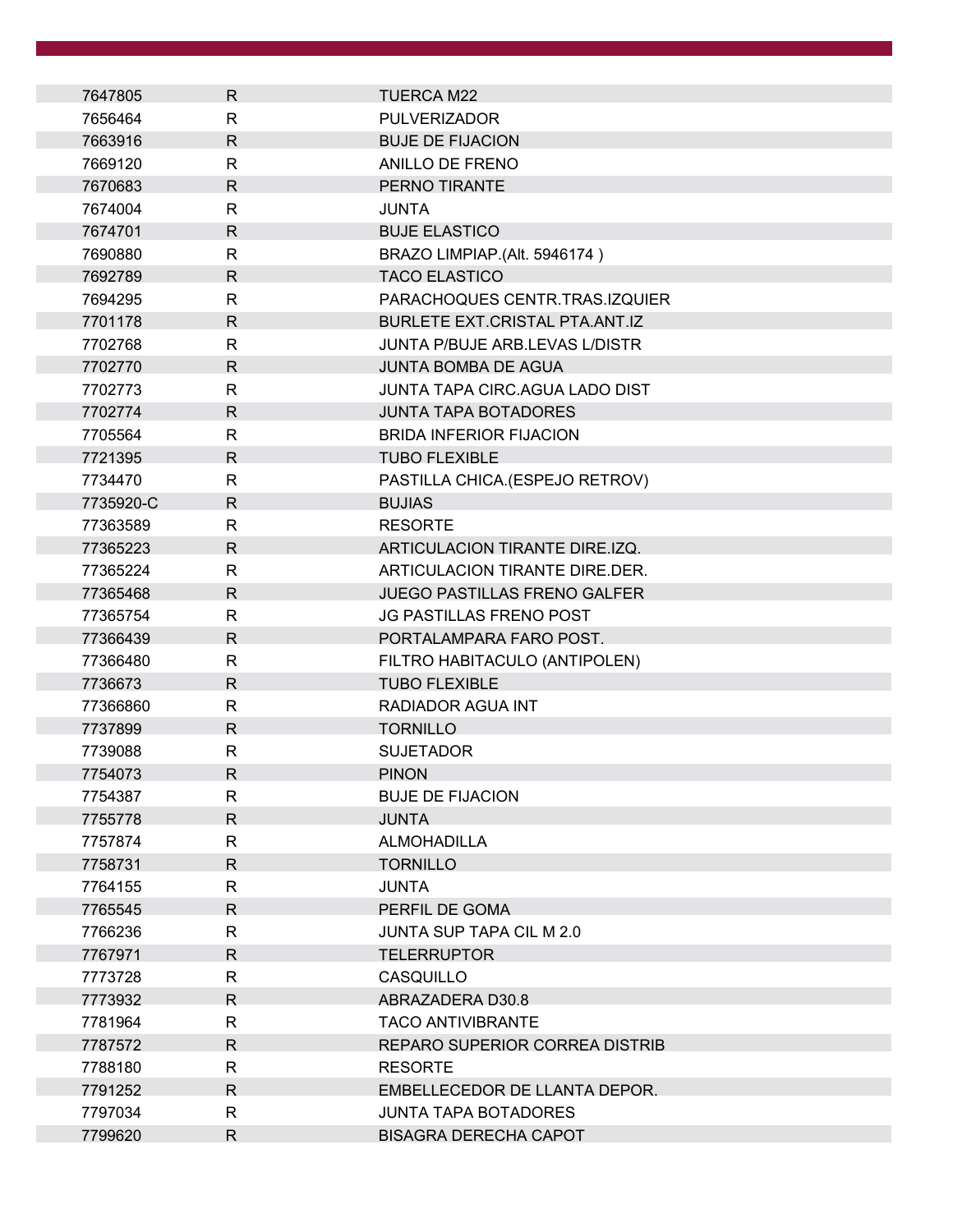| 7799621          | R.           | <b>BISAGRA IZQUIERDA CAPOT</b>        |
|------------------|--------------|---------------------------------------|
| 7799951          | R            | <b>BOTON</b>                          |
| 82461739         | R            | RELE 12VOL X 30AMP.COMANDO A/A        |
| 82477541         | $\mathsf{R}$ | VALVULA DE SEGURIDAD                  |
| 82491065         | $\mathsf{R}$ | <b>BUJE ELASTICO</b>                  |
| 82491151         | $\mathsf{R}$ | <b>BURLETE CRISTAL VASCULANTE DER</b> |
| 82491155         | $\mathsf{R}$ | <b>TORNILLO</b>                       |
| 82491175         | R            | TORNILLO CON ARANDELA M12X45          |
| 82491303-C       | R.           | <b>BUJE</b>                           |
| 82491420         | R            | TUBO PROTECCION LARGUERO POST         |
| 9401206949       | $\mathsf{R}$ | <b>JUNTA BOMBA DE AGUA</b>            |
| 9402211260       | R            | TAPA POSTERIOR CAJA CAMB.COMP.        |
| 9467581888       | $\mathsf{R}$ | <b>JUEGO DE JUNTAS</b>                |
| 9609313280       | R            | <b>MOTOR DE ARRANQUE</b>              |
| 9636777180       | R.           | <b>SENSOR DE TEMPERATURA</b>          |
| 9642470880       | R            | <b>SONDA LAMBDA</b>                   |
| 9651503180       | R            | SENSOR PRESION DE ACEITE              |
| 9662906780       | R            | (1C2911)PSA BULBO DE MARCHA AT        |
| 97054850         | R            | ENGR.CDO 1ra VEL.Z=43 R=43/11         |
| 97633707         | R            | AMORTIG.ANTERIOR NUEV PALIO II        |
| 97678690         | R            | ARBOL DIRECC.HIDRAUL. +011+014        |
| 98846754         | R            | BATENTE FIJACION ASIENTO DER.         |
| 98846756         | $\mathsf{R}$ | BATENTE FIJACION ASIENTO IZQ.         |
| 98847016         | R            | ACOPLE CINTO SEG.ANT.DER              |
| 98861807         | R.           | BATERIA 12V-50Ah-250A (MOURA)         |
| 9941058-C        | R            | <b>FILTRO GAS OIL</b>                 |
| 99456477-C       | R            | <b>CORREA DISTRIBUCION</b>            |
| 99461357-C       | R            | <b>TENSOR</b>                         |
| GF <sub>22</sub> | R.           | KIT SENSORES ESTACIONAMIENTO          |
| GF723            | $\mathsf{R}$ | KIT XENON H4                          |
| HIDH4            | $\mathsf{R}$ | <b>KIT BIXENON</b>                    |
| K04877194AA      | R            | SOPORTE SUSPENCION                    |
| K05182418AD      | R.           | <b>FARO POST DER.</b>                 |
| K05182419AF      | R            | <b>FARO POSTERIOR IZQUIERDO</b>       |
| K05182438AA-C    | $\mathsf{R}$ | <b>ESCOBILLA DERECHA</b>              |
| K06106123AA      | R            | <b>TUERCA M8</b>                      |
| K06106139AA      | $\mathsf{R}$ | ABRAZADERA                            |
| K06504926AA      | R            | <b>TORNILLO M10X1.5</b>               |
| K06509708AA      | $\mathsf{R}$ | <b>TORNILLO M10X1.25X35.00</b>        |
| K1RU73JXWAI      | R.           | CINTUR DE SEGUR INERC. DEL IZO        |
| K1RZ24TZZAC      | R.           | SPOILER TRASERO FIAT 500              |
| K1RZ37JXWAA      | R            | RECUBRIMIENTO SUP.COLUMNA DIRE        |
| K1RZ38JW4AB      | $\mathsf{R}$ | RECUBRIMIENTO INF.COLUMNA DIRE        |
| K1TB32JXWAC      | $\mathsf{R}$ | COMANDO DE LUCES C/CONTROL VEL        |
| K68070080AA      | R.           | SOPORTE DE PLACA PROTECT.DER.         |
| K68073033AB      | R            | BIELETA BARRA ESTABILIZADORA          |
| K68073635AA      | $\mathsf{R}$ | LLAVE DE TUBO FIAT 500                |
|                  |              |                                       |